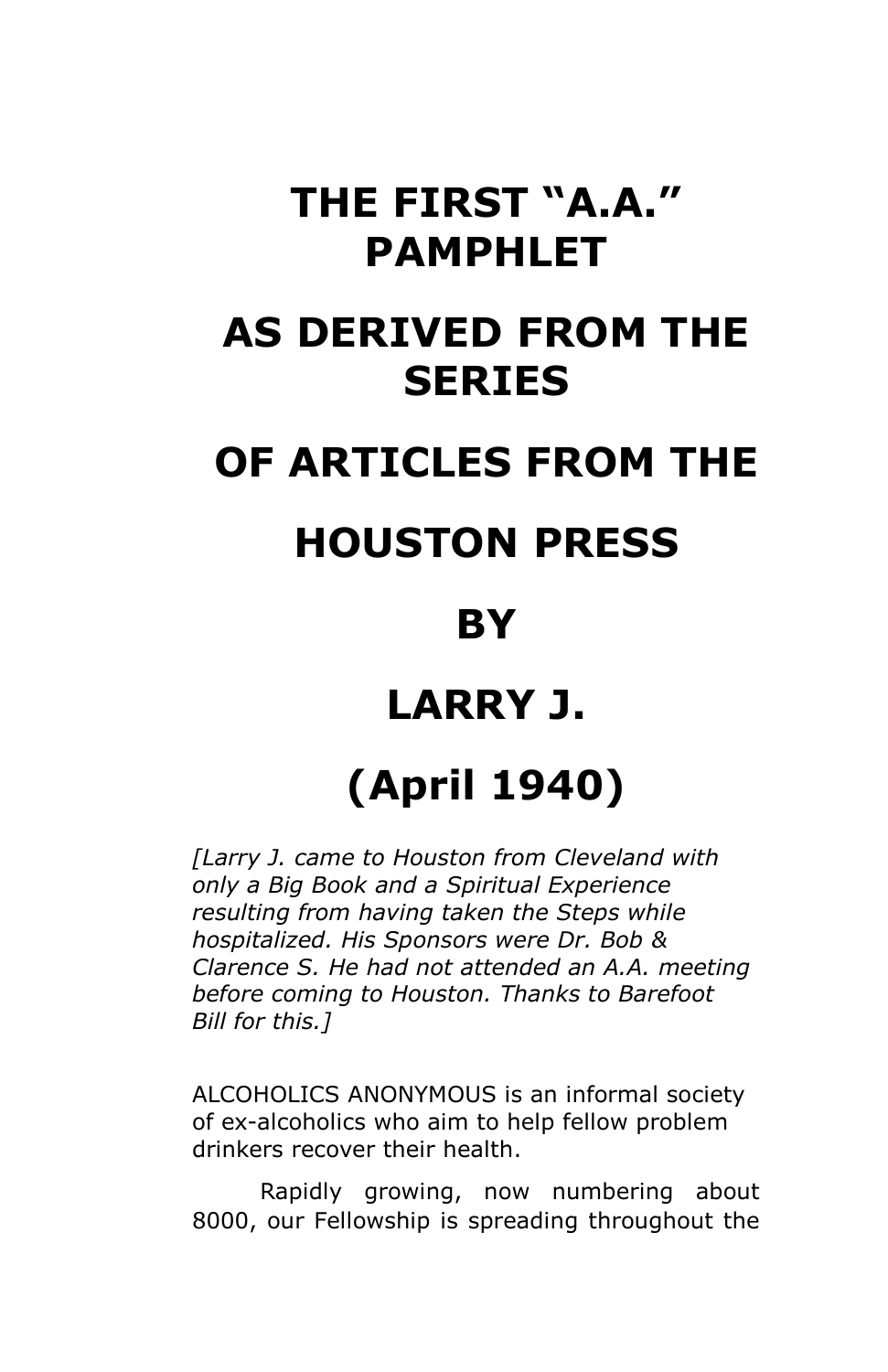country. The first member recovered seven years ago. Strong chapters, over one hundred alcoholic men and women each, are to be found in Cleveland, Ohio--Akron, Ohio--New York City. Vigorous beginnings have been made in Los Angeles. Baltimore, Milwaukee, Kansas City, Chicago, Detroit, Philadelphia, Washington D. C., St. Louis, and Houston, Texas.

 We of A.A. believe that two-thirds of our number have already laid the foundation for permanent recovery. More than half of us have had no relapse at all despite the fact we have often been pronounced incurable.

 This approach to alcoholism is squarely based on our own drinking experience, what we have learned from medicine and psychiatry, and upon certain spiritual principles common to all creeds. We think each man's religious views, if he has any, are his own affair. No member is obliged to conform to anything whatever except to admit that he has the alcoholic illness and that he honestly wishes to be rid of it.

 While every shade of opinion is expressed among us we take no position as a group, upon controversial questions. We are only trying to aid the sick men and distracted families who want to be at peace. We have found that genuine tolerance of others, coupled with a friendly desire to be of service is most essential to our recovery. There are no dues or fees; our alcoholic work is an avocation.

 The Alcoholic Foundation of New York is our national headquarters. Your inquiries will be answered if addressed to Post Office Box 658, Church Street Annex, New York City.

 The Fellowship publishes a book called "Alcoholics Anonymous" setting forth our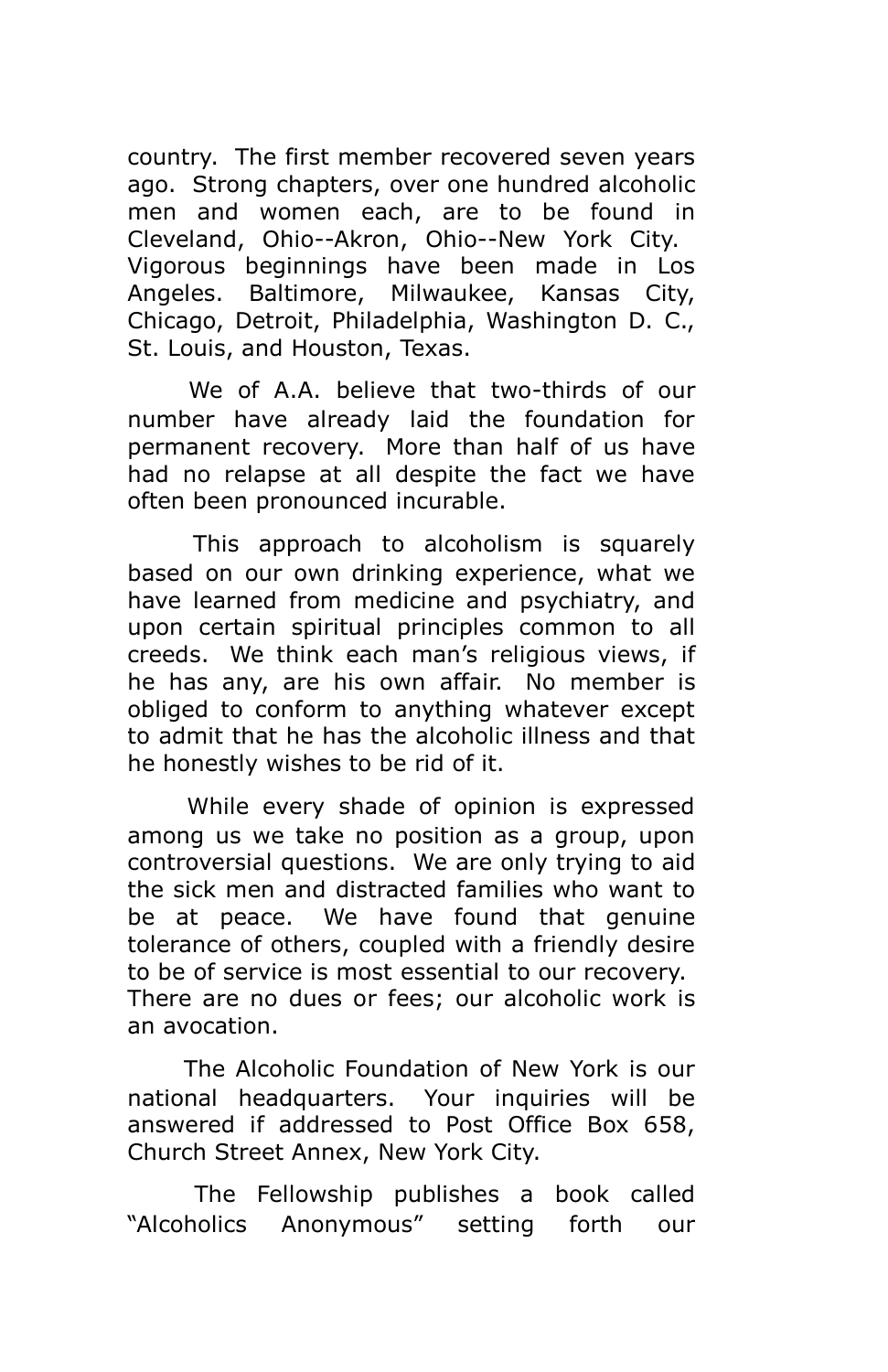experience and methods at length. An excellent review of the volume by Dr. Harry Emerson Fosdick appears on page 27 of this booklet. Directions for obtaining the book and a detailed description of the Alcoholic Foundation will also be found there.

 On page 32 physicians will find an excellent medical paper describing our approach. This paper appeared last year in *The Journal Lancet*

(Minneapolis) and was written by Dr. W. D. Silkworth, Chief Physician at the Charles B. Towns Hospital, New York, where our work had its inception five years ago.

 We can no better present the spirit and purpose of *Alcoholics Anonymous* than to invite reading of six articles which recently appeared in *The Houston Press.* These pieces were written by one of our newer members, a newspaperman who, scarcely two years ago, found himself in that shadowy No Man's Land which lies just between Here and Here-after. Due to grave alcoholism and pulmonary trouble, two institutions had refused to admit him--too nearly dead, they thought. Then he found the Cleveland A.A. Fellowship. Now he's on a Texas newspaper!

 Let Mr. Anonymous of Houston and his editor tell you about it----

#### AN EDITORIAL

(As published by the Houston Press)

# **ALCOHOLICS ANONYMOUS**

 Age-old, but still alive, is the question as to when the drinking of alcoholic beverages ceases to be a social lubricant, an aid to conviviality, a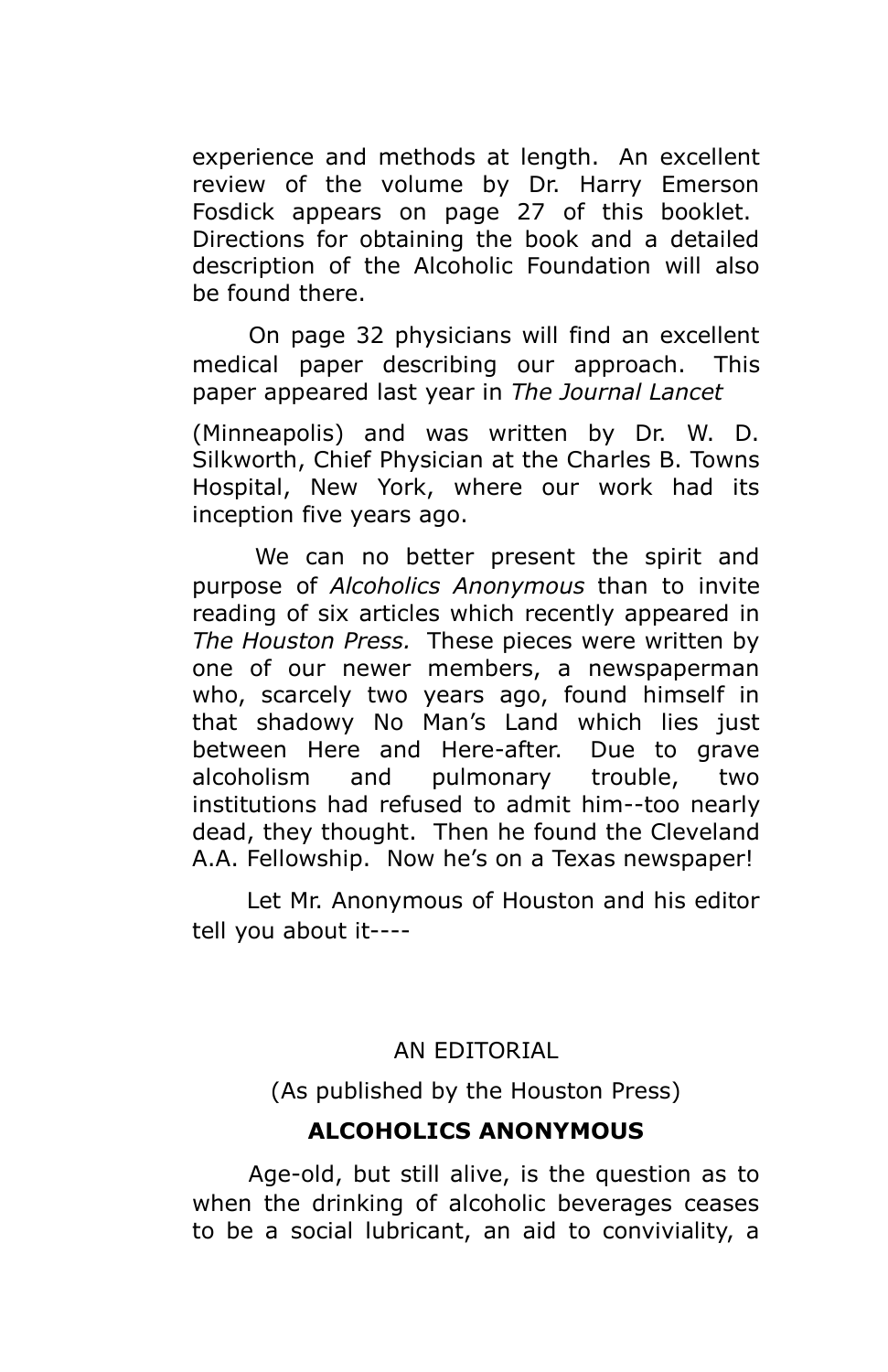solace to the weary and distressed, a tonic to the body and spirit; and when it becomes a devourer of health, success and happiness.

 People of independent spirit like to settle the question for themselves.

 People inclined to reform their neighbors- and even many otherwise reticent people, because they are honestly and generously concerned over the welfare at least of those near to them--sometimes come to the front with suggestions for the control of drinking, or even for its abolition.

 But neither of these attitudes is the concern of Alcoholics Anonymous, a group of several hundred ex-drinkers who have taken to the wagon by a technique of their own, and who are riding there today after most of them had been pronounced hopeless by friends, families, employers, physicians, ministers, psychiatrists, hospitals and sanitariums.

 The call themselves true alcoholics--people in whom alcohol becomes a disease for which medical and psychiatric science has not yet found a specific cure.

 They say their cure works. They show as witness hundreds of lives restored to health and usefulness, hundreds more among their families relieved of terror and despair, and restored to happiness through the alcoholics' changed lives.

 The *Press* thinks their problem and their unusual success with it is so important that it begins today a series of six articles on Alcoholics Anonymous, written by "One of Them," now living in Houston.

 The series should provoke thought among the friends and families of "alcoholics," among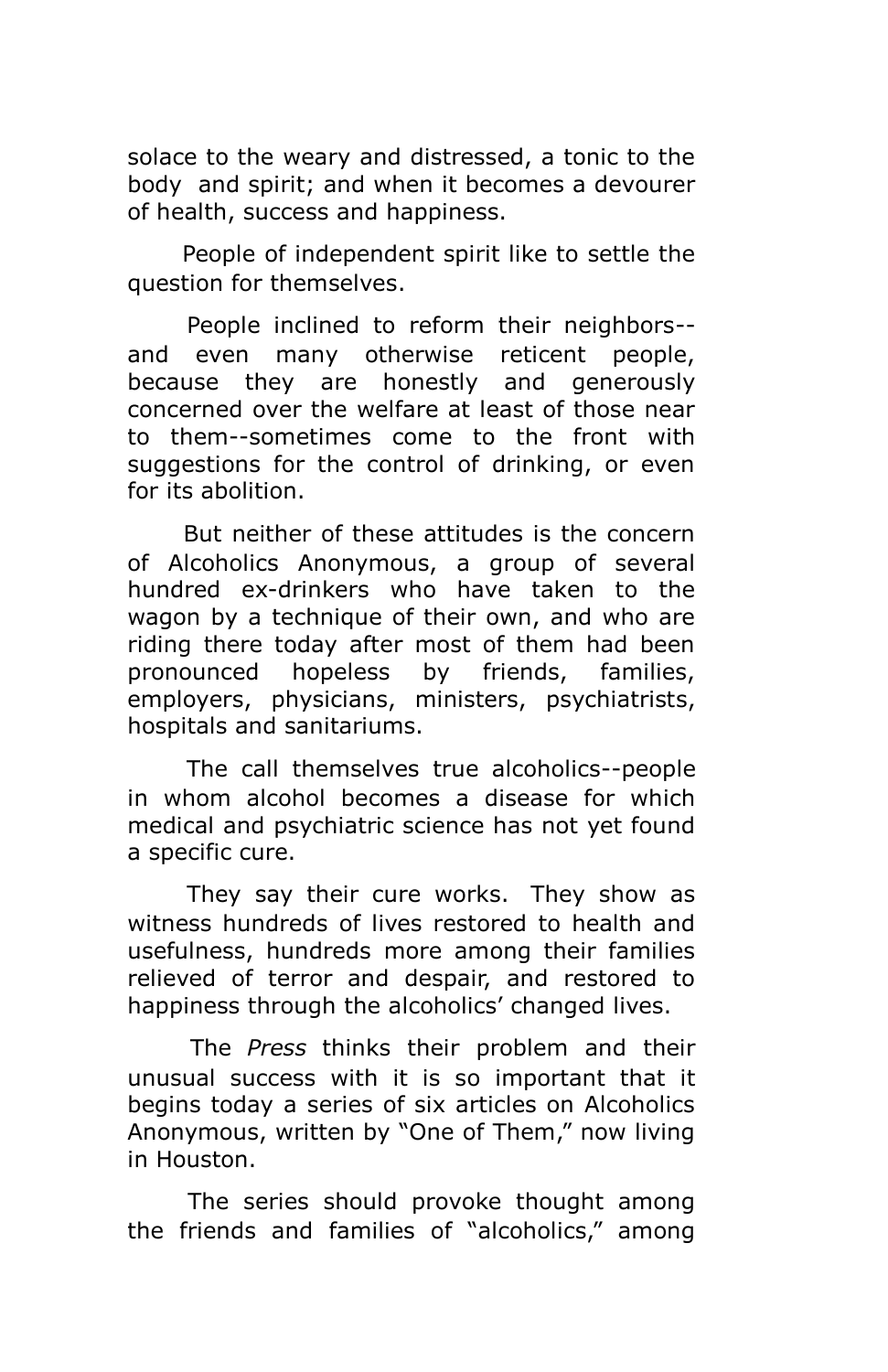physicians and psychiatrists, ministers, social workers, employers, men's and women's clubs- and alcoholics.

 The *Press* takes a liberal attitude on drinking. It stood for repeal of prohibition. But even the liquor industry, we believe, would wish success to a technique that promises much to the men and women who cannot handle their drinks.

Inquiry and comment are invited.

# **STORY OF A "WAY OUT" FOR HOPELESS DRINKERS**

#### **How an Idea Originated by Ex-Alcoholics Has Helped 2000 to Recover**

*This is a series of six articles about a group of exdrinkers who have succeeded in a new method of going on the wagon and staying there. One of their first principles is to pass their experience along, to help others similarly afflicted. The Press will be glad to receive comments.---The Editor*

# **By a Member of Alcoholics Anonymous**

 People who get around much need no telling that the problem of those who drink too much for the good of themselves, their work and their families is already serious and becoming worse.

 And those who know most about it, either because they themselves are drinkers of this type or because they are close to one who is, realize it in all its lacerating, hopeless details.

 It is an age-old problem. Prohibition undoubtedly intensified it. The depression has multiplied its victims.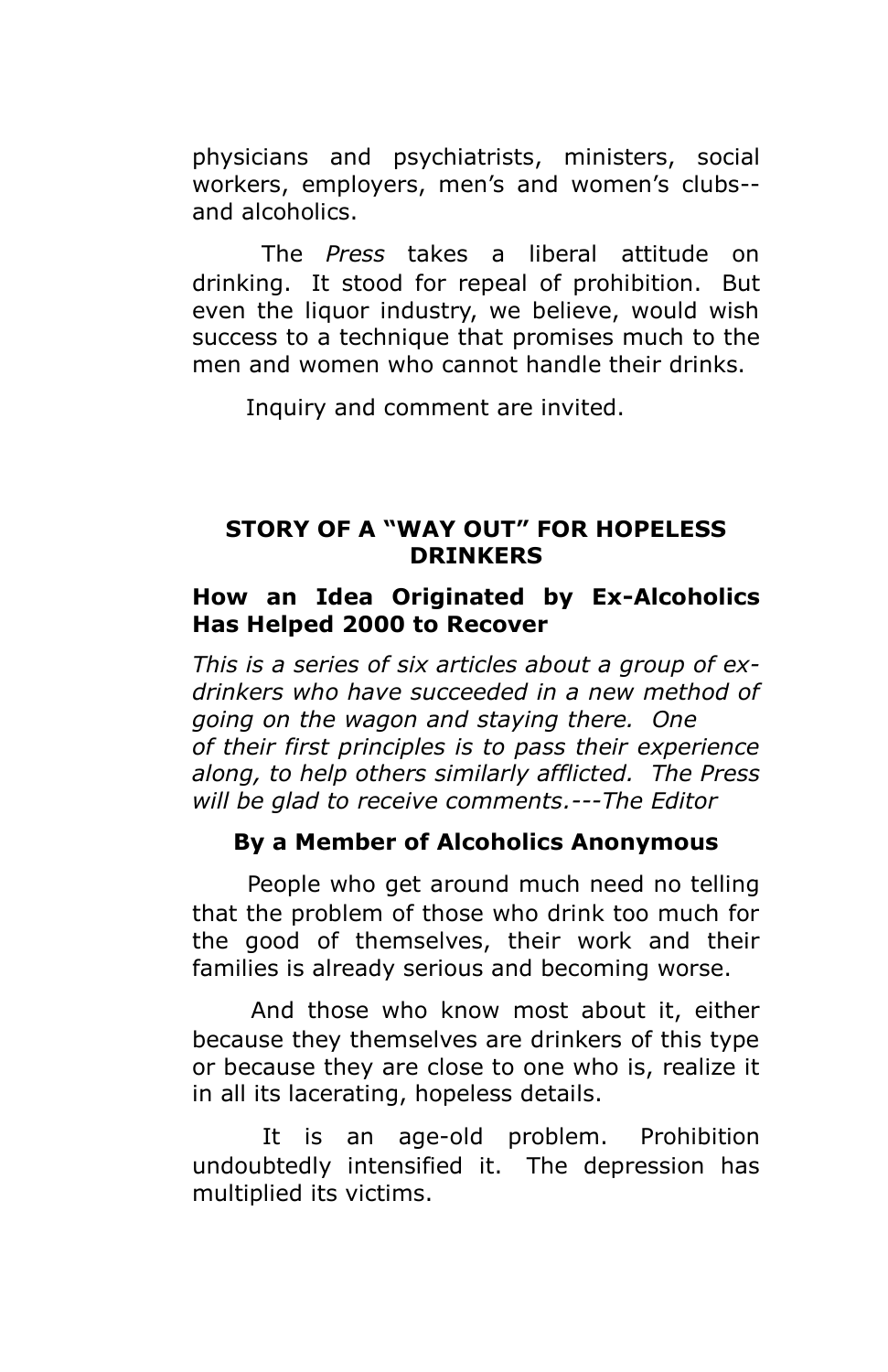Today many people are taking the attitude of the English officer in India, who hated his assignment. When reproved for excessive drinking, he lifted his glass and said, "This is the swiftest road out of India."

 Now it is true that this part of Texas has escaped the worst part of the depression; but not all of it. And trouble is always easy to find, so that many, like the Englishman, have been indulging in excessive elbow-bending to get away from their worries, their disappointments and their fears in the unstable, war-crazy unsure world of today.

 Free to begin drinking, some of them find they are not free to stop.

 This series of articles is about them, for them, and for those who are willing to help them.

 It is the story of how hundreds of exalcoholics, by a method which they themselves devised and perfected, have found the way out of the squirrel cage.

 Most of them, after all that medical and psychiatric science, and even formal religion, could do, had been pronounced hopeless.

 But if you think they are out to take the glass from the hand of drinkers to whom the diagnosis "alcoholic" does not apply, you are wholly mistaken. As one of them put it, "If anyone who is showing inability to control his drinking can do the right about face and drink like a gentleman, our hats are off to him. Heaven knows, we have tried long enough and hard enough to drink like other people."

 Thus the problem, as Alcoholics Anonymous sees it, is limited strictly to those who have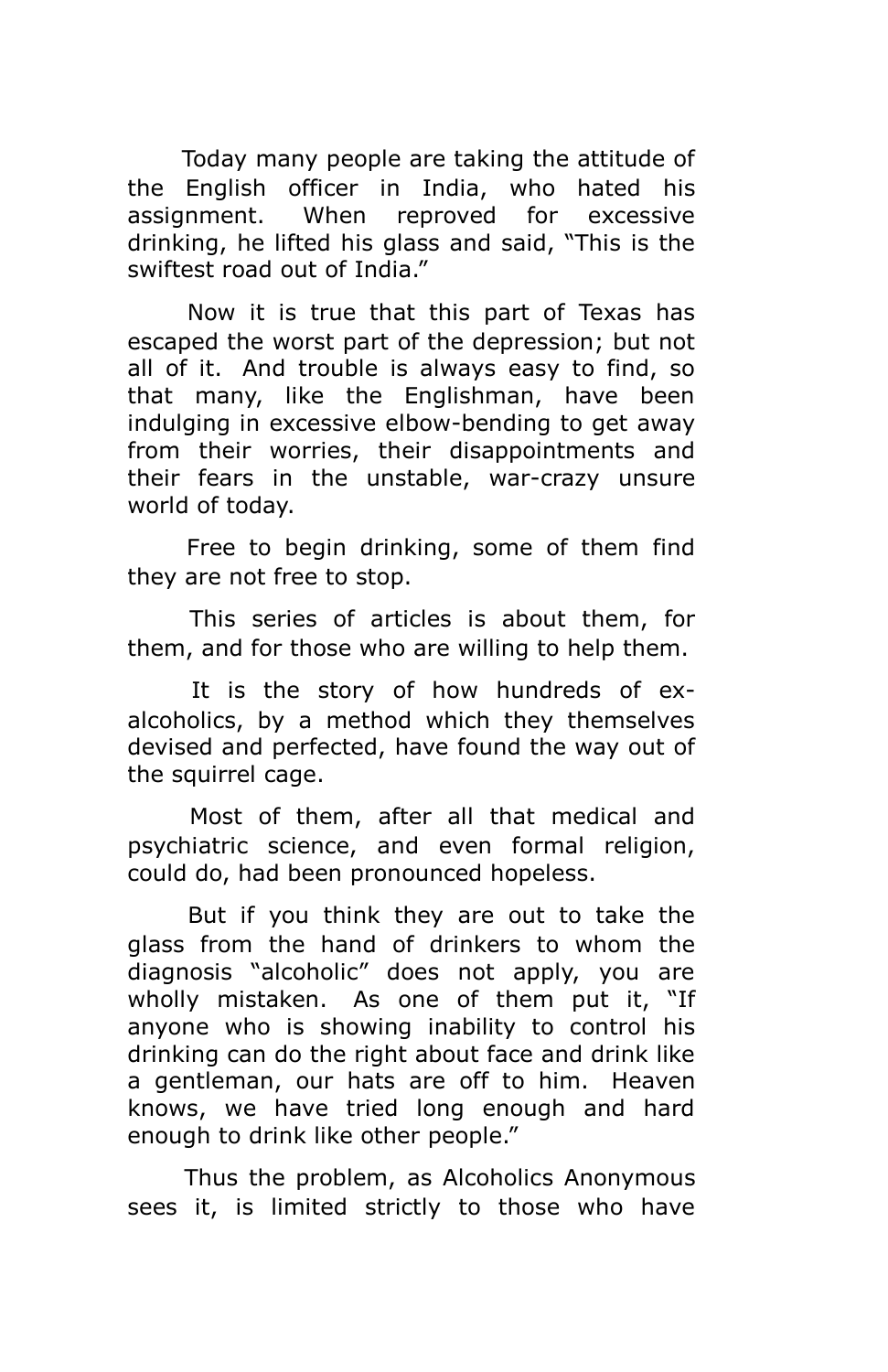become, or are on the road to becoming, drinkers headed straight for destruction, unless help beyond the usual is brought within their reach.

 If this series sometimes turns autobiographical, it will be because it is difficult for a man who has been delivered of a ghastly fate to write with the soberness and restraint required by a strictly objective account.

#### **Tried Many Cures**

 Jails, hospitals, attempts at suicide, psychopathic wards, sanitariums, all sorts of "spiritual" and "faith" cures, even hypnotism-- these have all been mine without deliverance; some by choice, some because society's hand was raised against me.

 *Society did not know I was sick. I had made my bed and society insisted that I lie in it. But alcoholics are definitely sick, as this series will try to show.*

 Nor did tears, pleadings or threats alter my course for long; and in spite of my own utmost determination, I could never find the answer.

 I have personally met at least one hundred "cured" alcoholics---"fellow rummies" as they jokingly call each other.

 Their stories parallel my own. Most of them are even worse. One man had been in a sanitarium more than one hundred times.

 Another came to see me while I was "taking a rest" in a sanitarium---being defogged so I could use again what brains I had. A livid scar around his neck stood out like the welt raised by a whip. His wrists bore similar witness to the realization of the utter helplessness that had driven him to try suicide as his "swiftest road" out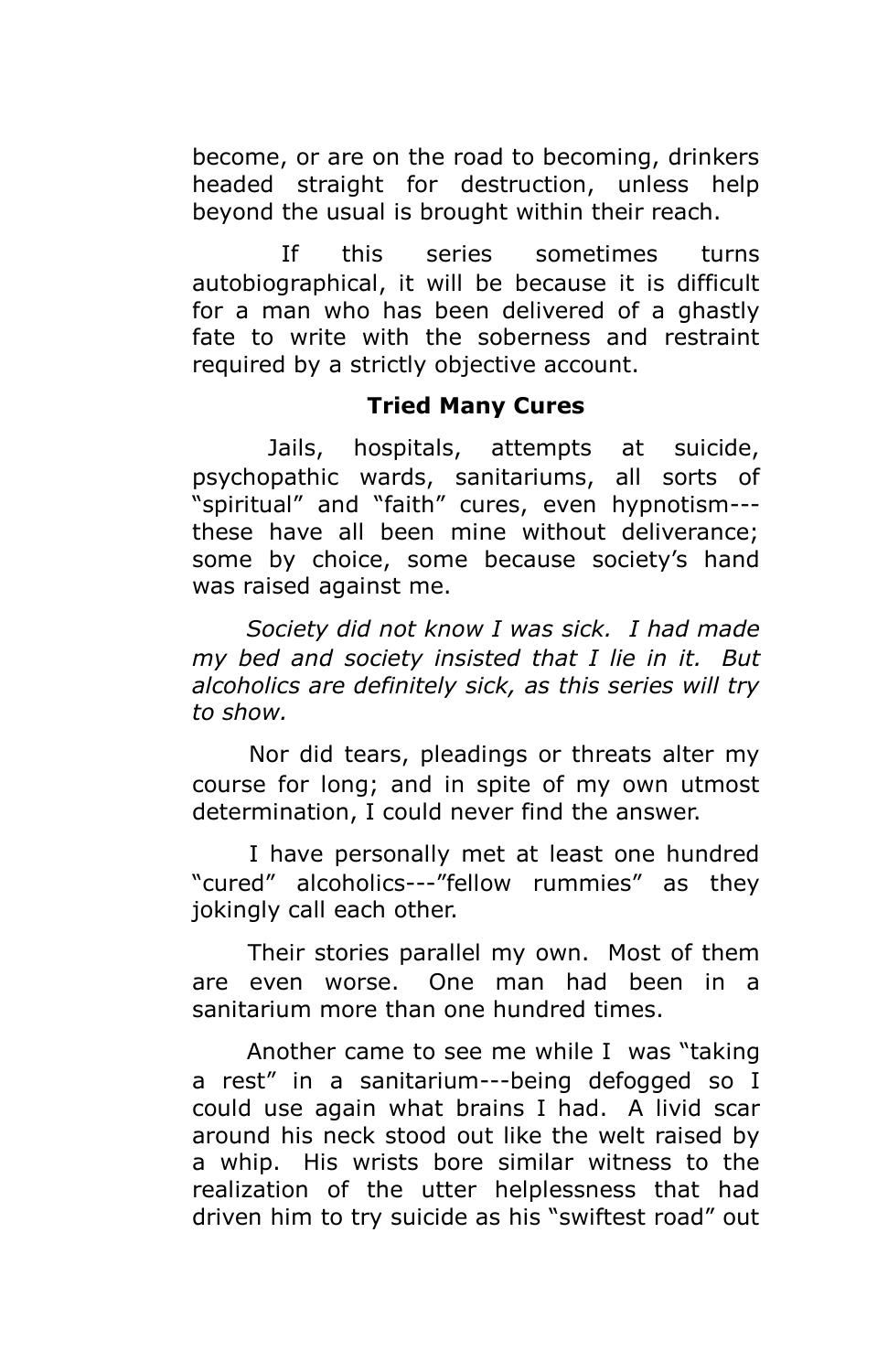of the India of his perplexities.

 I have been in the homes of some exalcoholics, Skeptical by nature, an investigator by training, I took no one's unsupported word. But I saw for myself, not only the new bearing of confidence, even of joy, that exuded from the exdrinker, but also the ordered life of his family and the new hope and happiness in their faces. I heard it in the tone of their voices.

 Literally, these things are hard to believe unless you have had both the experience of being damned and then the surprise of being rescued out of "the jaws of hell," as the old-fashioned revivalists used to put it.

#### **No Mystery**

 Some of the experiences of these "cured" alcoholics will enliven the serious business of these articles, which is to explain how the alcoholic gets that way; why he or she is different from other drinkers who are able to "hold their liquor" all their lives; how the fellowship called Alcoholics Anonymous came into being and spread from one man, who in desperation evolved the idea, to include now nearly five hundred men and women, with centers being established in one section of the country after another; in as much detail as space will permit, just what the technique is, how it works, how the alcoholic may avail himself of it; and how anyone interested may help.

 Repeating what the advance notice of the series said: "No medicine. No treatments. No cost. No mystery. No terrible battle of the will. Ministers have preached about it. Physicians and psychiatrists have praised it."

No one has an axe to grind. Members of the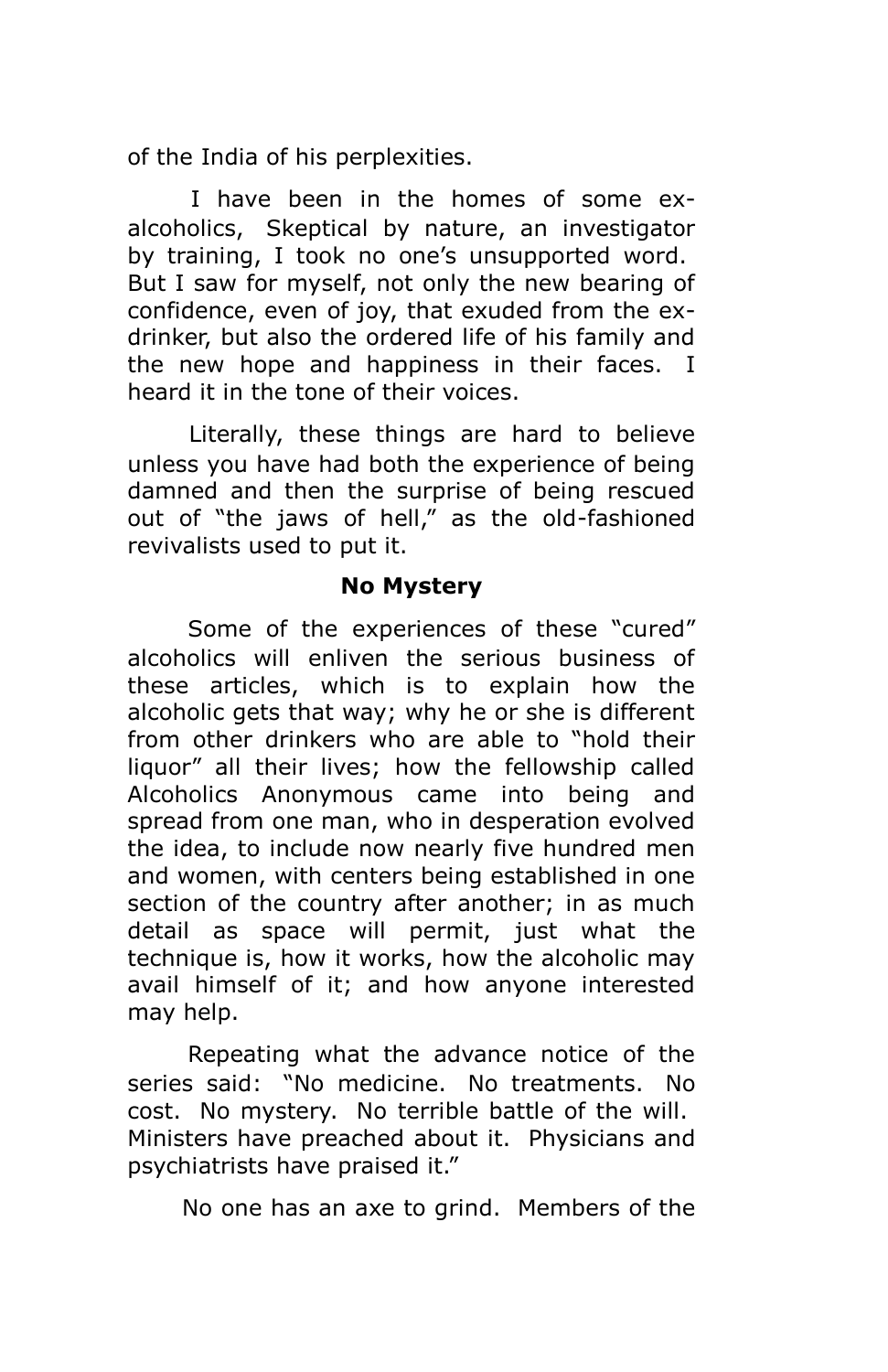fellowship give of their time---often their money- --to help some victim. Why? The series will also explain that.

#### **An Inevitable End**

 One can get an eye-witness picture of what happens when several score ex-alcoholics get together in a meeting. No more startling, unbelievable contrast could be imagined than a comparison with what they would have looked like had they assembled when each was at the end of his rope.

 Physicians, perhaps more than any other group, know the alcoholic and his hitherto almost inevitable end. Here are the words of two of them:

 "I personally know 30 of these cases who were the type with whom other methods had failed completely.

 "Because of the possibilities of rapid growth inherent in this group, they may mark a new epoch in the annals of alcoholism. These men may well have a remedy for thousands of such situations.

 "You may rely absolutely on anything they say about themselves.

 "The subject seems to me to be of paramount importance to those afflicted with alcoholic addiction. I say this after many years experience as medical director of one of the oldest hospitals in the country treating alcoholic and drug addiction."

The second says:

 "Will the movement spread? Will these recoveries be permanent? No one can say. Yet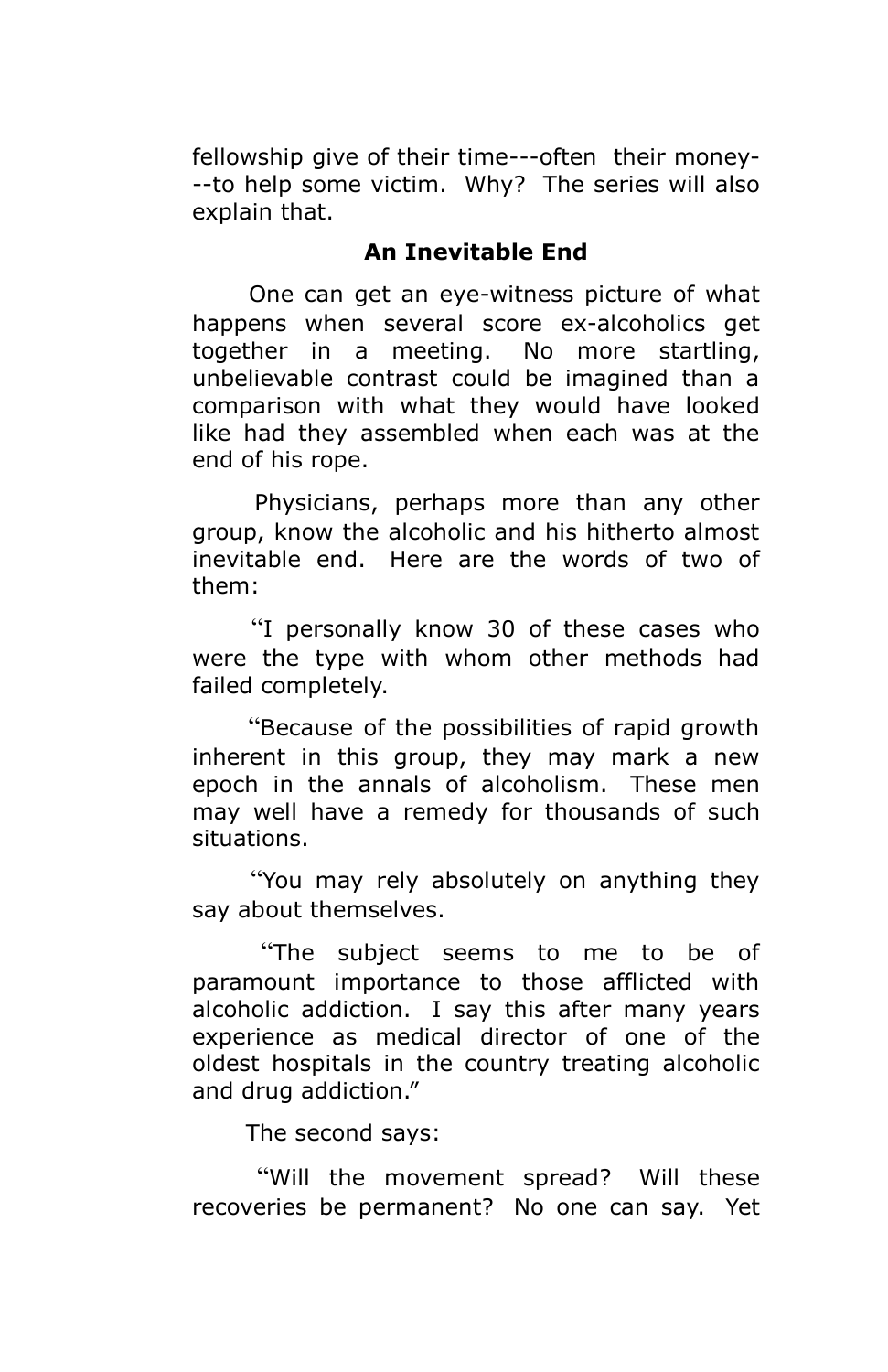we at this hospital, from our observation of many cases, are willing to record our present opinion as a strong 'yes' to both questions."

 The head of a hospital and sanitarium in a nearby Texas city, who has many alcoholics come to him, now requires all of them to read about the methods of "Alcoholics Anonymous."

There must be fire where there is smoke.

I, for one, know this to be true.

# **SEEMINGLY ALLERGIC TO DRINK:**

# **ALCOHOLIC'S BURDEN**

# **Craving, Plus Inability to Heed Warning of Own Weakness,**

# **Leads Inebriate to Succumb**

# *(Second of Six Articles)*

 What is an "alcoholic"? How does he differ from other drinkers? An incident to illustrate:

 Convinced that I had nothing to sell, puzzled that I did not come as a patient either, the nurse finally ushered me into the office of one of Houston's most eminent physicians. He is prominent also in other activities that often have put him in the spotlight. He is a "big name."

 I had come, as an ex-alcoholic, to tell him about Alcoholics Anonymous and to have him introduce me to an alcoholic victim among his patients whom I might help; for I am a stranger in Houston.

# **One Needing Help**

 The good doctor, eyebrows bristling, welcomed me with gruff suspicion. No, he had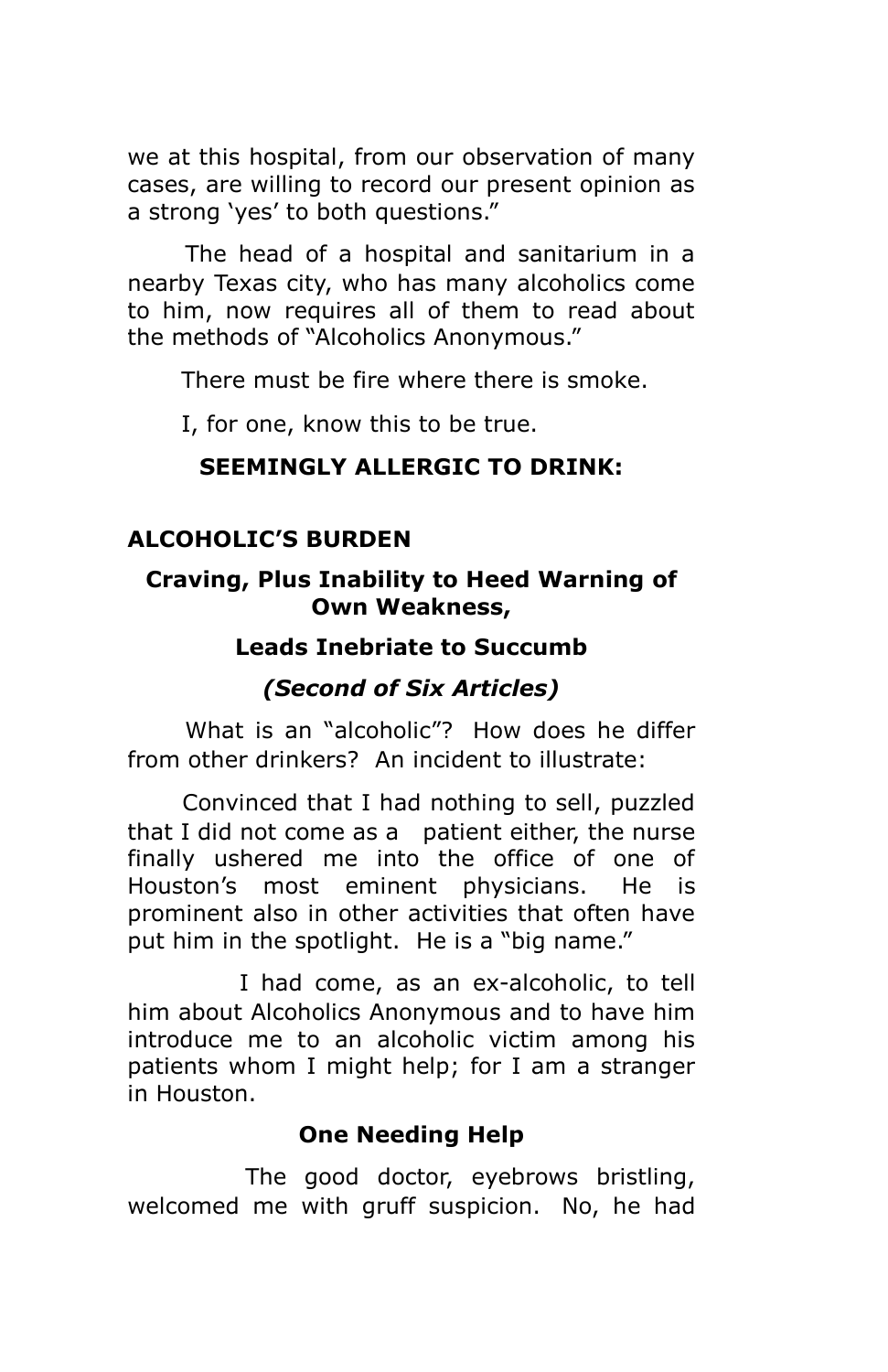never heard of Alcoholics Anonymous. But he listened. I felt he was showing more Texas courtesy than interest.

 Half way through my recital he broke in: "Humph," he humphed, "I have no patience with these fellows you call 'victims."" His voice showed it. "Why, I can handle anything. So could they control their drinking if they wanted to."

 But he gave me the name of an able man whose excessive indulgence in firewater was endangering the business he had built up, wrecking his health, rendering his family desperate.

 "He's just out of a cure," said the doctor. "But he gave them the runaround some way. Hitting it up again. See what you can do with him. Tell him I sent you. His family is crazy. I can do nothing more."

 There you have in one situation the two kinds of drinkers--the man who can "handle anything," and the drinker who steps right out of one of the usual "cures" and hoists a few before he even gets home.

 But our experience tells us that everybody cannot "handle anything." The alcoholic cannot control his drinking. Sometimes the dividing line over which he has slid is hard to place.

 Some people are alcoholics with their first drink. Most of them become such by degrees.

#### "**Not an Alcoholic"**

How can a drinker define his position on the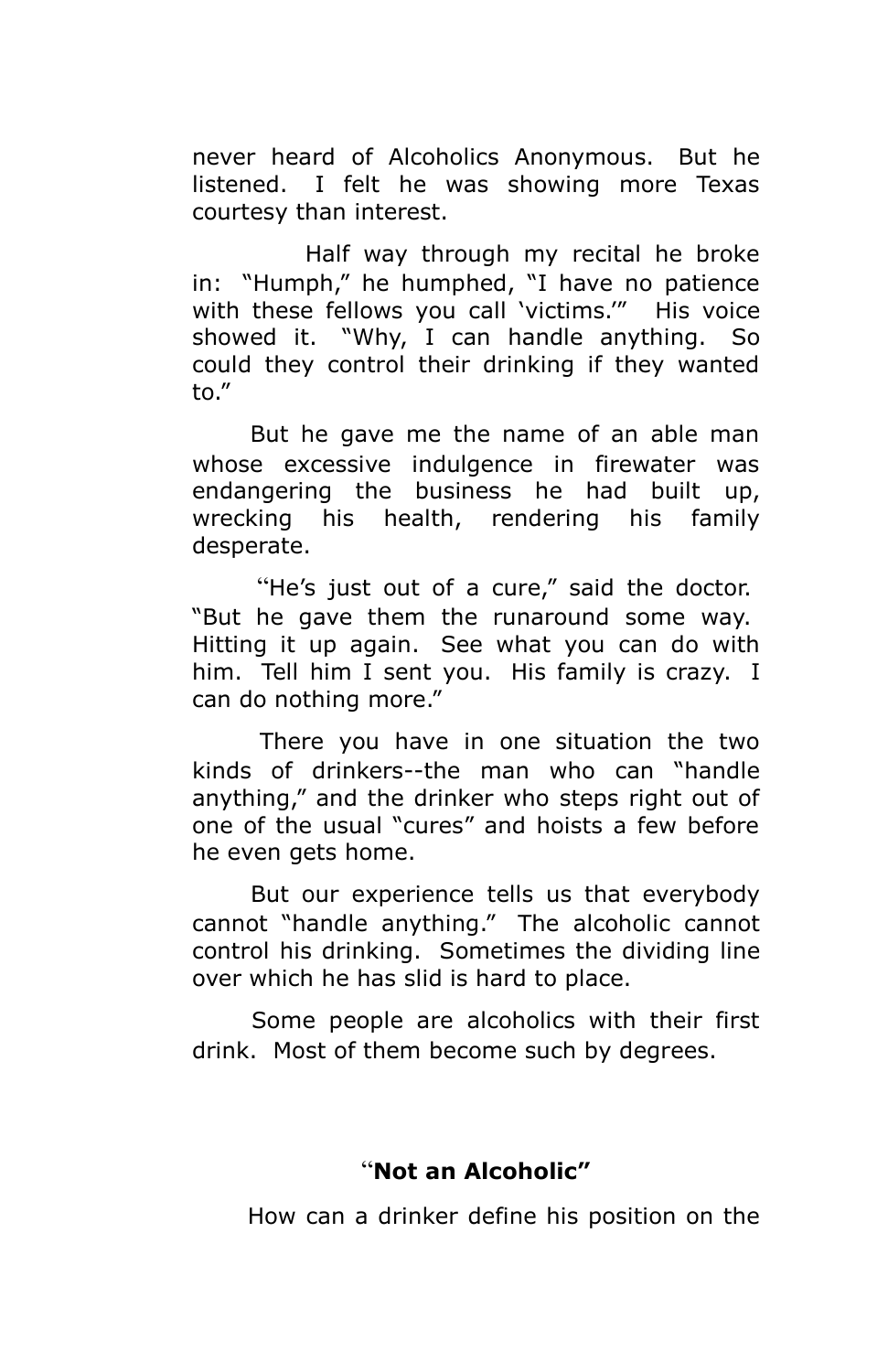scale? How can the condition known medically as alcoholism be recognized before the desperate stage?

 To get drunk once in a while does not necessarily prove one is an alcoholic in the sense in which the word is used here. A man may drink steadily all his life with an occasional roaring bender, and not be thus classified.

 Just before writing this article, I lunched by chance with a newspaperman of short acquaintance. This subject came up and I showed him a draft of yesterday's story in this series.

 "Humm!" he said. "That hits me. I've been on the wagon for nine months now. I've never heard of Alcoholics Anonymous; but I know it isn't the tenth drink that will get me down, but the first one. But I'm not an alcoholic."

That's what they all say.

 Nobody likes to admit that he is bodily and mentally different from his fellows, especially if he imagines (though wrongly) that doing so pegs him as somehow inferior in good taste, selfcontrol, gentlemanliness, or what have you.

 "O.K., then," I said. "You're not an alcoholic. However, here's a test I'll bet you're afraid to make.

 "You can diagnose yourself, I'll get a bottle. Come to my room this evening and we'll sit around and gas, while you try some controlled drinking. Take several shots and see what happens.

#### **The First Drink**

"See if you can stop abruptly and forget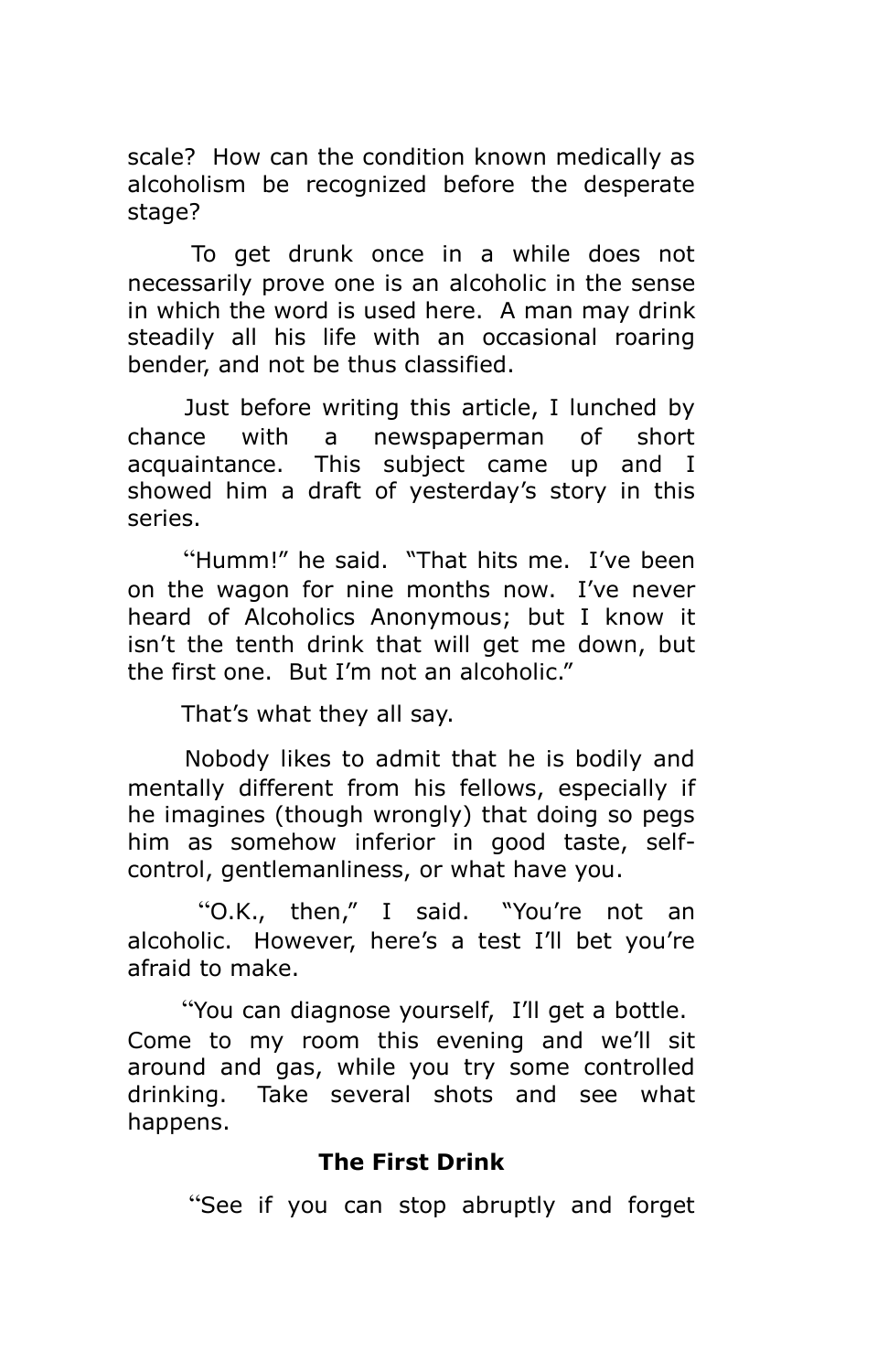about it. Try it several times. It will not take long to decide if you are honest with yourself, and it may be worth a bad case of jitters to learn the truth."

 "Nothing doing," the gentleman of the press replied. He came back with it so quickly that you couldn't doubt he meant it. "Done that too many times already. It's the first drink that sends me 'off to the races.'"

 *He's an alcoholic.* Perhaps not for a long time will he touch another drop. Then some fine day when he isn't looking, one of the insanely absurd and inadequate reasons with which the alcoholic deludes himself when he wants a drink, will pop into his head, just when the drinks are handy.

 The first glass down, it's the old story again; but this time he's older. The reasons for his former sobriety may be gone. The picture is different. He has shamed himself, damaged his pride and self-confidence. And perhaps he can't snap out of it by himself or with the ordinary kind of help.

 With true alcoholics, it is never a question of control or moderation. Their only out is absolute abstinence.

 Alcoholics Anonymous might well make the last two words of the preceding paragraph the second meaning of "A.A."

 Why is this total aversion necessary for the drinkers and not for others?

 Omar Khayyam, you remember, said of the juice of his well beloved grape: "'*Tis a blessing; we should use it, should we not? And if a curse, why then, who put it there?"*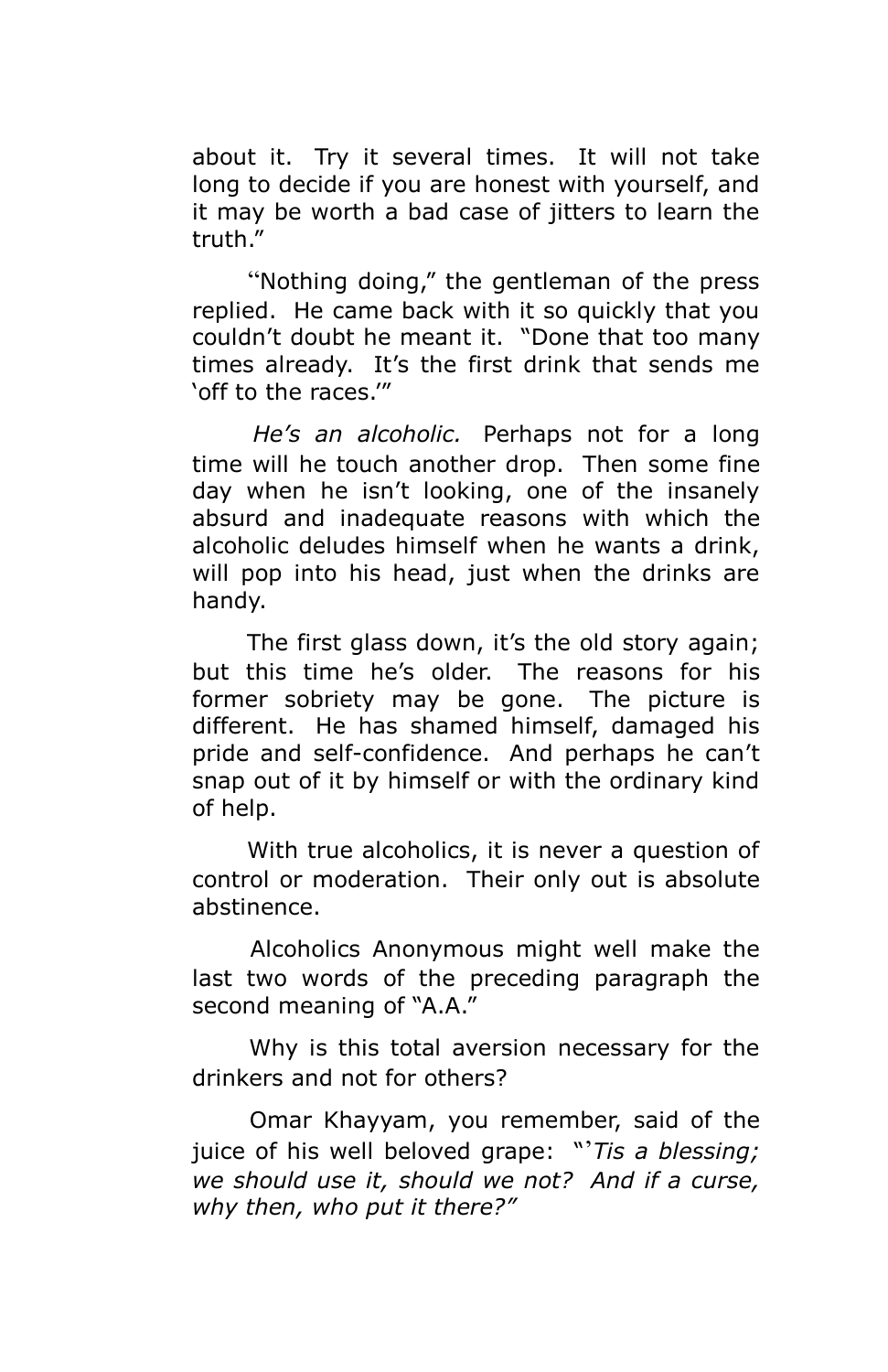The alcoholic can indulge in no such philosophical fancies, any more than a diabetic can gorge himself on sweets

 His body and his mind become sick, with alcohol.

 It is as though he is allergic to drink. The allergy theory is admitted by physicians who advance it to be *only a theory.* Nevertheless, it explains many things that otherwise do not make sense.

 Three things especially characterize the alcoholic as a different breed of cattle.

 The first is the phenomenon of craving. Not merely the thought that a drink would be agreeable, but a definite, undeniable craving.

 The second is the appearance of the curious mental phenomenon that, parallel to the victim's sound reasoning which warns him of the folly and danger, there inevitably runs some insanely trivial excuse for taking the first drink. Insanely trivial because, measured against the hell which from experience he knows he's in for, no one in the state of mind called normal and sane would act on it for a minute.

 Sound reasoning fails to hold him in check. The insane idea wins out.

#### **Unable to Stop**

 The third distinguishing characteristic is the fact that the alcoholic, actual or potential, is absolutely unable to stop drinking on the basis of self-knowledge.

 This point has been smashed home on many members of Alcoholics Anonymous out of bitter experience.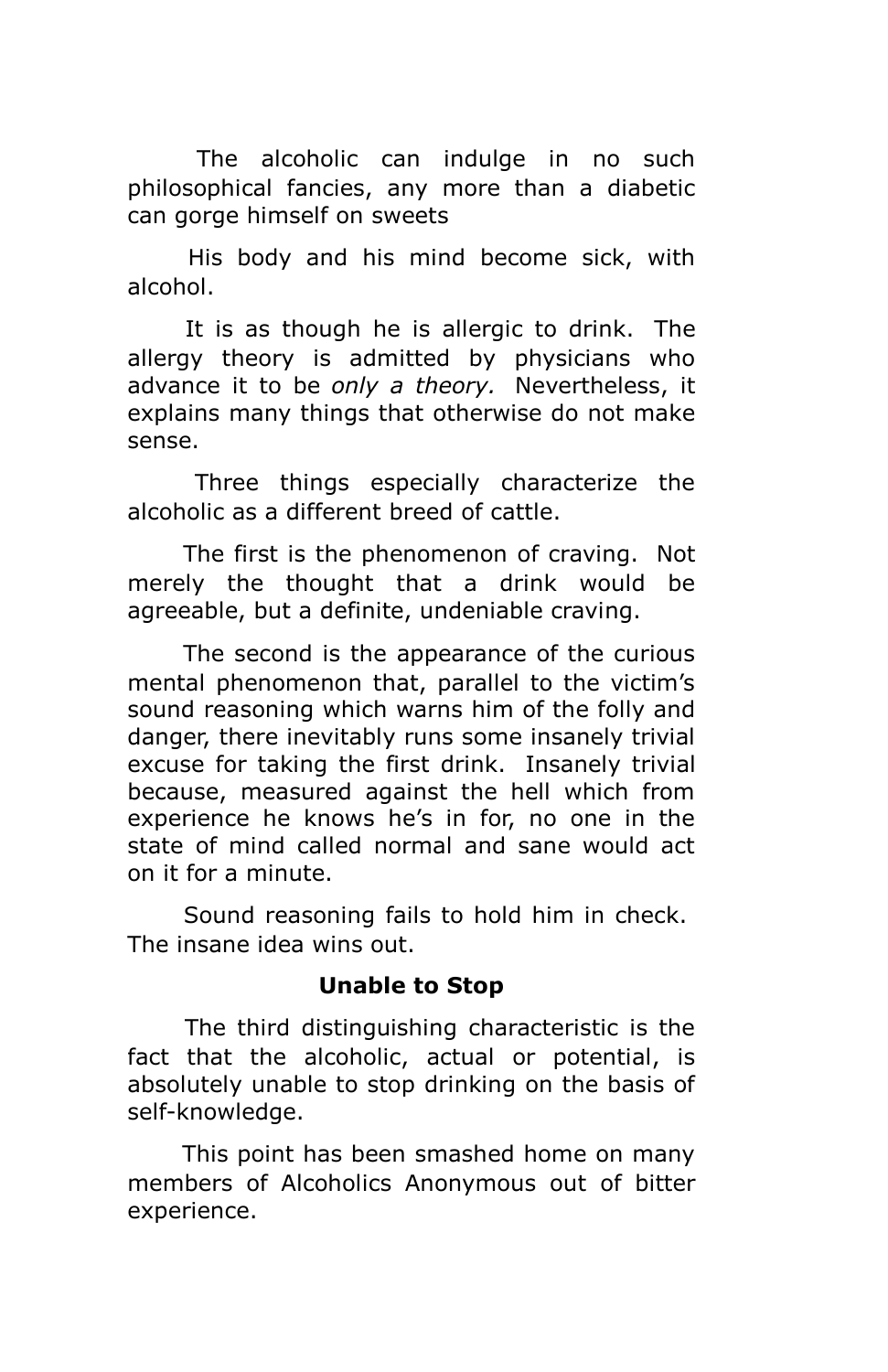How many are the dodges they have tried in vain! Here is a partial list: Drinking whiskey only with milk, drinking beer only, limiting the number of drinks, never drinking alone, drinking only at home, never having it in the home, never drinking during business hours, drinking only at parities, switching from Scotch to brandy or rum, drinking only natural wines, agreeing to resign if ever drunk on the job, taking a trip, swearing off forever (with and without a solemn oath), taking more physical exercise, reading inspirational books, going to health farms and sanitariums, accepting voluntary commitment to asylums--the list could go on *ad infinitum.*

 I can add a favorite of my own. Believing that the evil of drink lies not in its use but in its abuse. I tried asking whatever you may choose to call the higher Power *to teach me control.*

 *Well, it seems God didn't build me that way. I'm glad I found out in time.*

Alcoholism is an illness in a class by itself.

 People feel sorry for the victim of cancer. No one gets angry about it. But look at the alcoholic's trail of misunderstanding, fierce resentments, financial insecurity, disgusted friends and employers, warped lives of blameless and trusting children, sad wives and parents--and more.

 That is why Alcoholics Anonymous wants this message spread broadcast. If you see no need for it now, who knows how soon you may have occasion to remember it? It may not be a bad idea to clip this series and save it against that day.

**HOW IT STARTED AND GAINED SPEED Idea to Help Serious Alcoholics Originated**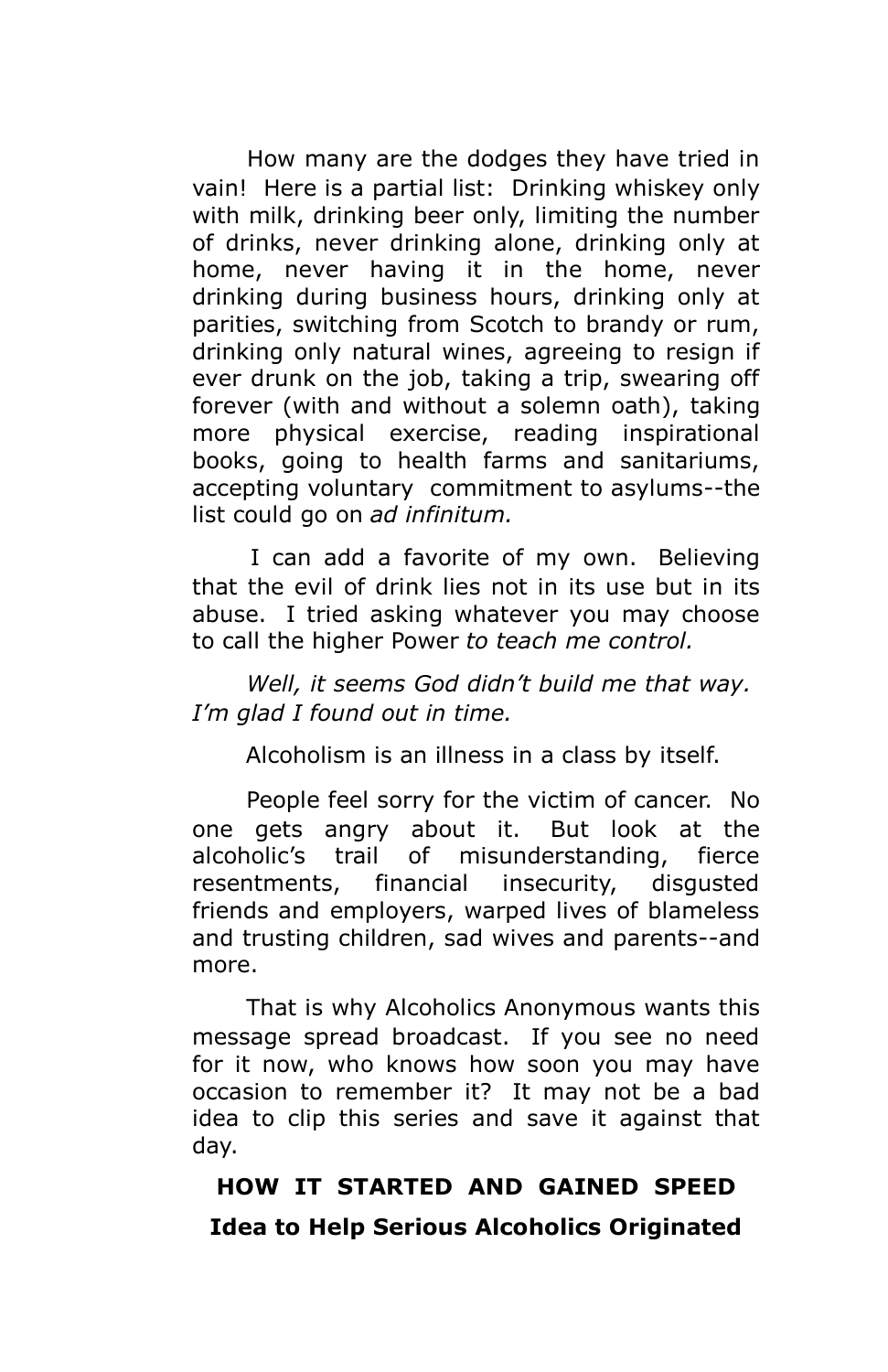# **In East;**

# **Launched by Man Who Was "Incurable"**

# *(Third of Six Articles)*

 "I see he's back again." said the orderly to the nurse as Mr. X for the umpsteenth time turned up in the alcoholic division of a hospital in a larger Eastern city.

 He was a regular customer. But this time he came to grips with himself on an idea brought by a friend. More ideas came later. He examined and re-examined them. Already he had given himself up to the fate of an incurable alcoholic, in he had nothing to turn to more effective than he had found hitherto.

 When hospital care had knocked the booze out of his brain and nerves, he immediately began to put his ideas into practice. They worked. He stayed sober.

 "Later," said the head of the hospital, "he requested the privilege of being allowed to tell his story to other patients here, and with some misgiving we consented.

 "The cases we have followed through have been most interesting; in fact, many are amazing.

 "The unselfishness of these men as we have come to know them, the entire absence of profit motive, and their community spirit, is indeed inspiring to one who has labored long and wearily in this alcoholic field.

# **Five Years Old**

 Thus was Alcoholics Anonymous born about five years ago, out of one victim's desperation. Growing very slowly at first, actually from man to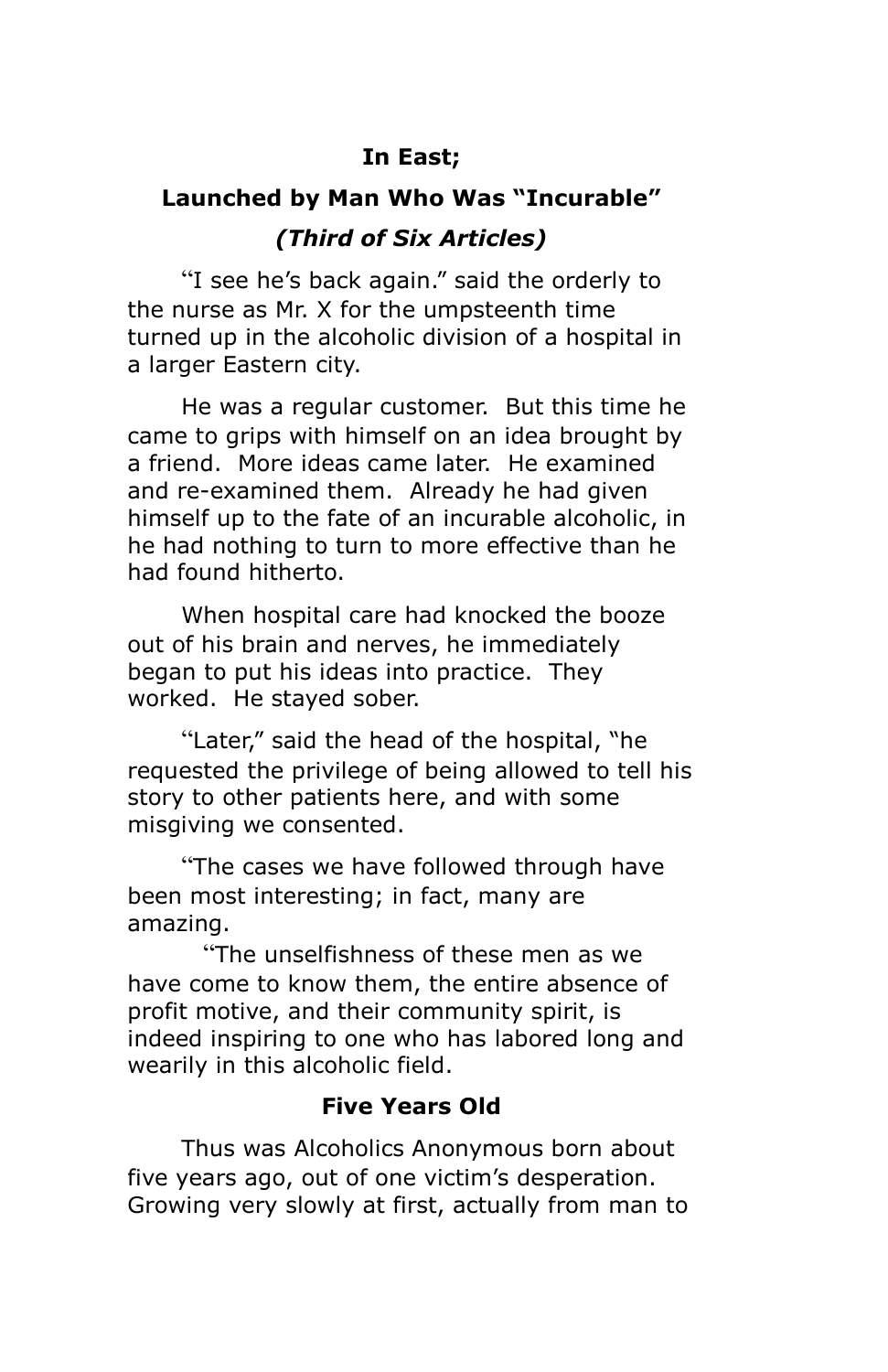man, centers of information about it now are springing up in widely scattered areas throughout the country.

 In the doctor's comment you have the principle reason for the idea's thus coming to nation-wide attention.

 When a man makes a spectacular comeback--a right-about-face after having made an ass of himself for years--people ask questions. They may be skeptical at first, but secretly they are astonished, and curious.

 Furthermore, the man thus set upon his feet cannot help being a kind of missionary. *But a missionary with what a difference! What missionary to the savage was ever a savage?* But the messenger of Alcoholics Anonymous knows from his own checkered experience all the tricks, all the curves in the road, all the answers to the alcoholic's self delusions.

 That's the thing that sold me, finally. These "rummies" knew their onions. They weren't mealy mouthed. They didn't lecture. When they talked to me, still unconvinced, their faces, their "lingo," their gestures, their whole bearing, bespoke the onetime experienced toper.

 They were offering, not theory but fact. They acted as though they had a sure thing. They merely wanted me to know about it, what it had done for them.

#### **Take It of Leave It**

 Go back now to four years ago. A man pacing the lobby of a hotel in a strange city, He is a member of Alcoholics Anonymous.

 Something has gone wrong with his business trip. Not only has he failed, but he wonders how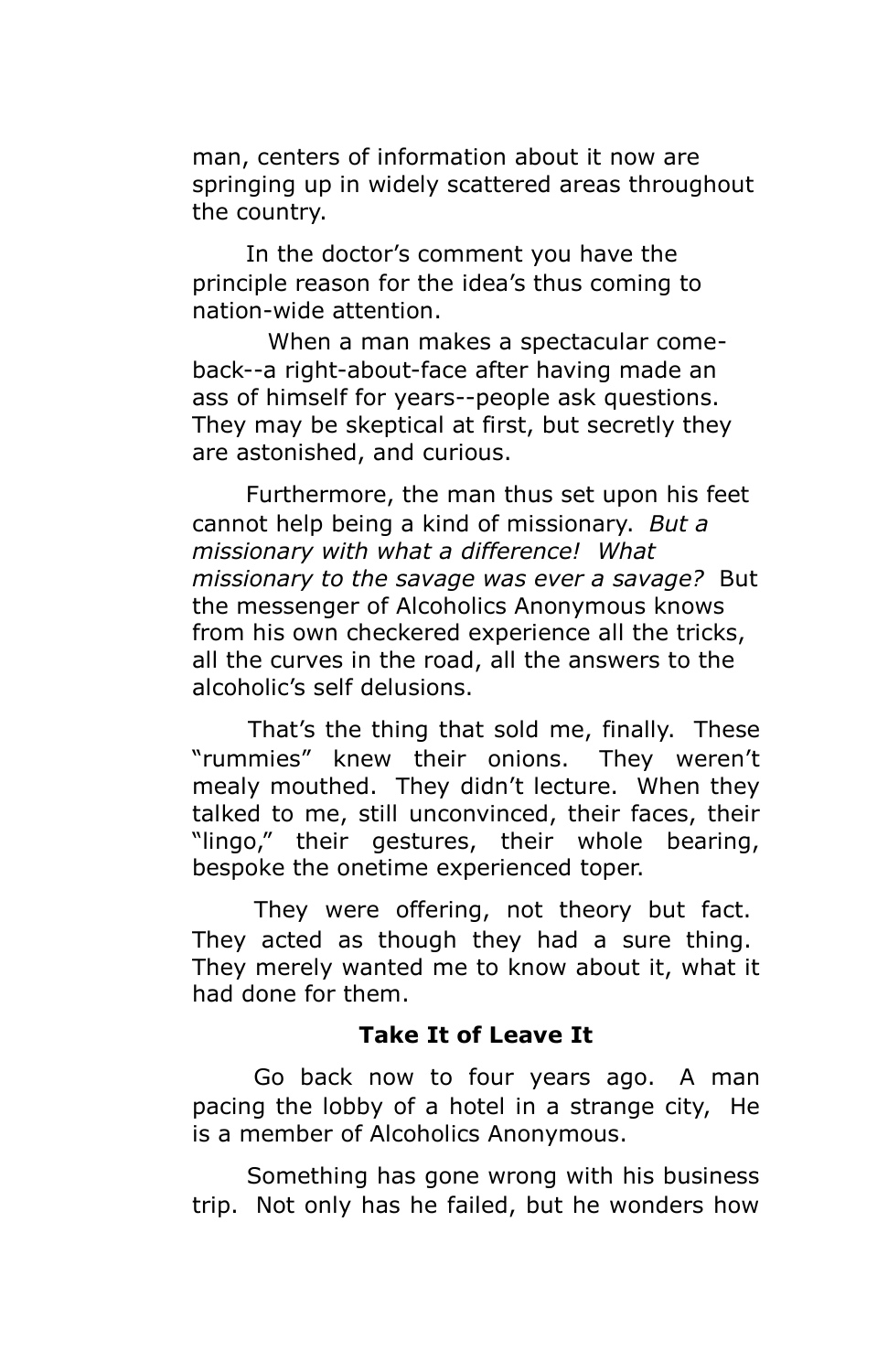he is going to pay his hotel bill. The deal that fell through has stirred up a bitter feeling in him.

 He has only been sober a few months. As he feels the temptation of the inviting bar at the end of the lobby, he realizes his predicament.

 Should he join the gay crowd? Find release, scrape an acquaintance, avoid a lonesome weekend?

 Here he runs square up against one of the basic rules of the fellowship. When tempted, it says, if possible work with another alcoholic.

 With music and gay chatter in his ears, he turns and seeks the lobby church directory. At random he selects the name of a minister and telephones him. His talk leads him to a former able and respected resident who is on the rocks from excessive drinking.

 How this man was reclaimed, how these two salvaged two others, how in 18 months the number grew to 10, and how one couple became so interested that they dedicated their home to the work, is an absorbing story related in the book, "Alcoholics Anonymous," published by the fellowship.

 Of this, more later; for the book, and the "Alcoholic Foundation," have been other notable steps in making the message available to all.

 *The only requirement for membership is the honest willingness to do anything to quit drinking.*

#### **No Fees, No Dues**

 There are no fees, no dues. You need not buy the book if an alcoholic cured by, and experienced in, the technique of Alcoholics Anonymous will clearly give you an idea.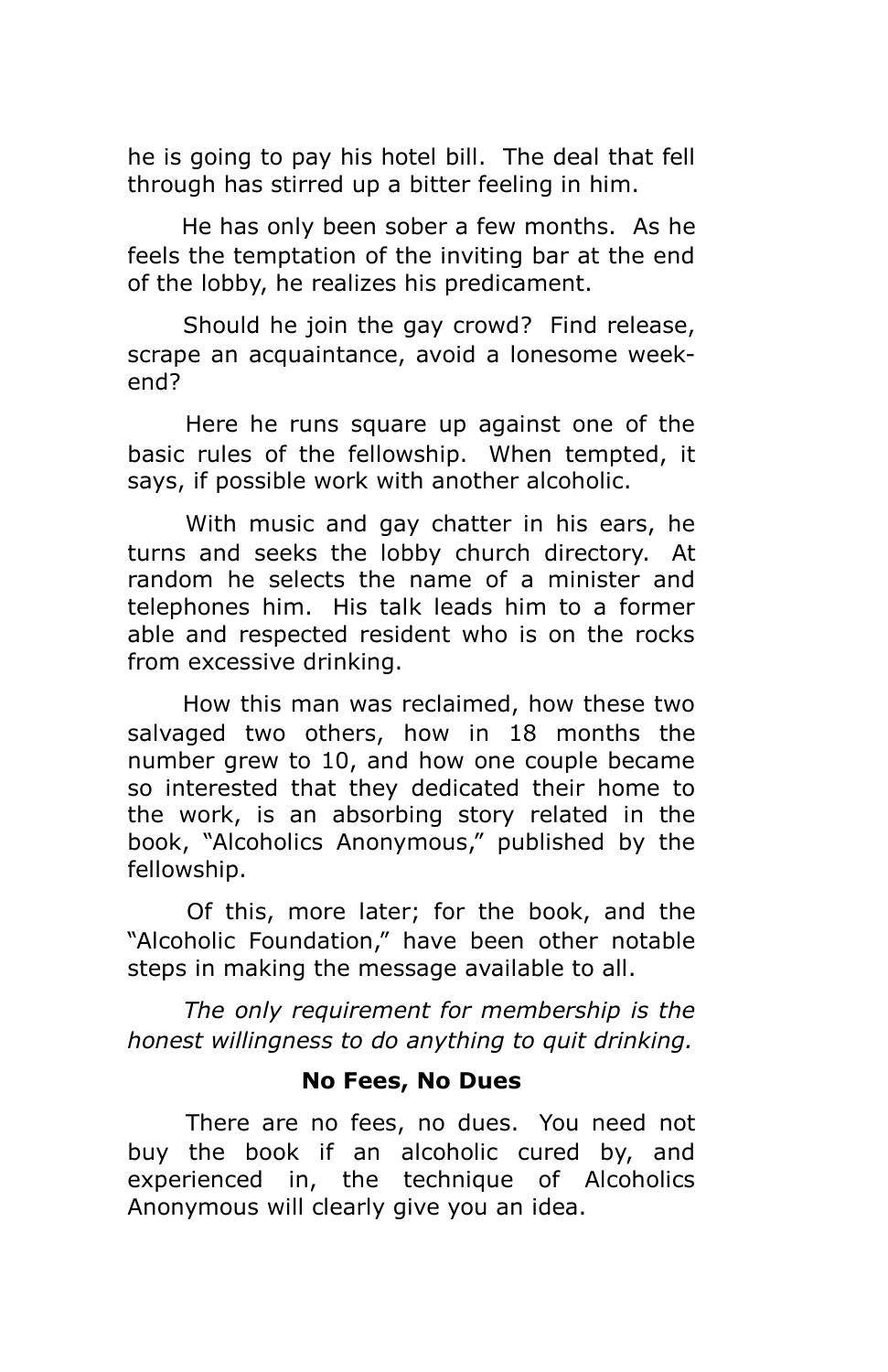Buttressing the personal work of one alcoholic with another, informal meetings are arranged in each center as soon as a small group can be formed.

 I never saw anything like them. Here centers the social life of the group. Happiness, gaiety, good fellowship abound. After the brief session devoted to the problems of alcoholics, and the words of advice and encouragement and the interchange of experiences, there may be a poker game, or several tables of bridge.

 These birds don't turn sissy when they quit drinking. They get back their real vitality. And the majority are clever, able, once successful people. You see many business men, doctors, lawyers, star salesmen, contractors, insurance men, brokers, merchants, as well as the man whose field is more limited.

 These gatherings present the vivid contrast of happy faces and the strained, hungry faces of "prospects" hearing about this for the first time.

 The members take away with them a glow they never got out of the best bottle they ever tipped. And it's there in the morning--a hangover of relief, freedom, of strength to hit the new day's work and worry right on the button.

 The prospects take away at least the first thrill of wonder and of hope. Is it strange that the group grows?

#### **Ministers Approve**

 Ministers like Dr. Dilworth Lupton, widely known pastor of First Unitarian Church in Cleveland, O., have personally investigated and then devoted a whole sermon to the subject.

Newspapers like *The Houston Press* have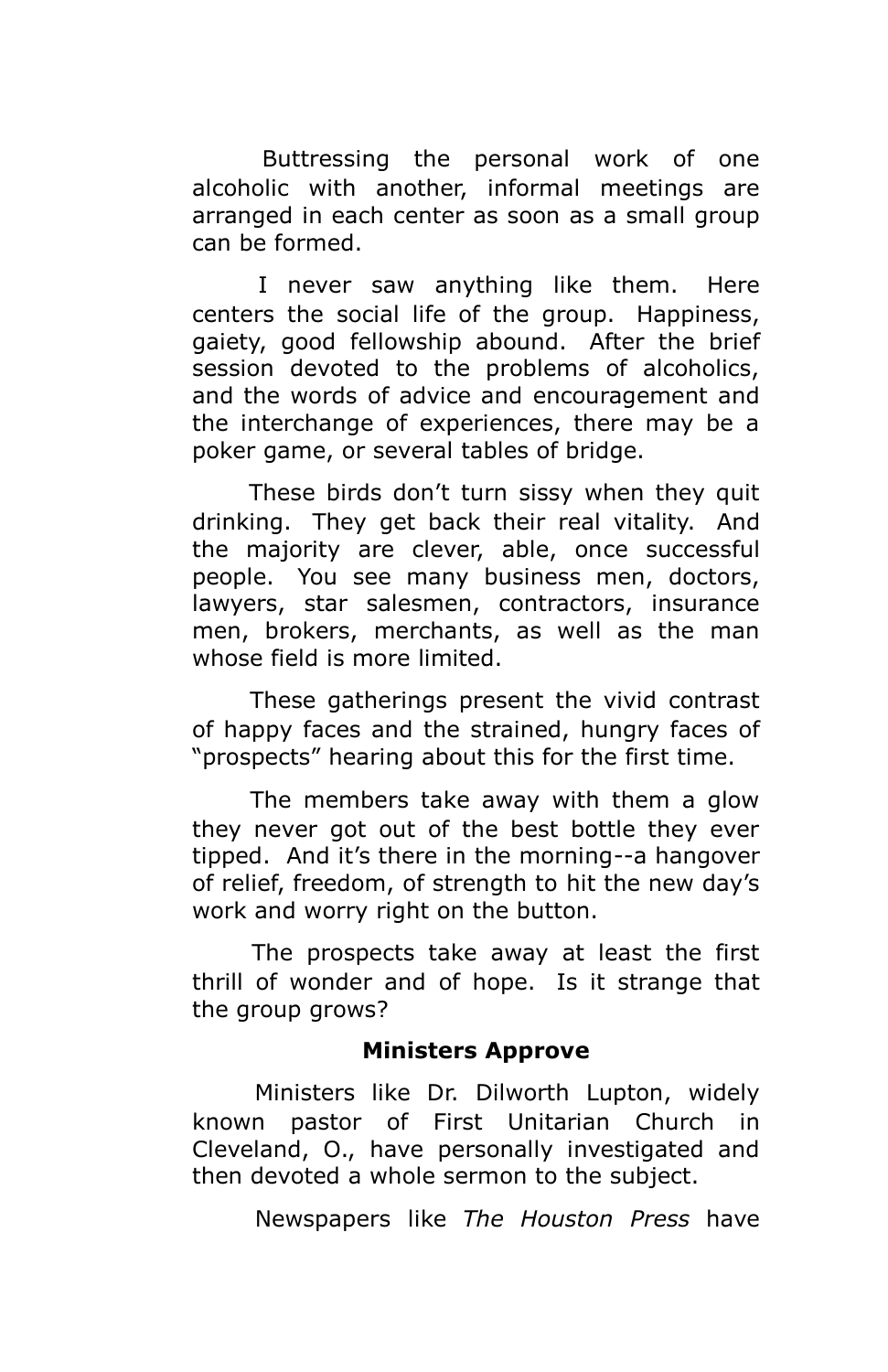offered space.

 Physicians, nurses, psychiatrists, who have had personal experience with alcoholics made well by this method, give it to other patients.

 And alcoholics grab off prospects wherever they spy them, sometimes right off the bar. Their telephones, when they ceased to be anonymous, may ring at any hour of the night telling of someone in desperate plight. They go. The movement spreads.

 So far, in two weeks I have been in Houston, I have yet to find one person who heard me talk even most casually about this, who hasn't said, either, "Say, that sounds like something"; or, more often, "I know a man who needs it bad. Here's his name."

 Alcoholics Anonymous is the most infectious idea I ever caught. I am quite likely to give it to anyone I come in contact with, for I take no precautions.

 My own experience well illustrates how the movement spreads.

 Before I left Cleveland to come to Houston, for three weeks I had been trying to straighten out a friend who was soused to the gills, chiefly by drinking with him and trying to taper him off, and either walking him home so he wouldn't break his neck, or pouring him into a taxi.

 He wound up in a liquor cure institution. I visited him. By that time, Alcoholics Anonymous had got hold of him.

 He told me about them. By accident or design--I never knew which--I met two of them at his bedside one morning.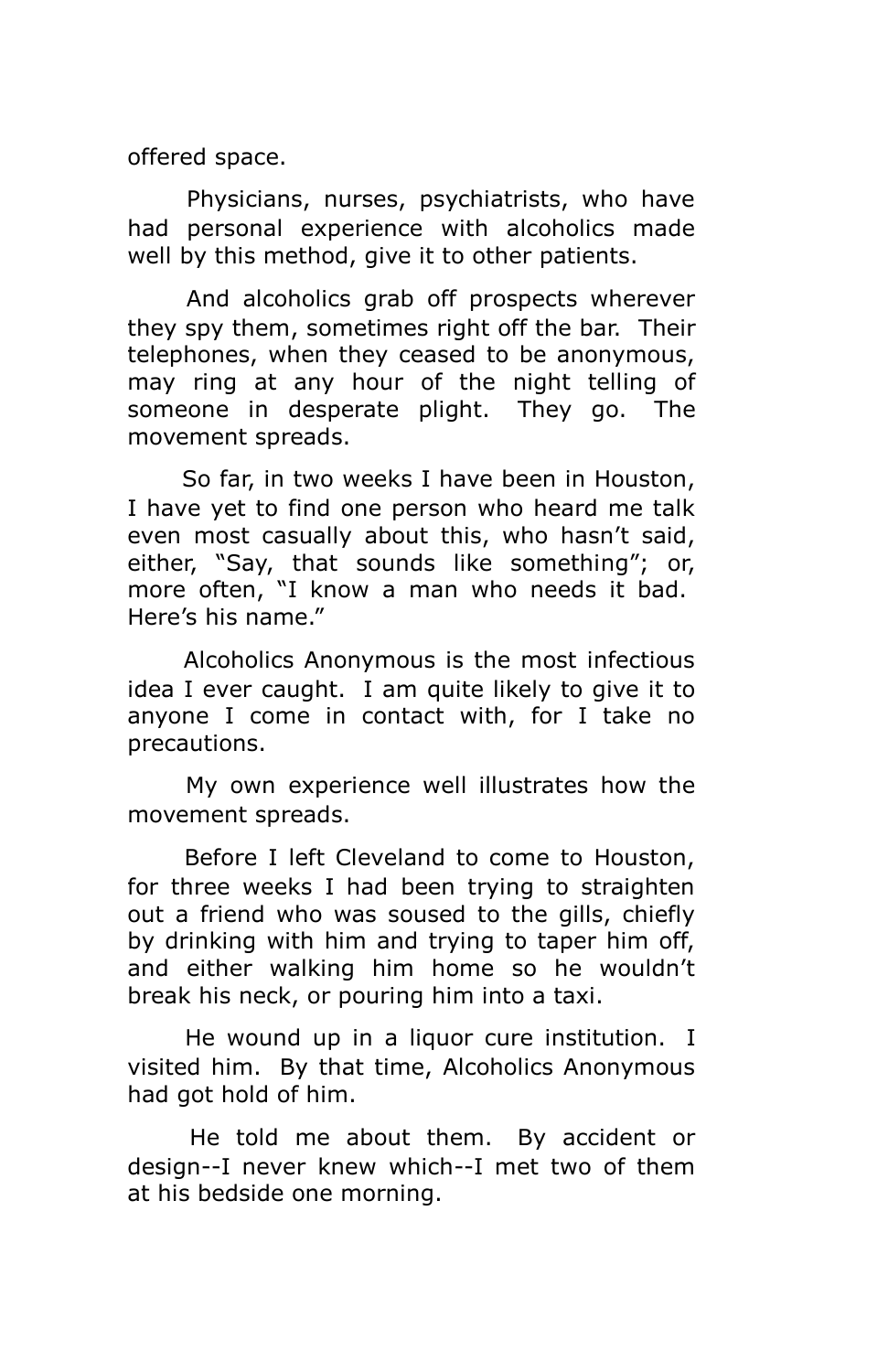This friend took to this thing and went to town. It had me thinking, because he had been in terrible shape. He wasn't far out of the port of last call.

# **Problem of Control**

 It wasn't long afterwards when, "well in the bag," I received a visit at my hotel from an Alcoholics Anonymous. I had never even heard of him.

 No soap. No dice. Like the good doctor mentioned at the beginning of this article, I wasn't interested.

 My problem was merely one of control. I wasn't an alcoholic (so I thought). How did he get that way--telling me I was?

 When the bottle in my room was empty, he suggested that we adjourn to the bar. We did. He drank coffee, bought whisky for me.

 Next morning all I could clearly remember was that this perfect stranger spent time and money on me to get me to quit drinking, and I didn't know why. Nothing like this had ever happened to me before. So when he telephoned the next evening asking if he could come over, I said, "Yes."

 By the time he got there, I was even further "overseas" than at the time of his first visit. He urged patiently that I should go to a hospital, rest up, eat again like a human being, and think the thing out.

 The man had inhuman patience. He said he did this because he liked to and because it helped him to stay sober. This was in a cafe.

"Nuts," I said.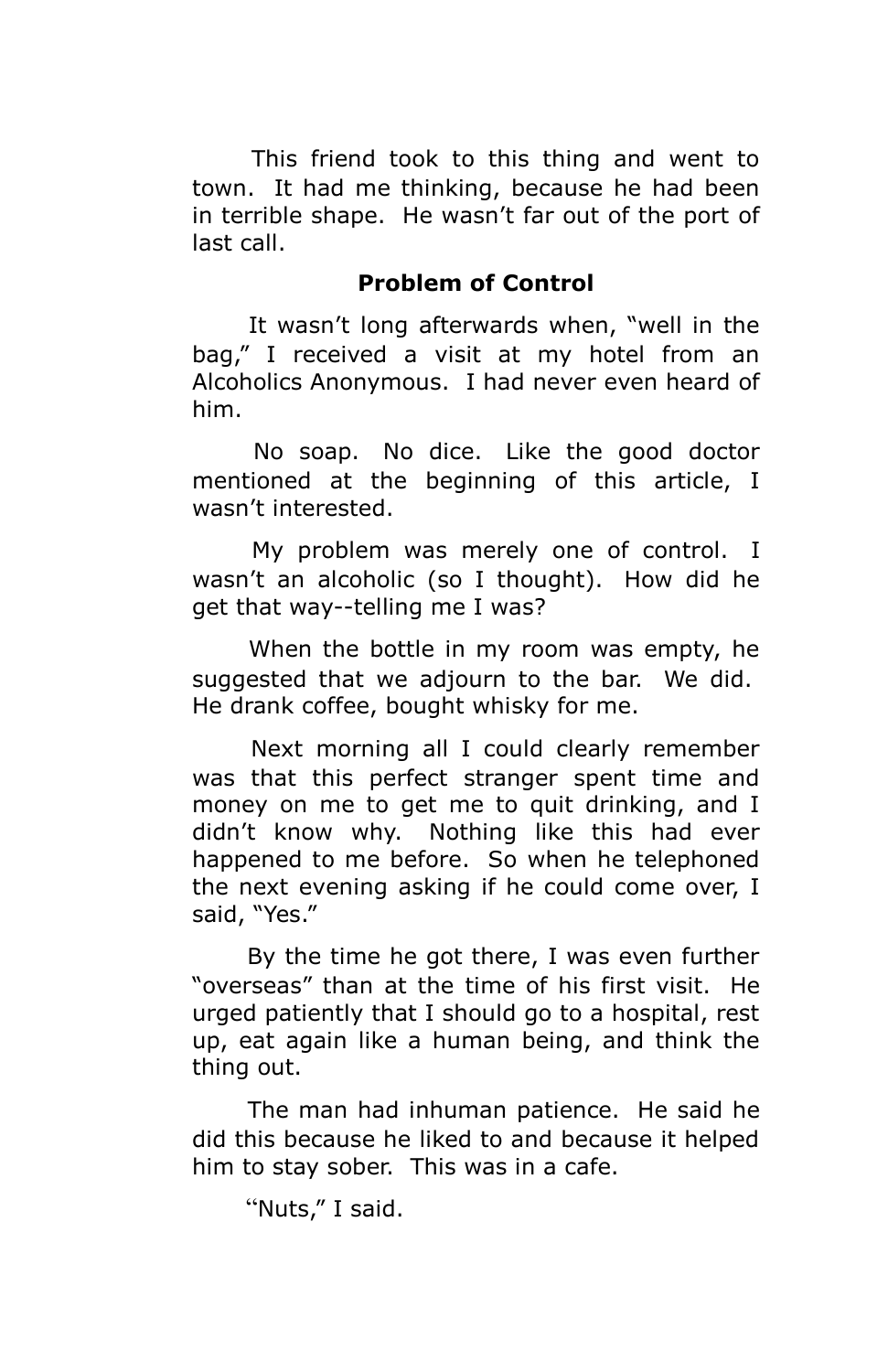But through a zero blizzard that night I finally let him drive me 50 miles to a sanitarium approved by Alcoholics Anonymous, and at 4 a. m., as he left me, after having talked with me for eight hours without once doing the pleading act, he saw me take my last drink.

And I mean last.

 For a week, sometimes as many as half a dozen members of Alcoholics Anonymous visited me in the sanitarium every day. I regained my poise. The fourth day I swallowed my pride and admitted that although I might in all other things have equal omnipotence with God Himself, in regard to drink I was licked before I started.

 I began practicing the technique immediately. Then occurred the change, to me still amazing.

 Now then, when I decided to live in Houston, how could I help spilling some of this stuff down here, where nobody seems to know about it?

 Wouldn't I be a heel if I kept such a priceless thing to myself?

 Did you ever hear "*Freely ye have received, freely give?"*

# **SPIRITUAL ASPECT MOST IMPORTANT**

#### **Foundation for New Life Comes With Reliance Upon**

#### **Power Greater Than Human Ken**

# **(***Forth in Six Articles***)**

As readers of these articles by now have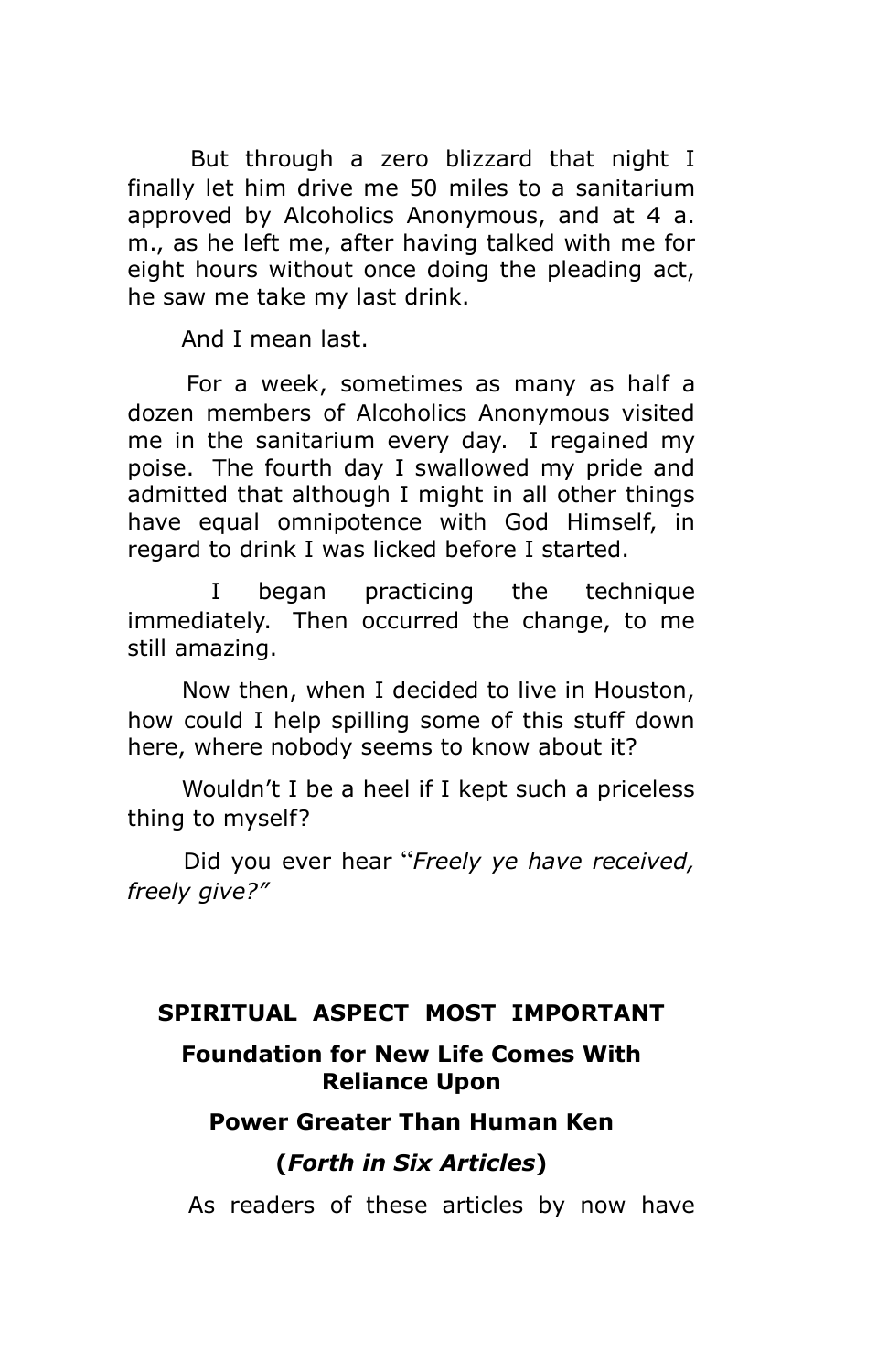doubtless suspected, the core of the technique by which Alcoholics Anonymous has worked what often seems like a miracle in the lives of men and women, is spiritual.

Not religious, but spiritual.

 Not mental, not psychological---though it is all three of these also---but spiritual.

 The majority of the hundreds of alcoholics already reclaimed probably could have been classed rightly only as unbelievers and agnostics. Does it seem strange that this attitude proved no bar to their laying hold on the central truth that is demonstrated by this group?

 No stranger than the fact that the membership embraces Jew and Gentile, Catholic and Protestant, all creeds, denominations and faiths.

#### **Universal Truth**

 There is no reason why Hindu, the Mohammedan, or the veriest unreclaimed Hottentot could not translate the central truth about this cure for alcoholism into his own faith, his own native customs.

 *It is universal because it depends on its effectiveness, and depends absolutely on the recognition of a Power higher than man--the Creative Spirit over all. The name is immaterial.*

 It will, however, simplify matters to use the familiar terminology employed in the Christian religion, calling this power "God."

 How you picture Him, say Alcoholics Anonymous in all reverence, does not matter. To Smith He may be a patriarch up there somewhere, with a dazzling robe. To Jones, the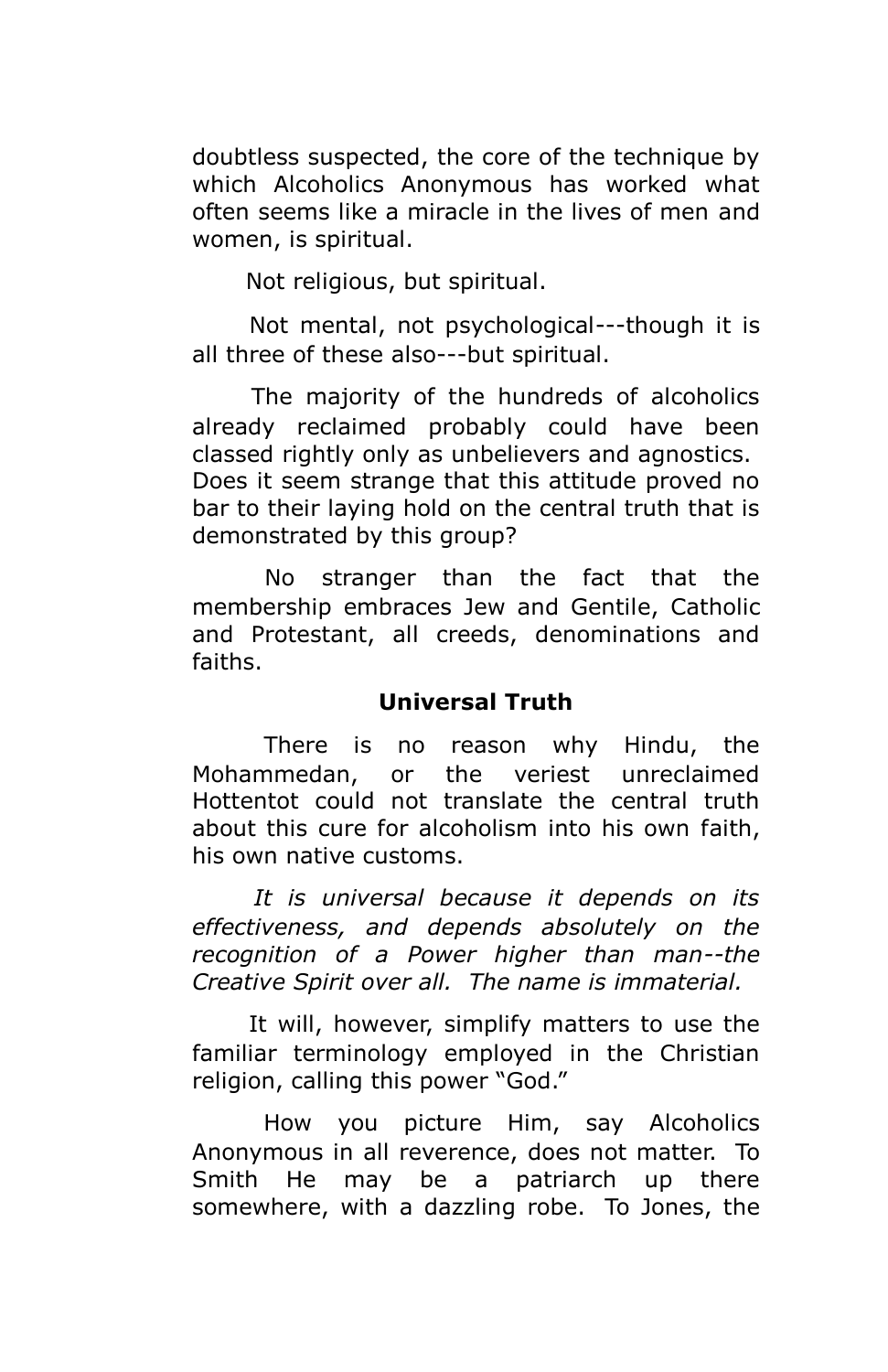agnostic, His form is still a question mark, if indeed He has any form understandable to man. And Brown may almost literally feel the reassuring pressure of His hand as they walk together through the tough spots of the day.

 The Creative Spirit is in all things. It is not strange that people should differ in the ways in which they realize this.

 But the Power Itself is one and the same thing.

 How did these ex-alcoholics get hold of this Power? By a simple act of faith. It's really the way the Good Book tells about.

The alcoholic says in effect:

 "I've beat this habit around the bush from hell to breakfast and back again, and I can't whip it. It has me down. I can't beat it alone. *But there is a Power greater than I.* I shall call on it now; and forever more, daily, hourly if necessary, to preserve me from this evil."

 If this be said in absolute honesty, and adhered to, the foundation of a new life is laid, this time on rock. No more shifting sand.

 Since "faith without works is dead," however, more has to be done. This is only the beginning. And it is in the sequence of other steps in the technique that the alcoholic soon realizes the unique and amazing practical value.

#### **Habit-Changing**

 The reward seems to go hand in hand with the deed.

 Psychologists and psychiatrists will tell you that, to change a person's ingrained habits, one of two things is necessary: either a long and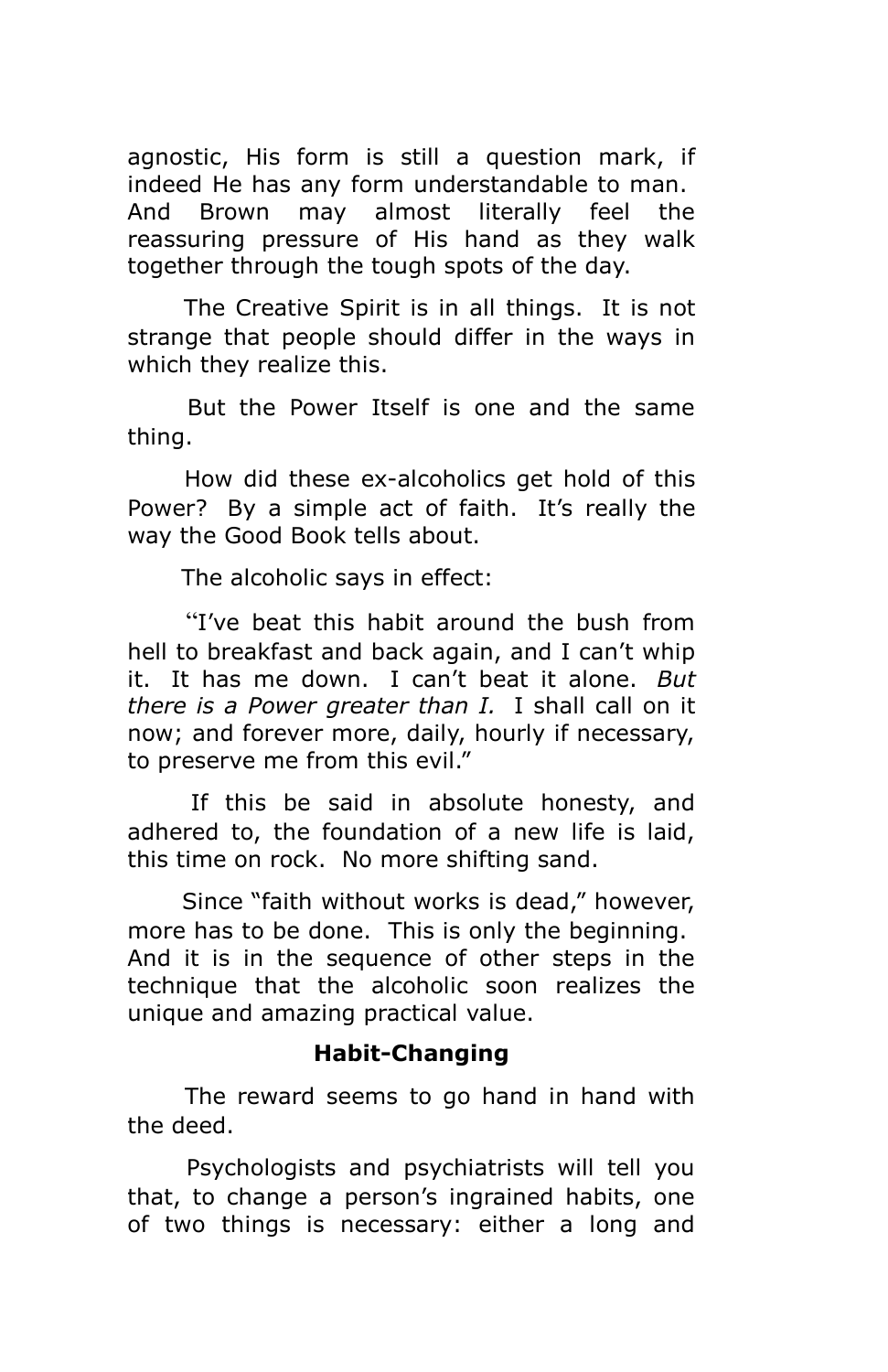painful re-education of mind and body, by a supreme and often agonizing effort of the will, so that one set of habits finally is ousted and a new set learned by deliberate and diligent dally practice; or else a change, such as a person experiences in a complete surrender to spiritual principles.

 This later is what is meant by a spiritual experience. It reaches the inner man. The old passes away and behold all things are indeed become new.

 If it can be achieved, it is the simplest, the easiest, the quickest, the surest way, and the safest from relapse.

 William James, the noted psychologist, in his book "Varieties of Religious Experiences," illustrates the myriad paths by which this inner change may be wrought. But surrender to the higher Power, and faith therein, are of the essence of all.

 In non-religious terms, the experience is like the realization that sometimes comes to a person who has never appreciated good music or good books, and who all of a sudden "gets" the idea of the pleasure, the value to be found in them. Thenceforth he proceeds with delight to enjoy that in which he formerly had found no charm, no meaning.

 Similarly, the alcoholic come to a realization that the Higher Power waits to help: that with God, truly "all things are possible."

 As outlined in the book "Alcoholics Anonymous," the steps so far outlined in this article comprise the first three of twelve steps in the entire technique. In the experience of alcoholics who have taken all three, what has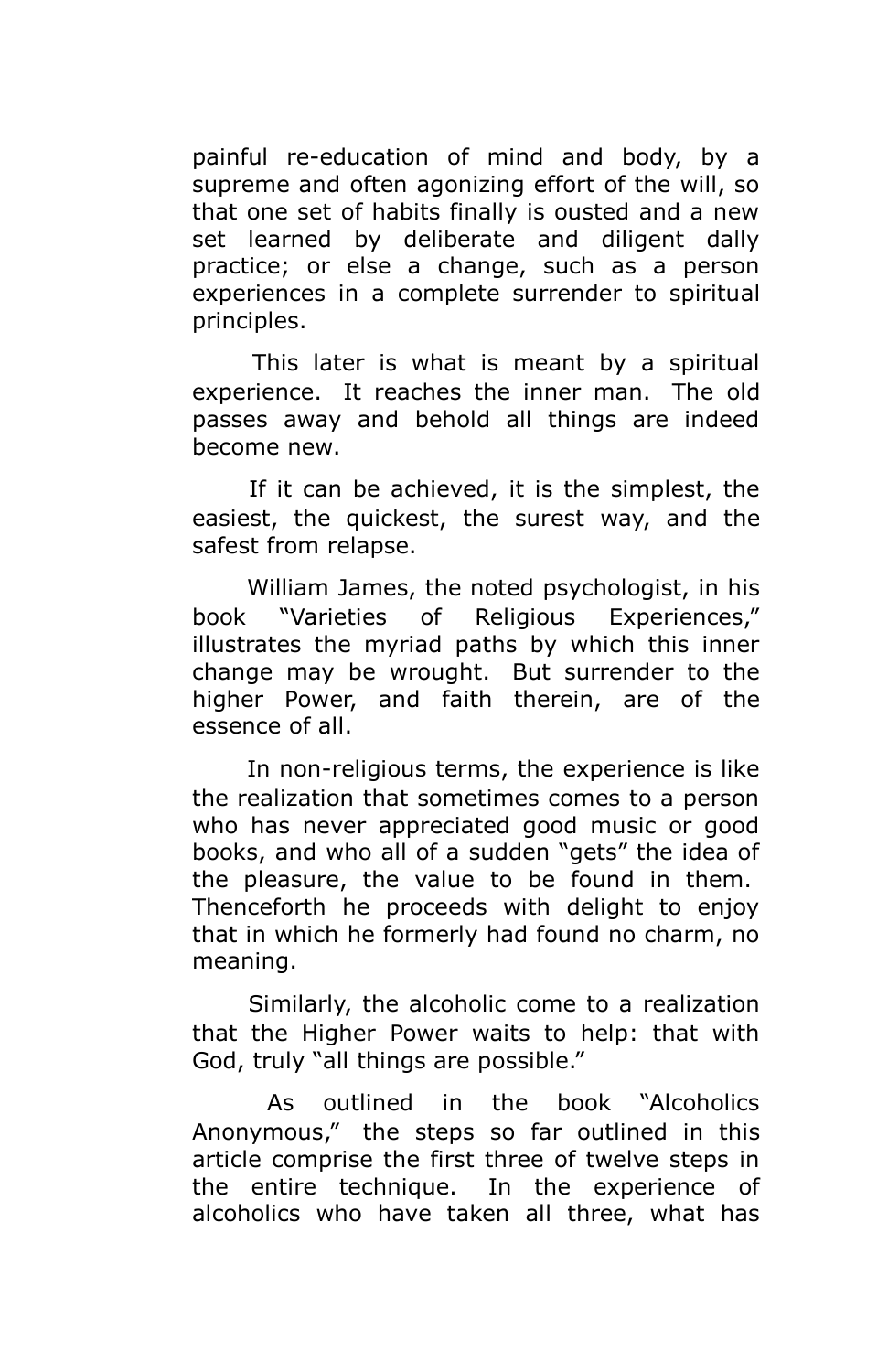happened?

# **A New World**

 "I stood in the sunlight at last. Scales of pride and prejudice fell from my eyes. A new world came into view."

 Again: "After making this final agreement (not just for another resolution) to let God be first in my life, the whole outlook and horizon brightened up in a manner which I am unable to describe except to say that it was 'glorious.'

 "There is no 'cocky' feeling about this for me. I know I am an alcoholic; and while I used to call on God to help me, my conclusion is that I was simply asking God to help me drink alcohol without its hurting me, which is a far different thing that asking Him to help me not drink at all. So here I stand, and it is wonderful."

An artist: "A chart of my spiritual progress would look like the graph of a business that had been hit by everything but an earthquake; but there has been progress. It has cured me of a vicious habit.

 "Where my life had been full of mental turmoil, there is now an ever increasing depth of calmness.

 "Where there was a hit or miss attitude toward living, there is now new direction and force.

 "To me it makes sense, opens up a fascinating field of endeavor, and is a challenge the acceptance of which can make of life the 'Adventure Magnificent'."

# **We Have to Live It**

I myself, coming down from Cleveland, Ohio,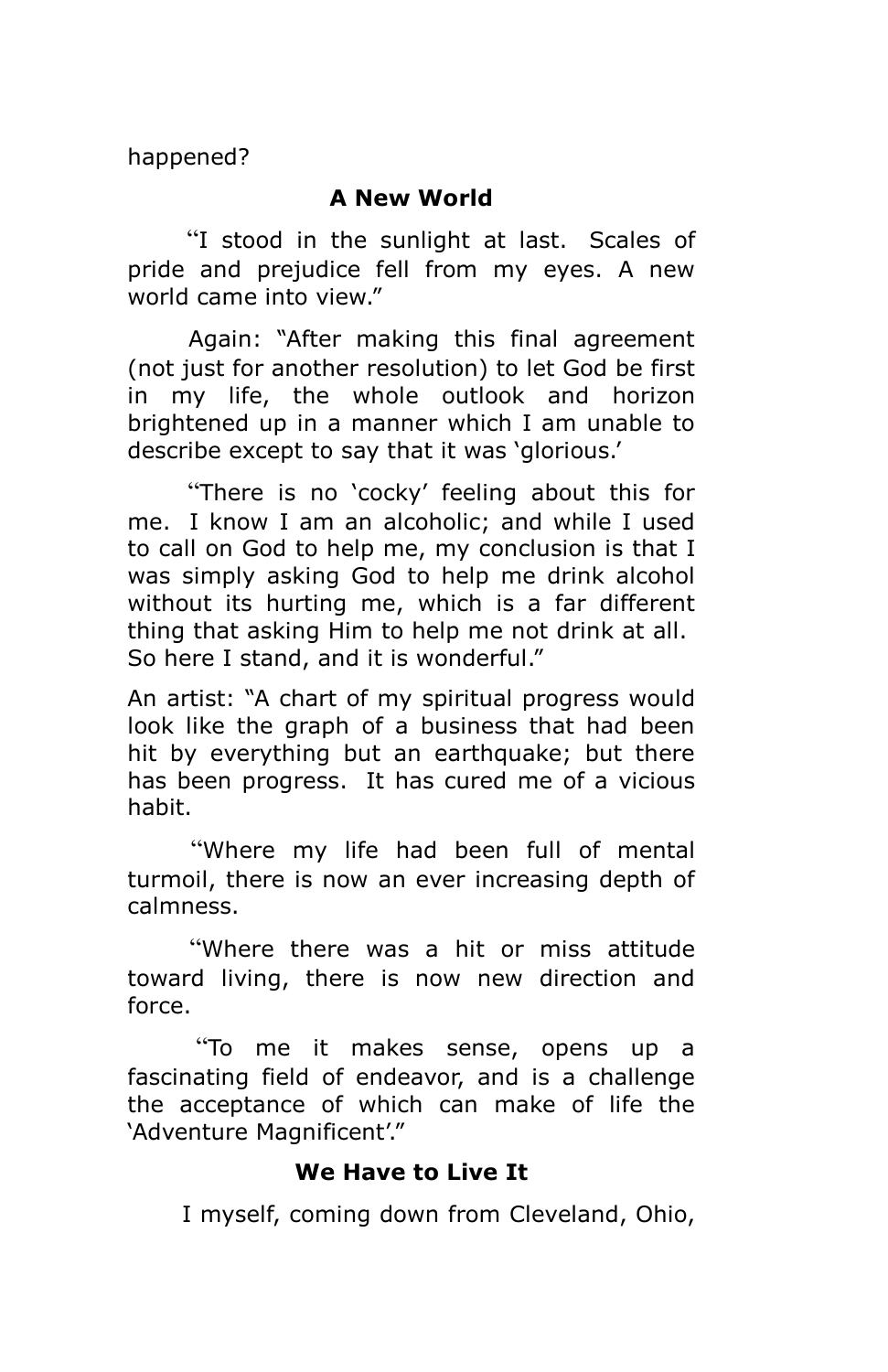to Houston on the train, hardly out of my swaddling clothes on this thing, *all of a sudden felt so overwhelmingly illuminated and relieved by the idea that I no longer had to think about "to drink or not to drink," that I dug out my notebook and wrote down, How much of my life this realization turned loose for things of real value!* 

 As my oldest son wrote me yesterday: "Congratulations upon your discovery that you and alcohol do not agree. Now that you give full recognition to that fact, you cease to be on deceitful terms with yourself and all of you can go in the same direction--which is ahead!"

He hit the bullseye that time.

 I'm free now because I'm all in one piece--no longer a "house divided against itself."

 But this spiritual life is not a theory. We have to live it.

 Alcoholics Anonymous do not think it is enough merely for a man to stay sober.

 What of the swath of destruction the alcoholic has cut through the lives of others by his refusal, failure or inability to consider the needs of those who have trusted him and those who are dependent on him?

 Remorse won't pay this off. There's some work to be done.

 Now that the preliminaries of surrender and of faith are established, the period of practice comes.

 Here is where the other nine of the 12 points of the Alcoholics Anonymous code comes into view.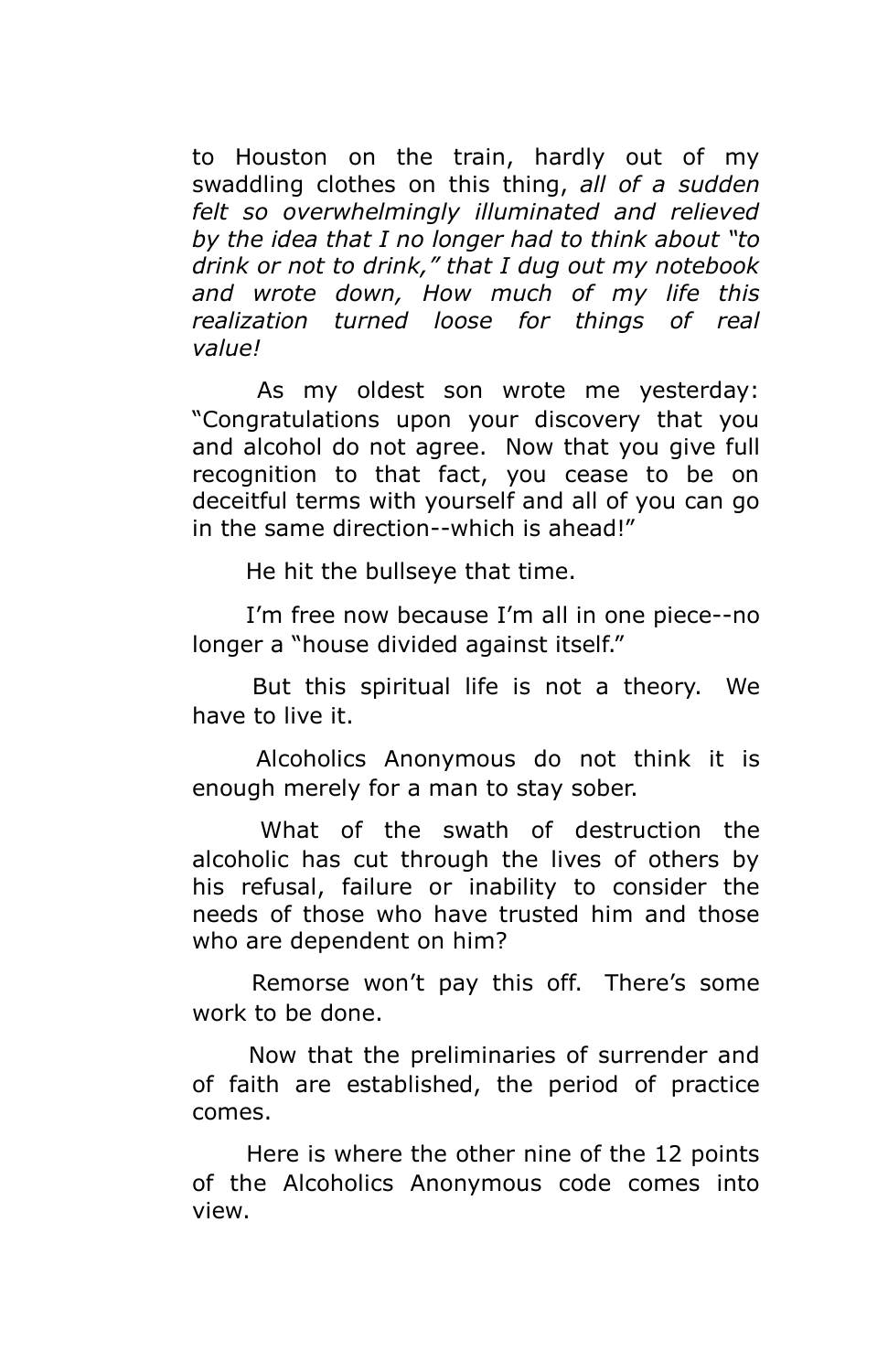#### **TWELVE STAGES TO OVERCOME ALCOHOLISM**

#### **Stumbling Blocks Must Be Removed by Patient Effort and**

# **Daily Application of System**

# *(Fifth of Six Articles)*

 If wishes were horses, beggars would ride; and the alcoholics could come into his cure on the gallop.

 True enough, the deliverance of the alcoholic already begun with the soul-deep wish to be free of this weight that rides him relentlessly and as odiously as the Old Man of the Sea rode Sindbad the Sailor in the "Arabian Nights."

 Then, as explained in the preceding article, has come the recognition of human helplessness and complete reliance on the Supreme Power as the one way out.

 But the steps have only turned on the lights of faith and set the stage for action. The leading man must now make his entrance, play his part.

 The first word of the first act is "honesty." To be honest, says the dictionary, means to be straightforward in thought and conduct; free from any deception or fraud.

#### **How It Works**

 *The chapter of the book, "Alcoholics Anonymous," entitled "How It Works," begins: "Rarely have we seen a person fail who has thoroughly followed our path. Those who do not recover are people who cannot or will not completely give themselves to this program, usually men and women who are constitutionally incapable of being honest with themselves.*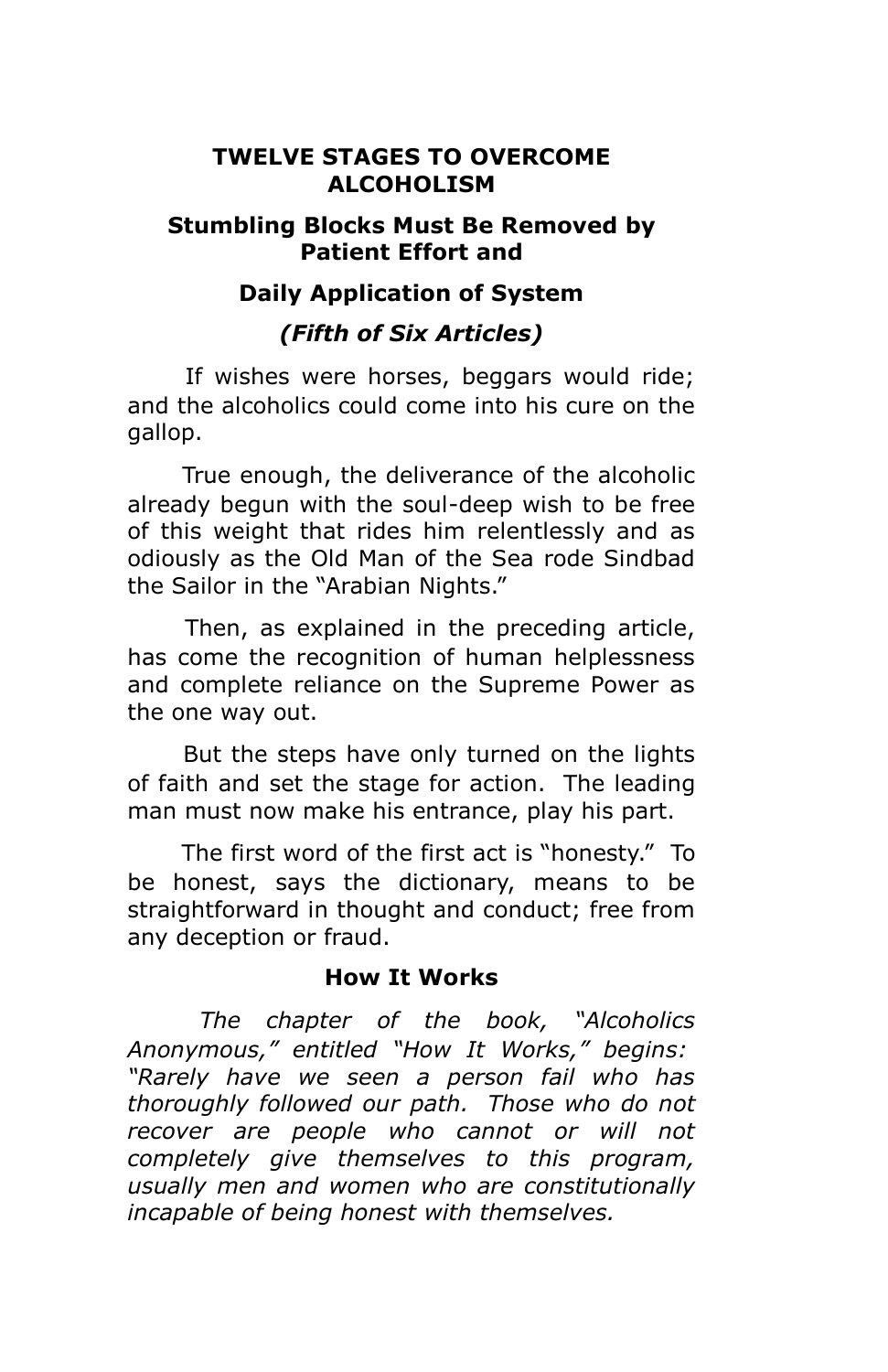"There are such unfortunates. They seem to have been born that way. They are naturally incapable of grasping and developing a manner of living which demands *rigorous honesty.* Their chances are less than average.

 "There are those too, who suffer from grave emotional and mental disorders; but many of them do recover *if they have the capacity to be honest.*"

 You will note the cardinal emphasis on this business of being truthful.

 If the alcoholic who seeks relief by this technique is too befogged, too jittery, to think honestly it is usually wise, on the advice of a physician, for him first to be given the care that will enable him to think straight, even if it means a period in hospital or sanitarium.

 You need your brain to beat alcohol. When the bees are buzzing in it, and pink elephants are beginning to think you might soon have some peanuts for them, it is hard, if not indeed impossible, to think straight. Everybody is out of step but you.

 The alcoholic, then, has to be his real self, and have the help of God, to take the next steps on the road to freedom.

 While Alcoholics Anonymous suggest a program numbering 12 stages, individuals vary as to the ones they emphasize. Lives are different, hence recoveries differ also.

#### **Two General Units**

 The remaining nine steps therefore will be treated here as two general units: one, "cleaning house"; and two, "helping others." Let us examine them.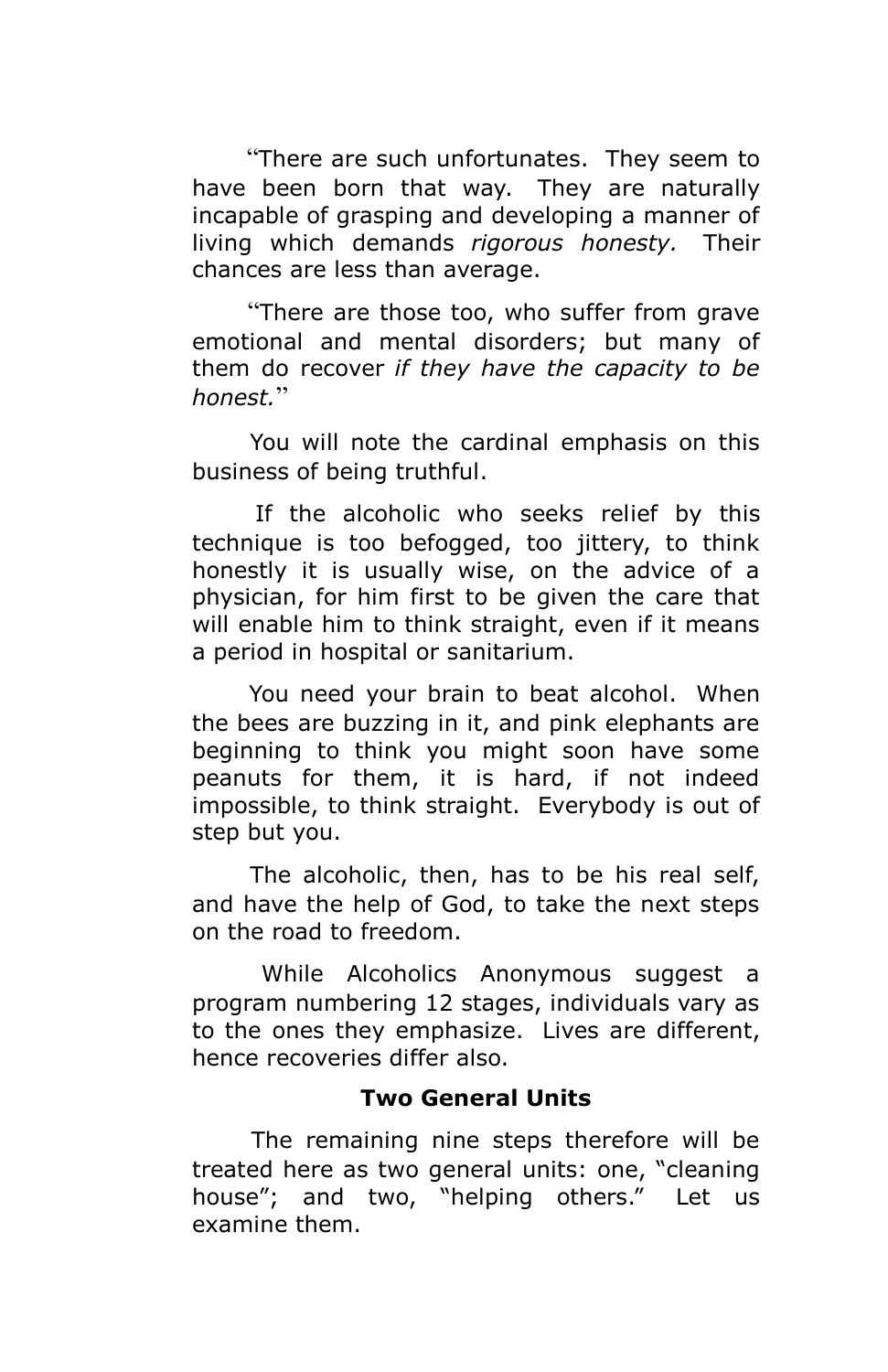The alcoholic has been living an undisciplined , self-centered life. Whether he admits it or not, competent outside observers could demonstrate it in two minutes, The history of a leading physician in an eastern city, whose guest I have been, may be extreme in illustrating this, but it is typical.

 After having been 35 years on the bottle, he has now been weaned for nearly five years. He is one of the founders of Alcoholics Anonymous. He told me this story:

 "I had developed two dandy phobias that kept me in a spin. I feared that I should not be able to sleep at night unless I went to bed well oiled; and I feared that if I were under the influence during the day, I should not be able to earn enough money to buy enough liquor to get drunk enough to sleep at night so I could work the next day to get more money to buy more liquor so I could go to sleep..... and so on and so on, around the clock.

 "So during the day I doped myself with heavy sedatives to hold down the jitters, and at night, having sneaked my liquor in, I drank myself to sleep.

 "Where, in 35 years of such a squirrel-cage existence, was there a chance for this doctor to live the generous life---one guided by consideration for others? In the presence of his obsession with alcohol, nothing else counted heavily, no matter how many or how frequent were the isolated acts of kindness and generosity he performed.

 He was living for his alcoholic self. All alcoholics, in varying degree, live that way. Hence they have cluttered their lives with wrongs to other people.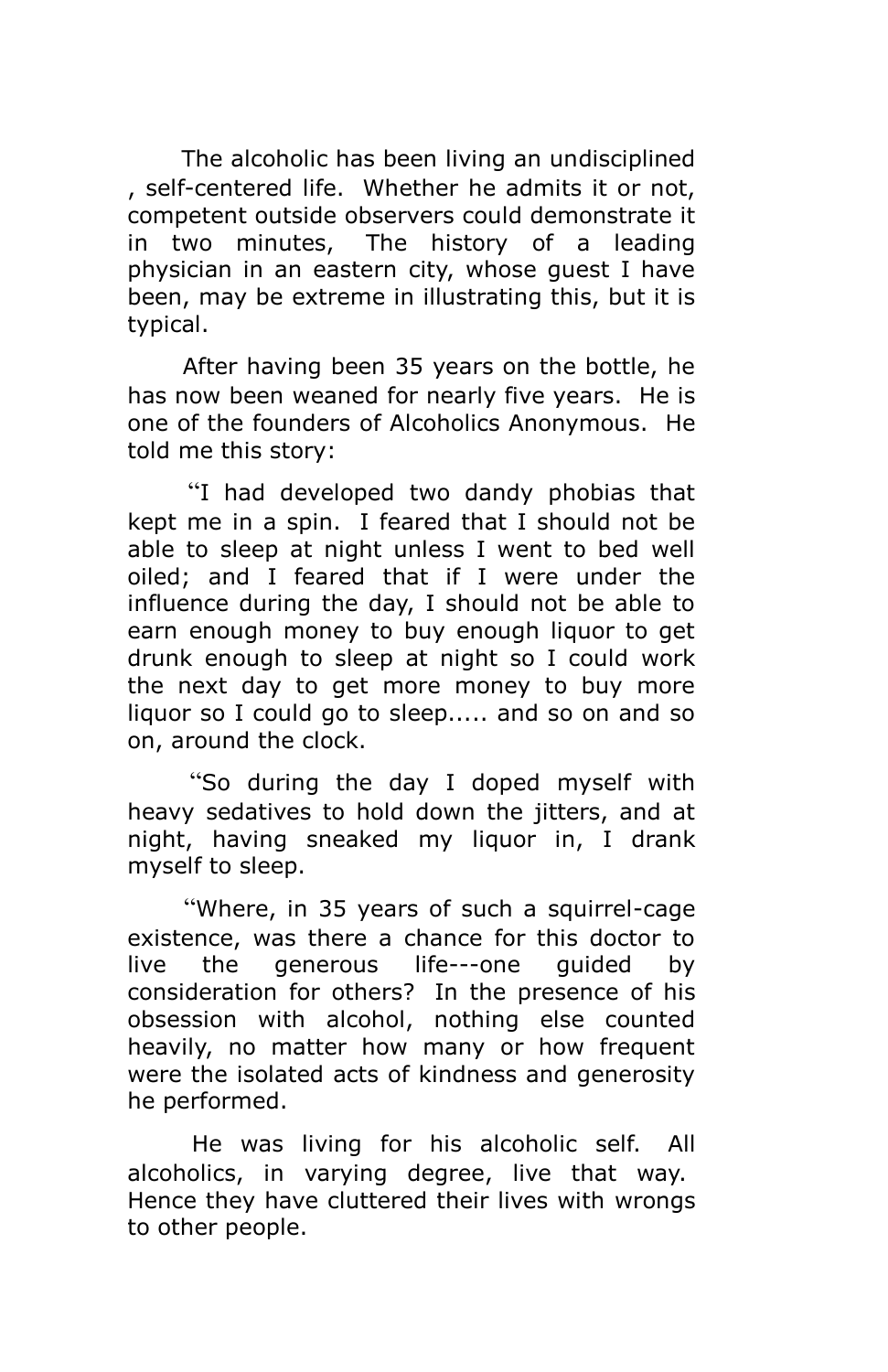*Part of the housecleaning process consists in acknowledging these wrongs; inventorying them; righting them insofar as possible without doing further harm to people; asking God to remove shortcomings; and continuing to take personal inventory day by day, admitting and undoing a committed wrong as soon as discovered.*

 These are the most difficult stumbling blocks for many. To get over them, not only is rigid honesty with self and others obviously a prerequisite, but also moral courage of the highest degree.

 Yet, at this juncture, the alcoholic is reminded of the saying of the Man of Galilee: "Lo, I am with you always." He does not need to go alone.

 One alcoholic, in fear and trembling, set out to square himself with some business acquaintances upon whom he depended for what was left of his livelihood. Like most alcoholics, he thought few people knew the extent of his former dependence on drink, and he feared that he would alienate them by telling them how he failed to measure up to business requirements.

 But they knew. What's more, they understood and sympathized with his new position. Sincerity and clean purpose seem irresistible even to the congenital skeptic!

 This man returned home elated. He's been going like a house afire ever since.

 If you were convinced that such a man's real purpose was to fit himself to be of maximum service to the people about him, and there were no room for suspecting him of hypocrisy or selfdeceit, what would be your attitude toward him, Alcoholics Anonymous ask.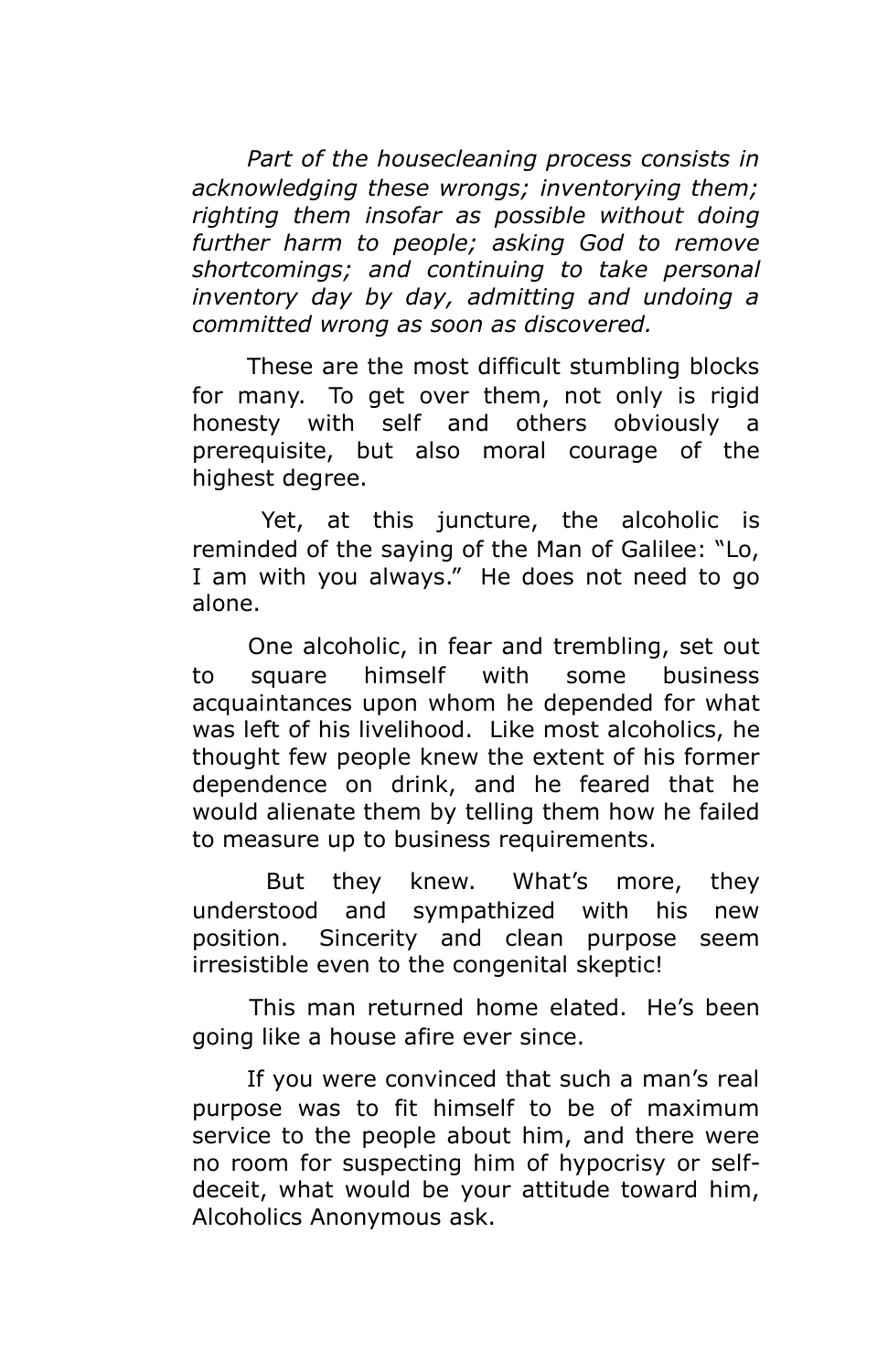Well, that's the way it works!

# **The Final Step**

 The final step of cleaning house is the morning preparation for each day.

 Now, it is evident that any alcoholic, unless he be in the very throes of death from delirium tremens or some other complication, can live without a drink for 24 hours. Many have repeatedly done so--in jails, in psychopathic wards, in hospitals and sanitariums; or just on plain will power.

 If the stake was high enough, they'd do it merely on a bet, sitting on a barrel of their favorite brand with the bunghole open. But without bolstering of some kind they could not add another 24 hours to another indefinitely.

 They've tried. They've invariably failed. That's why they are alcoholics.

 But when they exchange such enforced and material aids for the spiritual help of that Power-Higher-Then-Themselves, the way one dry 24 hours follows another is simplicity itself.

 The alcoholic who is following the procedure here outlined begins his day by making conscious contact with this Power--with God. Some call it prayer. Some call it meditation. Some read the Bible. But *all* of them try honestly to square off the day in the presence of God.

 Twenty-four hours to go without a drink. Twenty-four hours to be honest. Twenty-four hours to live like a man. That's all. No worry about the next day, the next year, or the next five, or the next 15.

Shucks, can't he drink if he wants to?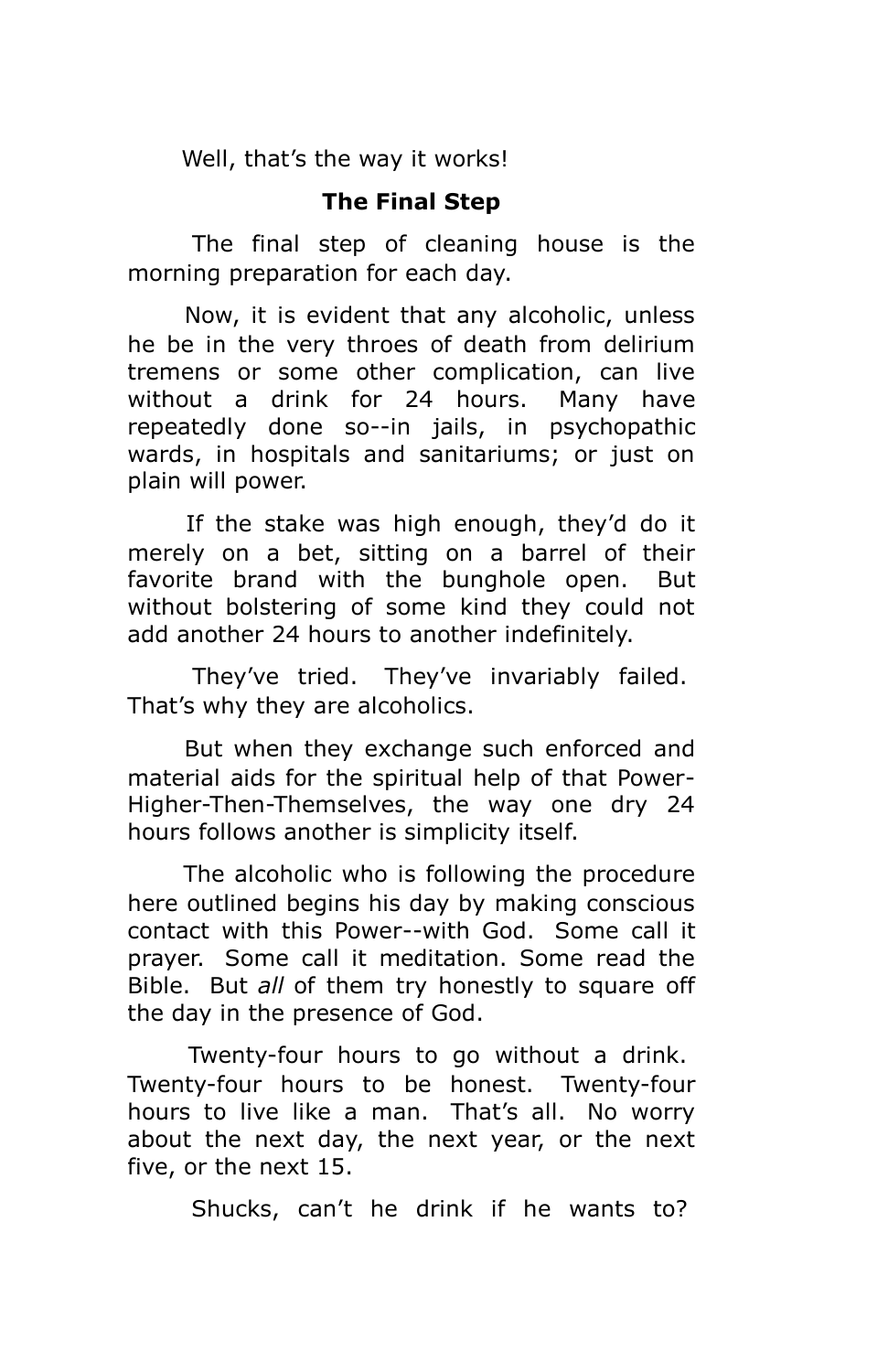Certainly. But the next 24 hours belong to God. No drinks. And "sufficient unto the day are the evils thereof."

 O.K., then. If he does the same every morning and comes through clean, even a fuzzwit can see that the man will be sober the rest of his life.

 And as the blessings of freedom, and growth toward the full rewards of living sanely, pile up, every day becomes easier. Life gains momentum, in the midst of peace.

 The alcoholic just entering upon this new life is actually thrilled to discover that, he is to have not one but many true and generous human friends below--*friends who have been through his special kind of hell and have conquered.* They will understand.

 That's a bracer with a wallop such as he was never able to get from alcohol.

 The twelve steps complete will be found on page 30 of this booklet.

# **HIGH PERCENTAGE OF RECOVERY**

#### **Drinker Must Read About Procedure or Talk With One of**

# **Those Freed From Alcoholism**

# *(Last of Six Articles)*

 Cases already brought to light by these stories show homes breaking up, divorce or suicide a daily fear or threat, jobs jeopardized, health and sanity slipping, even the bare routine of living relentlessly corroded.

 Unseeing, or brazenly ignoring facts; deluding himself, or helplessly letting things drift to the brink, the alcoholic has caused those who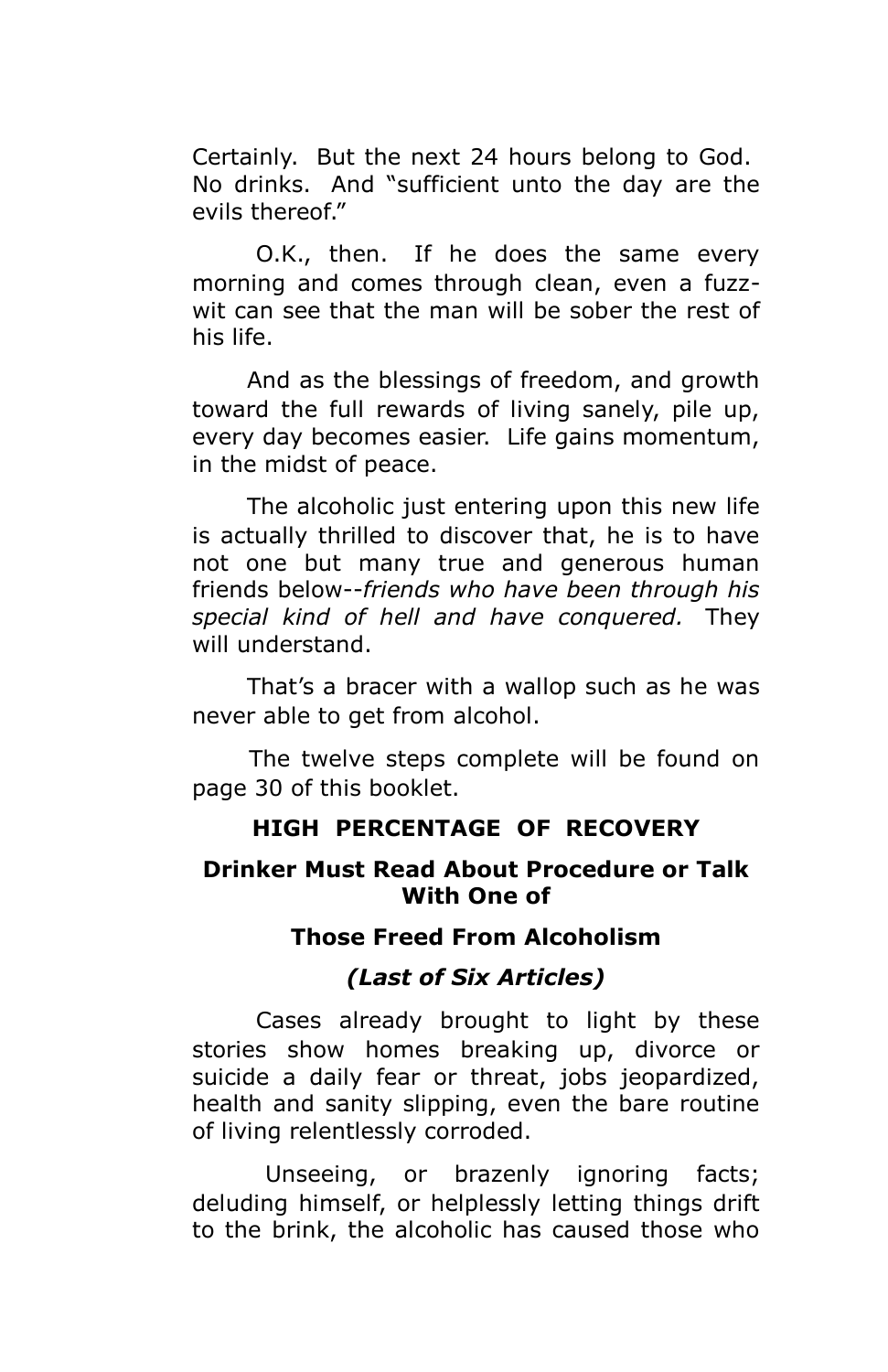love him to grasp at any straw.

 Immediately after the first article appeared, a mother wrote, pleading: "I shall appreciate haste in your reply, with a view that we may head off this coming week-end nightmare."

 Another: "S O S. Please telephone me immediately."

 "My husband is after liquor like a dope after dope. We are so worried and don't know what to do. Please help me with him," writes another.

 Illustrating the helplessness of the alcoholic: "I am very anxious to find some remedy for this sickness of my father, who really wants and tries to quit drinking."

# **A Ray of Hope**

 Gratitude: "Your articles in *The Press* have given a ray of hope to many mothers."

 Desperation: "Oh, I pray you can help me, for the worry has almost got me. I am a nervous wreck myself. I will hope to hear from you as soon as possible. Please let me hear. It's my last straw."

 Hopelessness: "What must I do? I am so sick, he worries me so much. I can hardly hold my head up. I don't know which way to go. I just can't stand it much longer."

 The fear that drives the alcoholic's family to secrecy is shown by the envelope. addressed to Mr. Anonymous, Box 2771, Houston, which contained nothing but the address of a man.

 Ministers and physicians have written, praising and offering help, and giving the names of alcoholics needing cure.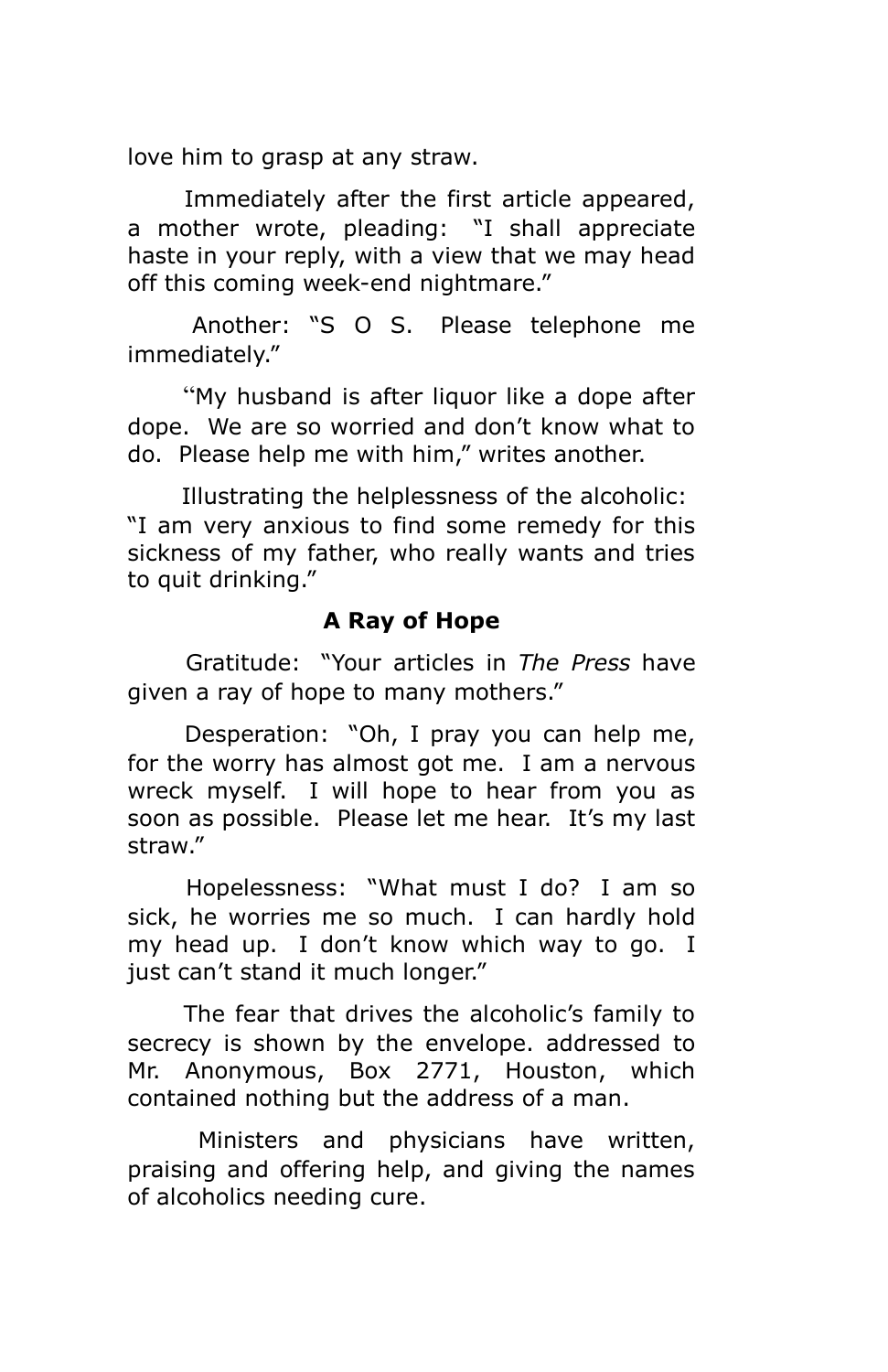Besides being a vivid revelation of the prevalence of the malady in Houston, pleas such as the foregoing emphasize the need for careful understanding of just what the method of Alcoholics Anonymous is.

 The six articles of this series give a fair outline. The details, of course, have had to be condensed. But those who are interested in putting some alcoholic on the road to recovery should not think that this is a magic formula that can be made to work overnight, or without the co-operation of the alcoholic.

#### **Three Alternatives**

 The first step, therefore, is to get him interested enough to do one of three things: read this series, read the book or talk to Mr. Anonymous.

 If he is too drunk or too jittery to do any of these, on the advice of a physician he may need to be hospitalized until he can talk and think and decide rationally.

 Our experience as a group indicates that a brief hospitalization is most desirable in many cases, and really imperative at times. Besides enabling the patient to think clearly, he can be easily approached by our members under favorable conditions. Whenever possible such is the practice in our established centers.

 In Houston, there is as yet no group of alcoholics restored to health by this method. The next nearest individual ex-alcoholic is in Galveston, and the next nearest in Marlin. As soon as there are several, it will be possible to bring more of these personal contact and guidance to those seeking relief.

Meanwhile, Mr. Anonymous will do what one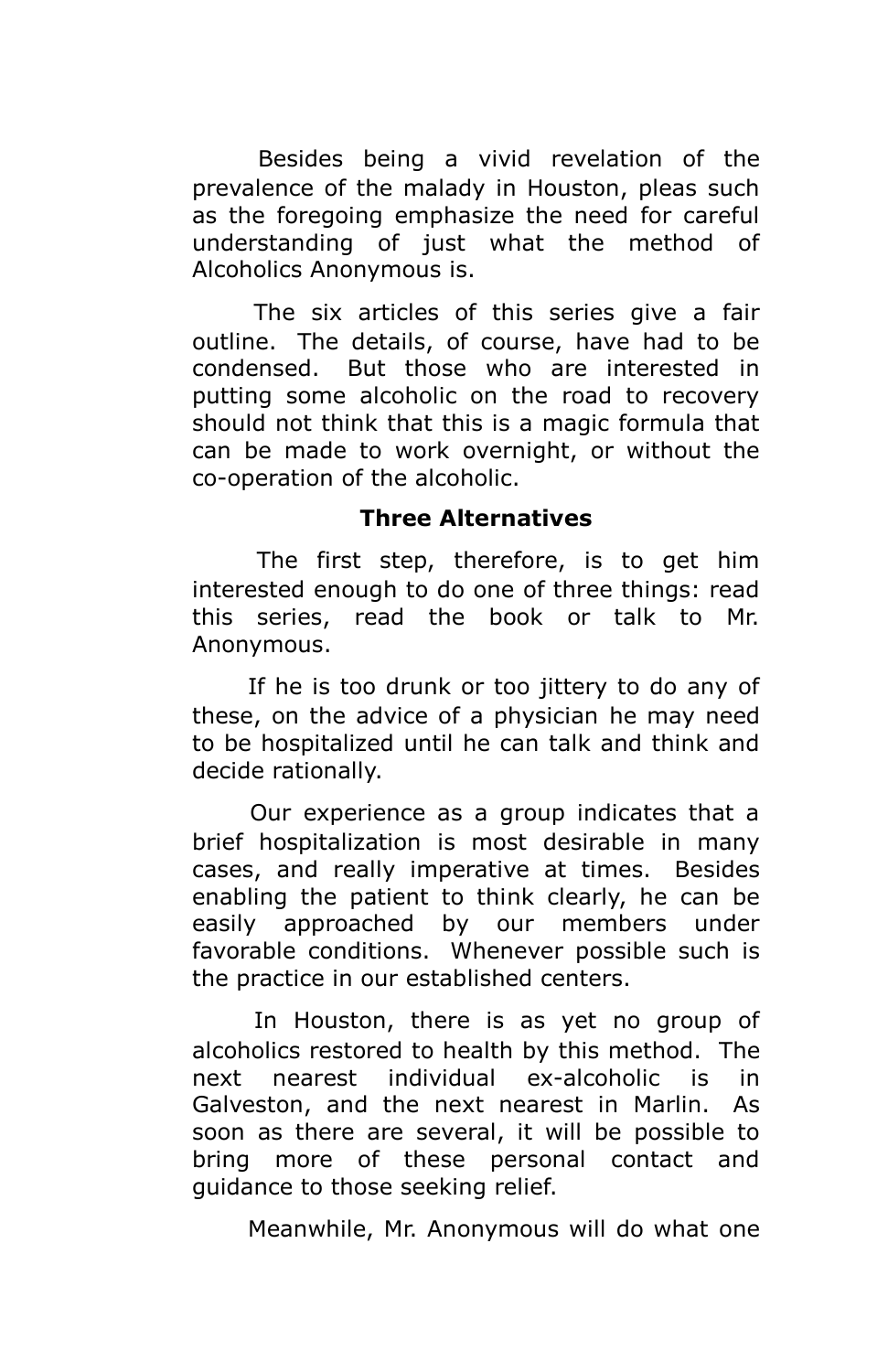man can to supplement the explanations in these articles, and in the book.

 Why is it so helpful to the drinker who has reached the condition treated of here, to talk with a member of Alcoholics Anonymous. *It is because only another alcoholic understands him.*

 Lawyers, ministers, business partners and employers, parents and wives, often listen to confidences and fresh resolutions. But the clergy may say, "Your drinking is a sin." The partner or employer: "You'll have to quit this monkey business or get out." Wife or parent: "This drinking is breaking my heart." And everyone, "Why don't you exercise some will power and straighten up and be a man?"

 "But," the alcoholic whispers in his heart, "no one but I can know that I must drink to kill the worry and suffering too great to stand."

#### **Bunk----All Bunk!**

 He presents his excuses to the member of Alcoholics Anonymous who has come to talk. Can't sleep without liquor. Worry. Business troubles. Wife doesn't understand. Debt. Stomach trouble. Overwork. Nerves too high strung. Fatigue. In-law trouble. Loneliness. Grief. Deep, dark, phobic fears.

 Then Mr. Anonymous begins to tell the sick one how many more alibis he himself knows.

 "Bunk," he says in effect. "I've used them all myself."

 And then he tells his own alcoholic history, certainly as bad, perhaps far worse. They match experiences. Before long the prospect has told his new friend things he never even admitted to himself.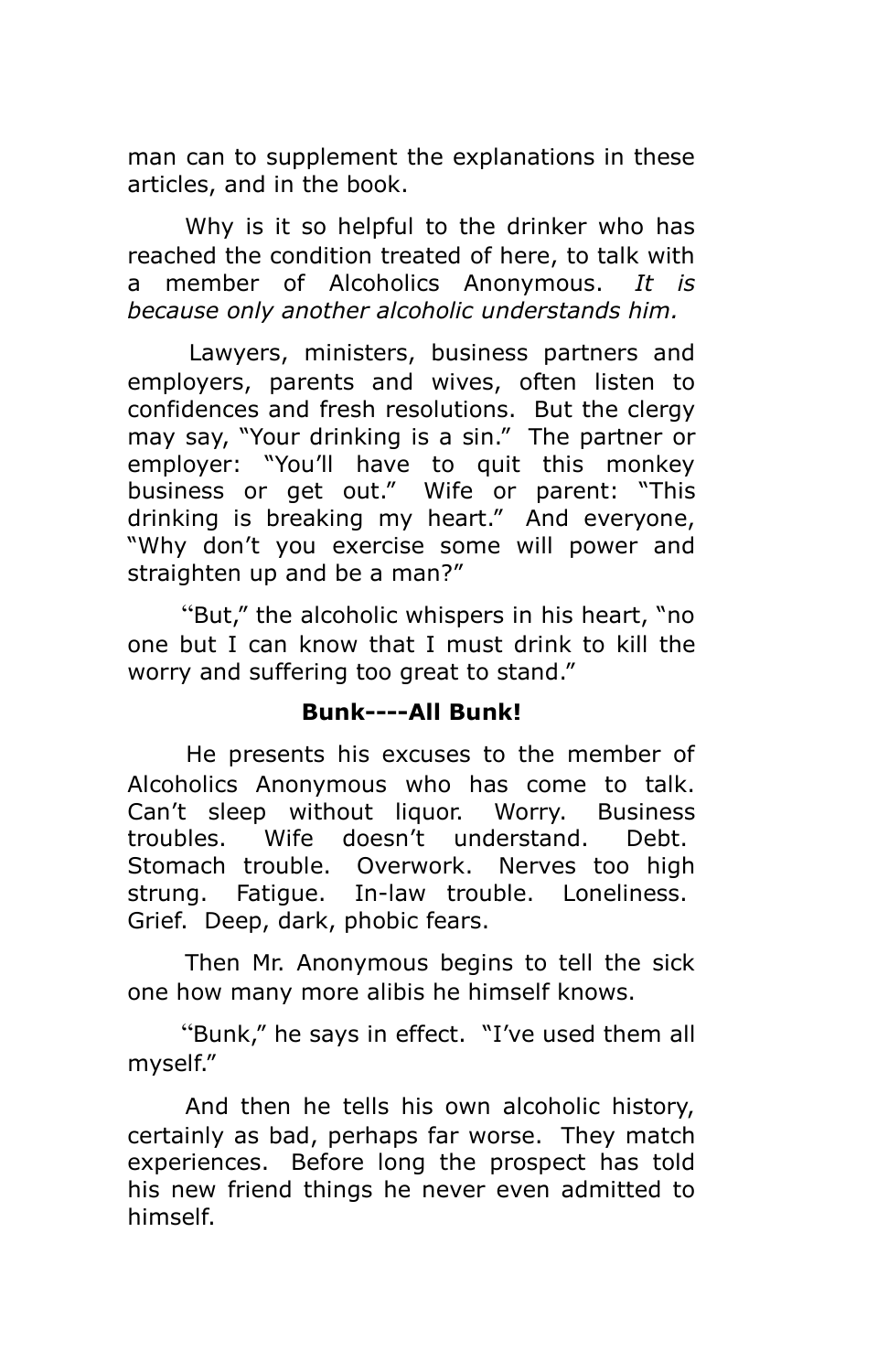A rough and ready psychology it is; but it works in more than half the cases. In the cases where the alcoholic really and honestly wants to get well, the percentage is near 100.

 This series will close with a brief but clear digest of the principles and methods of Alcoholics Anonymous; seen through the eyes of eminent religious leaders. First, Dr. Dilworth Lupton, pastor of First Unitarian Church, Cleveland, where there is a group of about 200 ex-alcoholics, said in a recent sermon: "I most humbly confess to having failed completely with alcoholics. Many of my friends in the fields of medicine and psychiatry confess the same feeling of futility.

#### **He's Now Convinced**

 "Recently, however, my experience with a victim of alcoholism and later with the fellowship that calls itself Alcoholics Anonymous, first aroused my hopes, then my faith; and now I am convinced that these people have found a way out. I have seen it with my own eyes.

 "Mr. X, the former alcoholic to whom I just refereed, is a young man with a family. For five years he was rarely sober. He and his wife were headed straight for the divorce court.

 "Two years ago he consented to hospitalization. While under treatment he received 18 visits from ex-victims who were members of Alcoholics Anonymous, all of them laymen. Soon he was attending weekly meetings of the Cleveland group. He hasn't had a drink since.

 "I have attended two meetings of this group. About 80 were present. They are what the world calls he-men. They come from all walks of life. Catholics, Protestants, Jews, near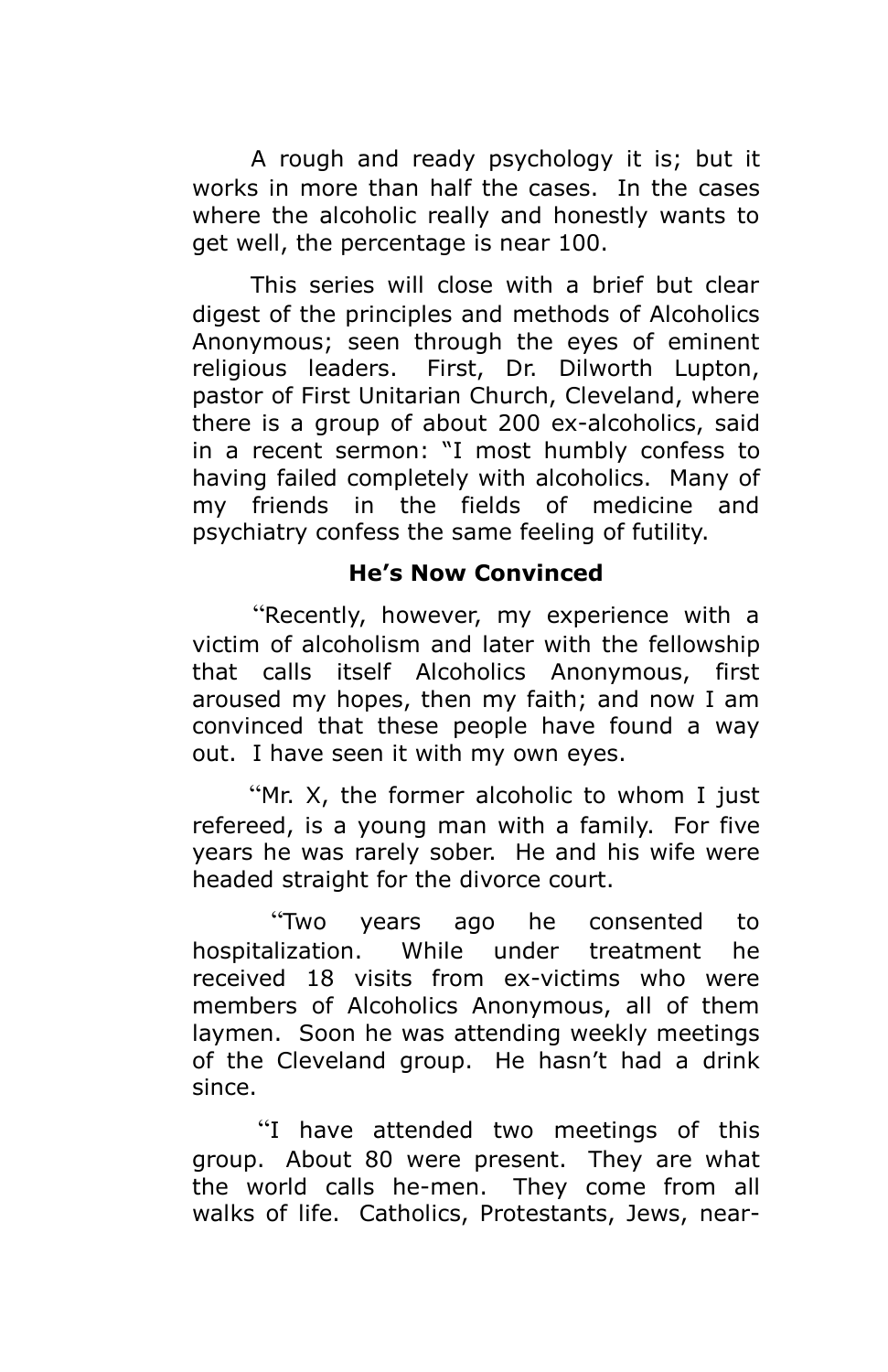agnostics and near-atheists are among their number.

 "I found no excessive piety, no sensationalism, no fanaticism, no aggressive evangelism. They have no desire to make the country dry, or anybody else dry unless he happens to be like them, allergic to alcohol. They seem to have a good sense of humor, a quality sometimes rare in religious circles.

 "From what I have read and heard and seen, I am convinced that the success of this movement is due to the practice of certain religious principles that are as tried and true as the Ten Commandments.

#### **Spiritual Dependence**

"First: The principle of spiritual dependence.

 "My friend, Mr. X, was told by his exalcoholic visitors that they had not been able to save themselves, and that only as they reached out for a Power that was greater than themselves was their compulsive neurosis broken. That principle is the core of the movement, just as it is the core of all religion at its best.

"Second: The principle of universality.

 "Alcoholics Anonymous is composed of men of various religious faiths, and they intend to keep it so. Indeed, there is no pressure toward joining any religious organization. Furthermore- and this surprises me--each man can conceive of God in whatever concepts please him.

 "Such an attitude displays nothing short of genius. These men recognize that behind all forms and expressions of religion itself--the impulse to live nobly and adore the highest.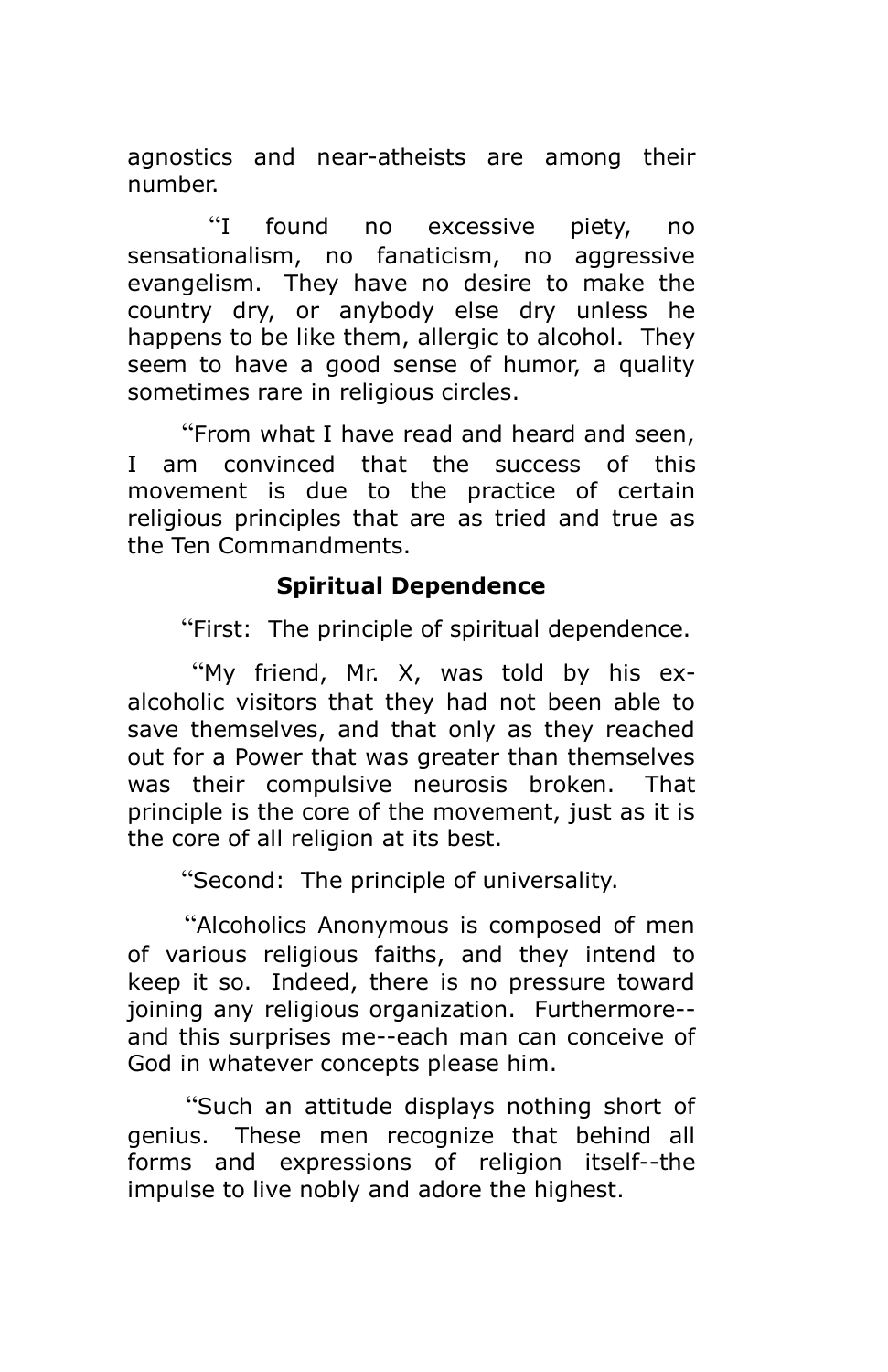"Third: The principle of mutual aid. As one of them said, 'What we have is of no good unless we give it away.' My friend Mr. X seems typical. He spends every available minute helping alcoholics get on their feet. And he is having a wonderful time. If that isn't Christianity, in Heaven's name, what is?

"Fourth: The principle of transformation.

 "The ultimate test of religion is the change it makes in the character of the believer. Every man I have met who is connected with Alcoholics Anonymous declares that there has been an astonishing change in attitude and outlook, as well as habits. In the face of collapse and despair they have found a new sense of direction and power.

"It has been moving and convincing."

# **Our Book of Experience**

 Regarding the 400-page book, "Alcoholics Anonymous," obtainable c.o.d. for \$3.50 by writing to Works Publishing Co., Box 657, Church Street Post Office, New York City, Dr. Harry Emerson Fosdick, internationally noted Baptist leader, said in a published review:

 "This extraordinary book deserves the careful attention of anyone interested in the problem of alcoholism. Whether as victims, friends of victims, physicians, clergymen, psychiatrists or social workers there are many such, and this book will give them as no other treatise known to this reviewer will, an inside view of the problem which the alcoholic faces.

 "This book represents the pooled experience of 100 men and women who have been victims of alcoholism--many of them declared hopeless by the experts--and who have won their freedom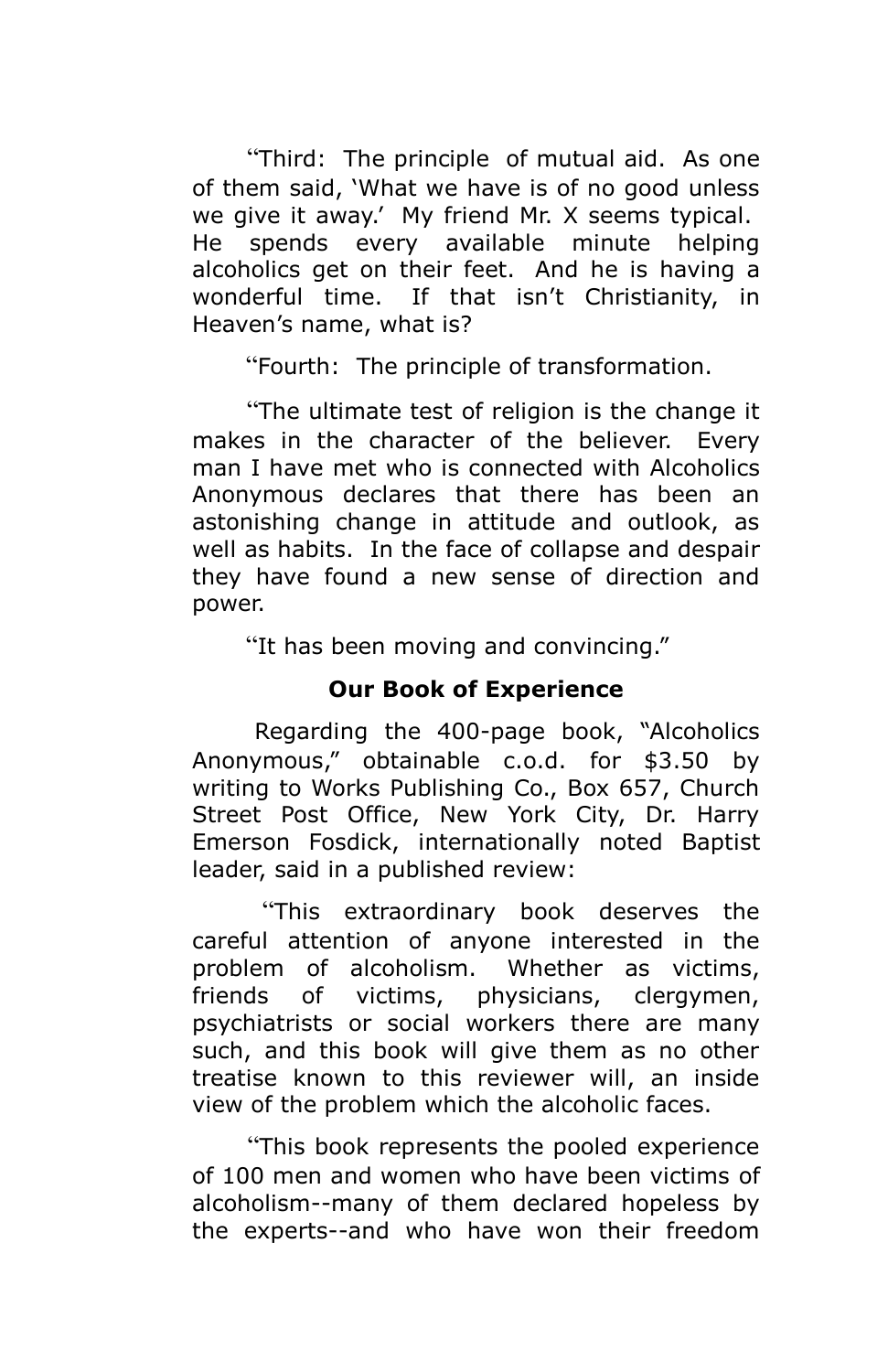and recovered their sanity and self-control. Their stories are detailed and circumstantial, packed with human interest.

 "The book is not in the least sensational. It is notable for its sober, careful, tolerant, sympathetic treatment of the alcoholic's problem and of the successful techniques by which its coauthors have won their freedom.

 "The core of their whole procedure is religious--the expulsion of the alcoholic's obsession by a Power-greater-than-himself. Nowhere is the tolerance and open-mindedness of the book more evident than in its treatment of this central matter.

 "They are not partisans of any particular form of organized religion, although they strongly recommended that some religious fellowship be found by their participants. By religion they mean an experience which they personally know and which has saved them from their slavery, when psychiatry and medicine failed.

 "They agree that each man must have his own way of conceiving God, but of God Himself they are utterly sure, and their stories of victory in consequence are a notable addition to William James' 'Varieties of Religious Experience.'

 "Throughout the book has the accent of reality and is written with unusual intelligence and skill, humor and modesty mitigating what could easily have been a strident and harrowing tale."

 Our own Bishop of Texas, the Rt. Rev. Clinton S. Quin, heartily endorses Alcoholics Anonymous as follows:

 "I do not know that I have had more than my share of alcoholics through my ministry, but I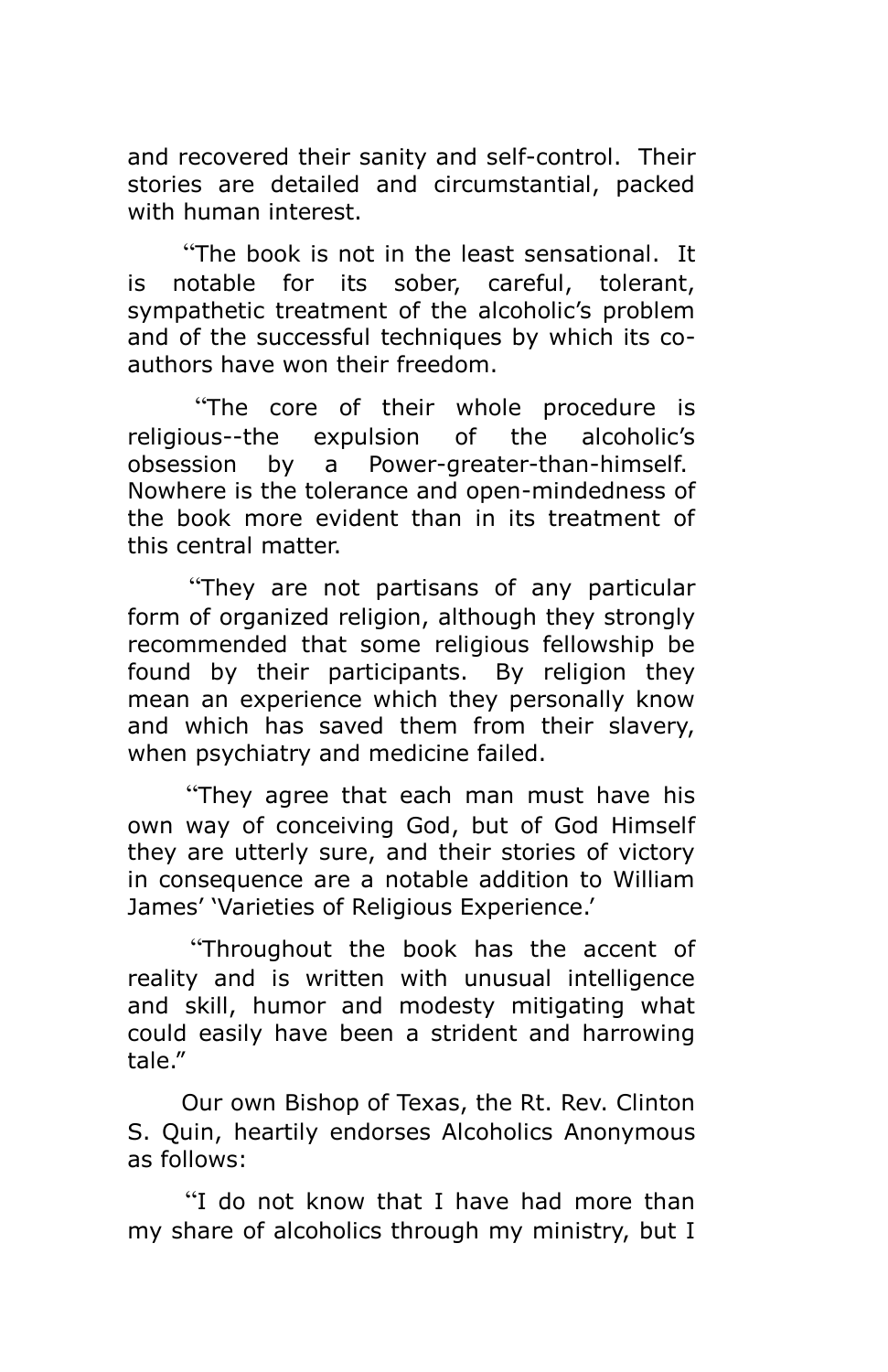certainly have had a whole lot. I have said to everyone of them,. 'You can be cured if you will do what I tell you to do,' and around the country and particularly in this state, I have the evidence.

 "Of course, I was only the instrument--all I did was point the way. This new group of Alcoholics Anonymous are on the right track, and I want to express my appreciation to them for coming to Houston. The Houston Press has providentially done a real service to this city by publicizing this cure.

 "Mind you, it doesn't cost anything in dollars and cents--there are no membership dues--no officers. It is all very interesting and very real. Like any other new or old idea, when you yourself have experimented with it and found it to be true, you are enthusiastic about it, and I want to register my deepest interest in what follows."

# **The Alcoholic Foundation**

 Alcoholics Anonymous has no formal organization. Correspondence is carried on by the Alcoholic Foundation, Box 658, Church Street Annex Post Office, New York City. The Alcoholic Foundation receives royalties and profits from the sale of the book and occasional gifts.

 Of the Alcoholic Foundation and Works Publishing Company the book says in part:

 "To receive these inquiries, to administer royalties from this book and such other funds as may come to hand, a Trust has been created known as the Alcoholic Foundation. Three Trustees are members of Alcoholics Anonymous, the other four are well-known business and professional men who have volunteered their services. The Trust states that these four(who are not of Alcoholics Anonymous) or their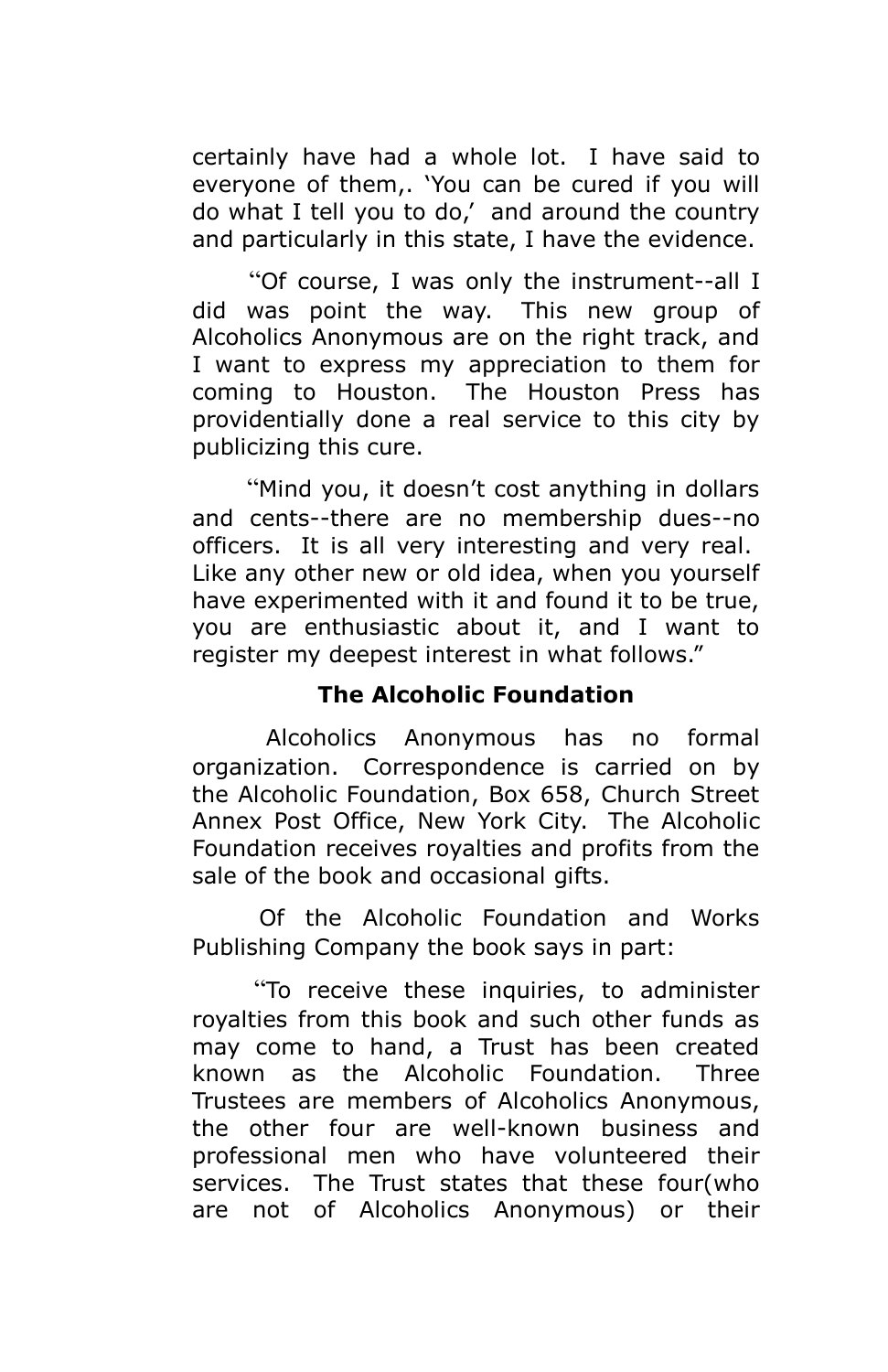successors, shall always constitute a majority of the Board of Trustees.

 "We must frankly state, however, that under present conditions, we shall be unable to reply to all inquiries, as our members, in their spare time, may attend to most of the correspondence. Nevertheless we shall strenuously attempt to communicate with those men and women who are able to report that they are staying sober and working with other alcoholics. Once we have such an active nucleus, we can then perhaps refer to them those inquiries which originate in their respective localities. Starting with a small but active centers created in this fashion, we are hopeful that fellowships will spring up and grow very much as they have among us.

 "The Alcoholic Foundation is our sole agency of its kind. We have agreed that all business engagements touching on our alcoholic work shall have the approval of its trustees. People who state they represent the Alcoholic Foundation should be asked for credentials and if unsatisfactory, these ought to be checked with the Foundation at once. We welcome inquiry by scientific, medical and religious societies.

 "This volume is published by the Works Publishing Company, organized and financed mostly by small subscriptions by our members. This company donates royalty and a profit from each copy of 'Alcoholics Anonymous' to the Alcoholic Foundation."

 In closing, three slogans from the book will be understood by those who have closely followed the series. They are: "First things first"; "Live and let live"; and "Easy does it." They are all old and seem tame; but when applied with this spiritual method of living, they pack dynamite.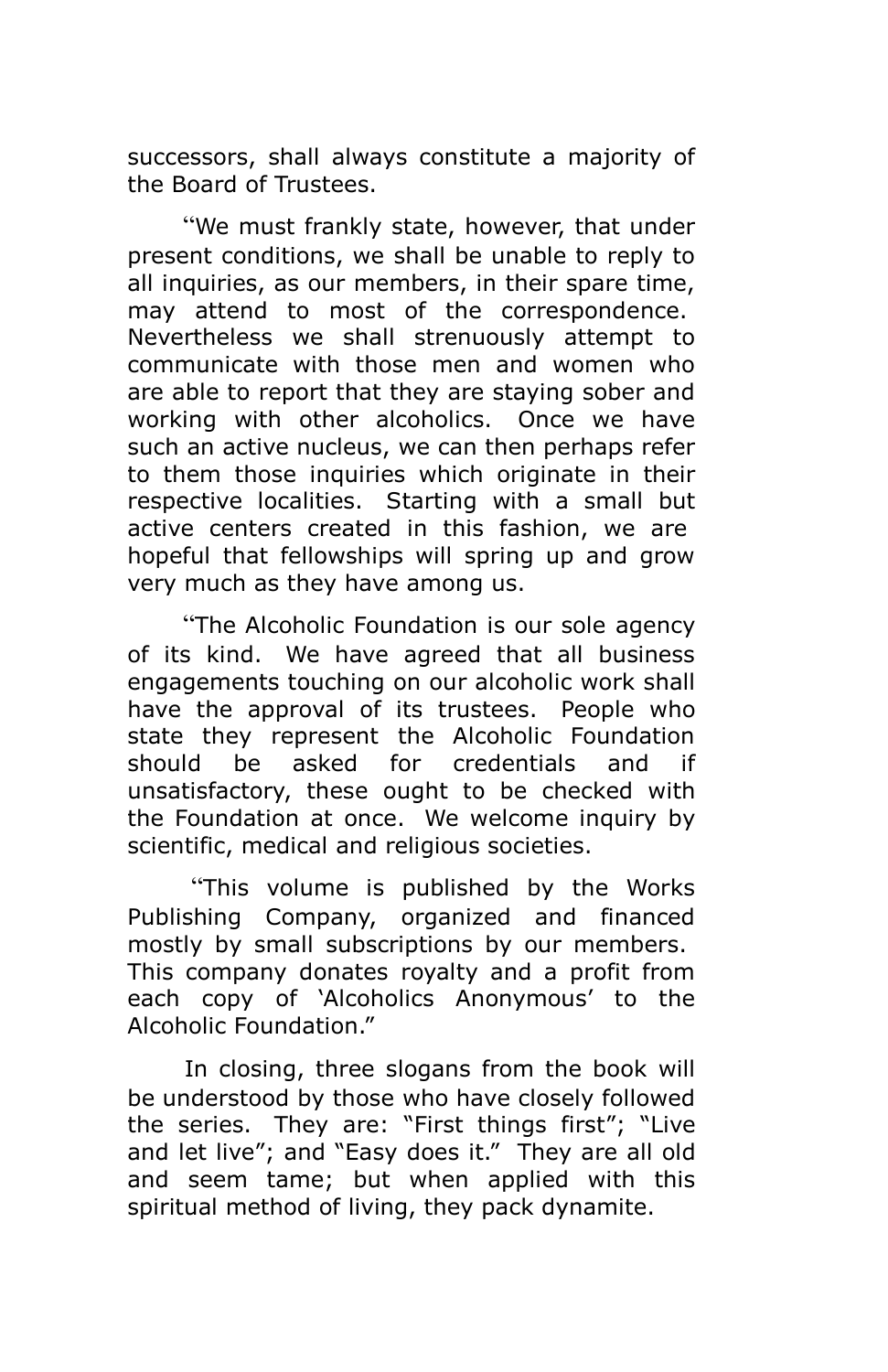And they bring happiness!

#### **THE TWELVE STEPS**

 The Alcoholic Foundation is already in receipt of many letters from men who report that, though isolated from the various Fellowships, they have been able to recover by rigorously following the steps described in our book "Alcoholics Anonymous."

 Even more surprising has been the fact that a number have reported recovery from reading magazine and newspaper articles briefly sketching our approach.

 These results gave us the idea which lies behind this booklet. Realizing that some families might not at first buy "Alcoholics Anonymous," we became convinced that a booklet of this nature could set many alcoholics on the Broad Highway to health.

 The fifth article of the foregoing series is entitled "12 Stages to Overcome Alcoholism" which, for lack of space, "Mr. Anonymous" was obliged to condense. Since many of us have found close adherence to the "12 Steps" desirable, we think the alcoholic reader would like to know just what these are.

Quoting now from the book------

 "Here are the steps we took, which are suggested as a Program of Recovery:

 1. We admitted we were powerless over alcohol--that our lives had become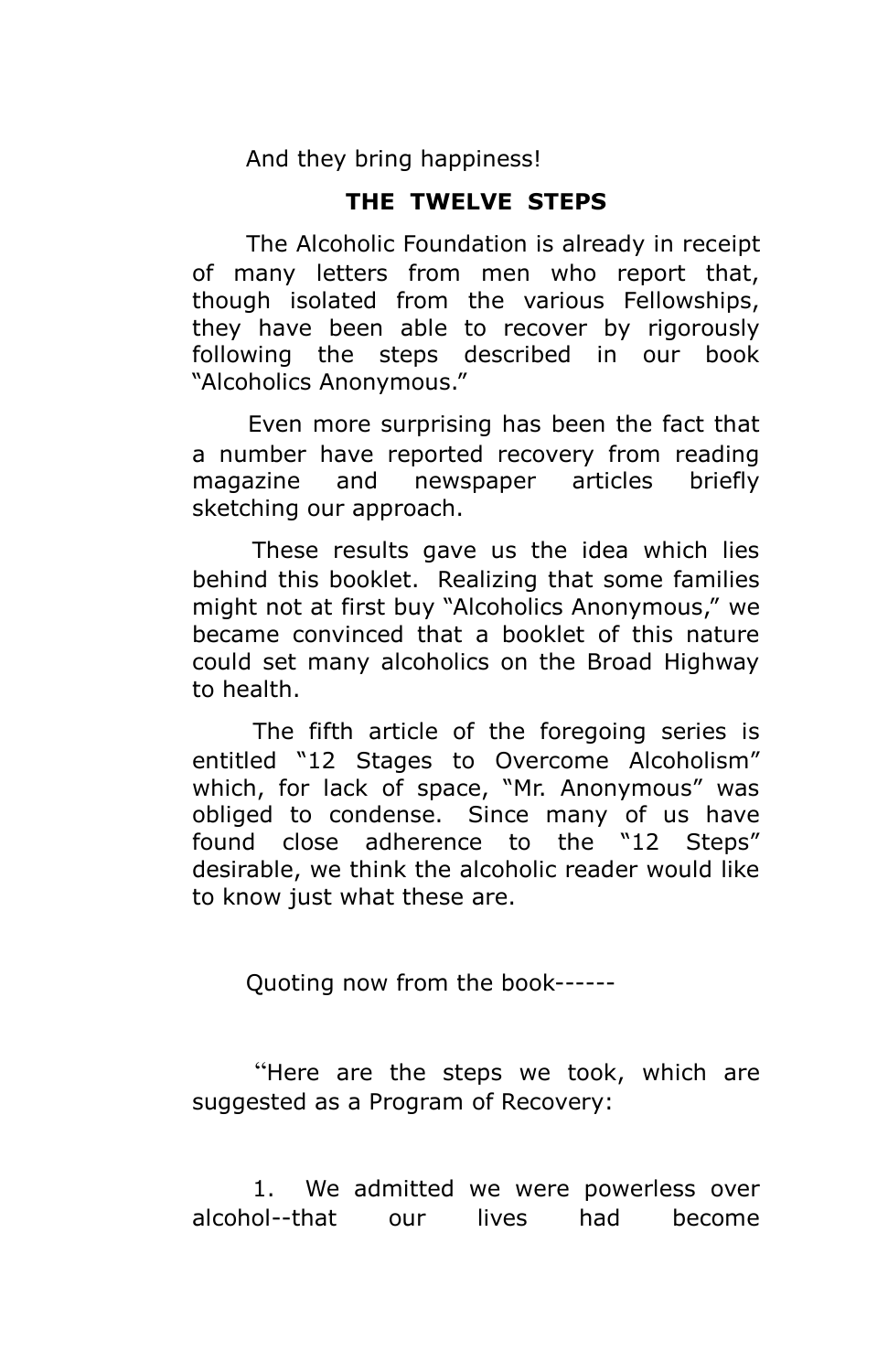unmanageable.

 2. Came to believe that a Power greater than ourselves could restore us to sanity.

 3. Made a decision to turn our will and our lives over to the care of God *as we understood Him.*

 4. Made a searching and fearless moral inventory of ourselves.

 5. Admitted to God, to ourselves and to another human being the exact nature of our wrongs.

 6. Were entirely ready to have God remove all these defects of character.

 7. Humbly asked Him to remove our shortcomings.

 8. Made a list of all persons we had harmed and became willing to make amends to them all.

9. Made direct amends to such people wherever possible, except when to do so would injure them or others.

 10. Continued to take personal inventory and when we were wrong promptly admitted it.

11. Sought through prayer and meditation to improve our conscious contact with God *as we understood Him* praying only for the knowledge of His will for us and the power to carry that out.

12. Having had a spiritual awakening as the result of these steps, we tried to carry this message to alcoholics and practice these principles in all our affairs.

Many of us exclaimed, "What an order! I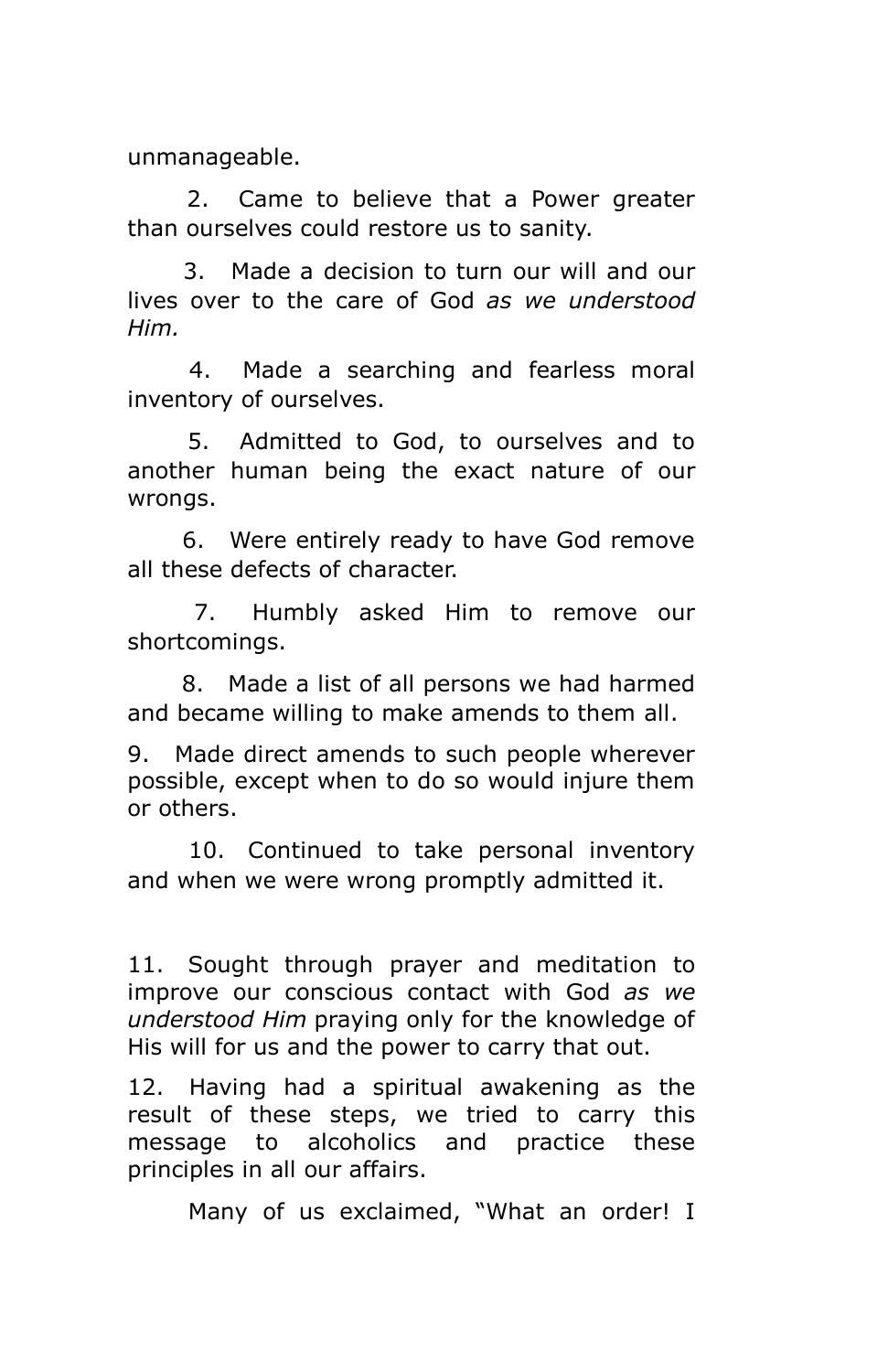can't go through with it." Do not be discouraged. No one among us has been able to maintain anything like perfect adherence to these principles. We are not saints. The point is, that we are willing to grow along spiritual lines. The principles we have set down are guides to progress. We claim spiritual progress rather than spiritual perfection."

# **TO THE DOCTOR**

 Physicians who know our work first hand almost uniformly endorse it, but the doctor who is not acquainted with us would naturally like to have the opinion of a brother practitioner who has actually seen results.

 Here follows a paper written by a physician who, specializing in alcoholism for many years, has watched our growth from the day it began.

#### **A NEW APPROACH TO PSYCHOTHERAPY IN**

# **CHRONIC ALCOHOLISM**

#### **W. D. Silkworth, M.D.+**

**New York, New York**

#### **Reprinted from The Journal-Lancet, Minneapolis**

#### **July, 1939, Vol. LIX, No. 7, page 312**

 The beginning and subsequent development of a new approach to the problem of permanent recovery for the chronic alcoholic has already produced remarkable results and promises much for the future. This statement is based on five years of close observation. As this development is one which has sprung up among alcoholic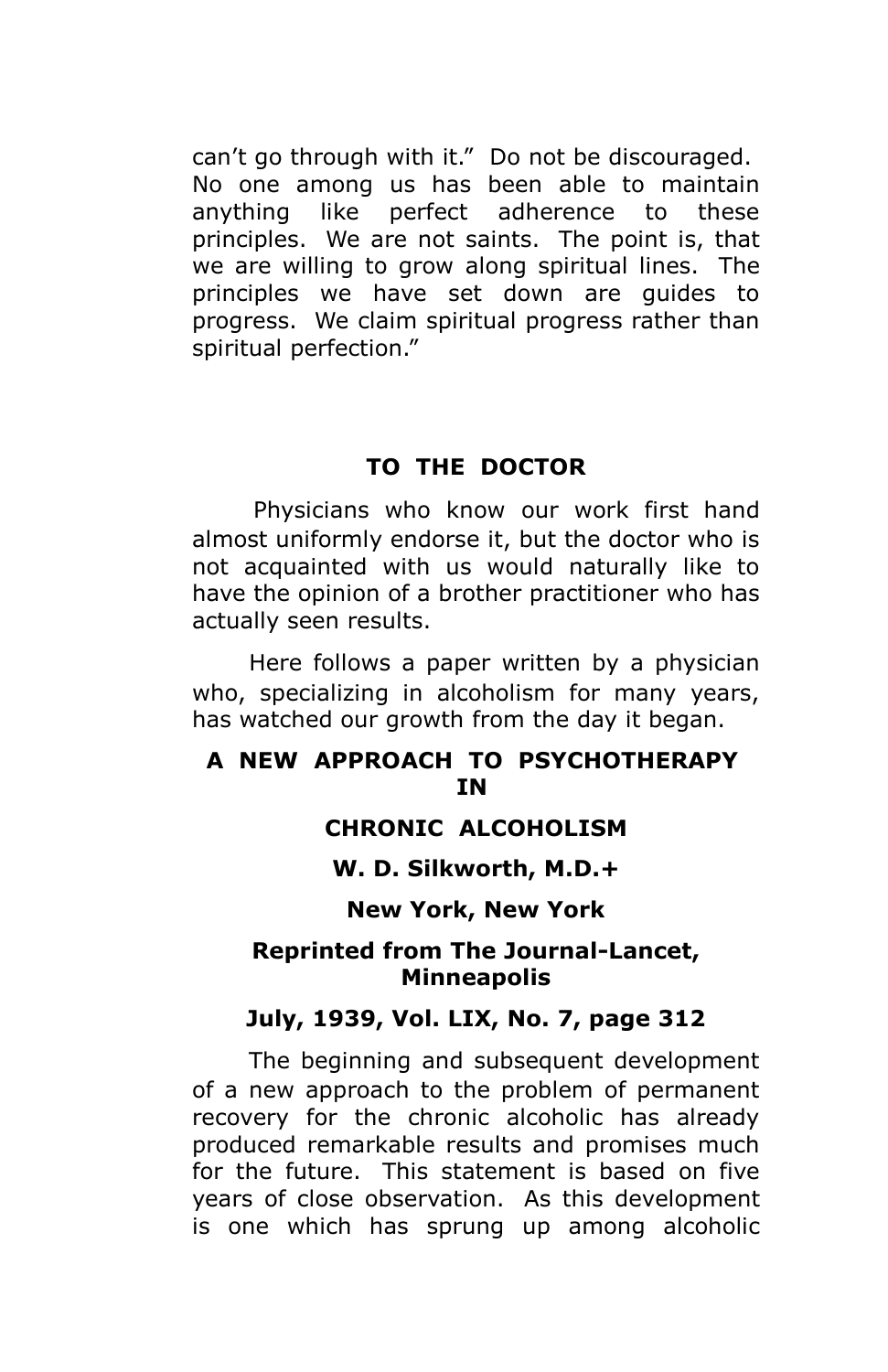patients themselves and has been largely conceived and promoted by them, it is felt that this new treatment can be reported freely and objectively.

 The central idea is that of a fellowship of exalcoholic men and women banded together for mutual help. Each member feels duty bound to assist alcoholic newcomers to get upon their feet. These in turn work with still others, in an endless chain. Hence there is a large growth possibility. In one locality, for example, the fellowship had but three members in September 1935; eighteen months later the three had succeeded with seven more. These ten have since expanded to over three hundred.\*

 It is much more than a sense of duty, however, which provides the requisite driving power and harmony so necessary for success. One powerful factor is that of self-preservation. These ex-alcoholics frequently find that unless they spend time in helping others to health, they cannot stay sober themselves. Strenuous, almost sacrificial work for other sufferers is often imperative in the early days of their recovery. This effort proceeds entirely on a good will basis. It is an avocation. There are no fees or dues of any kind, nor do these people organize in the ordinary sense of the word.

Physician in charge, Chas. B. Town's Hospital, 293 Central Park West, New York City.

 \* Dr. Silkworth's article was published July, 1939. We have taken the liberty of bringing his figures on our growth up to the present date. (April 1940).

 These ex-alcoholic men and women number about five hundred. One group is scattered along the Atlantic seaboard with New York as a center.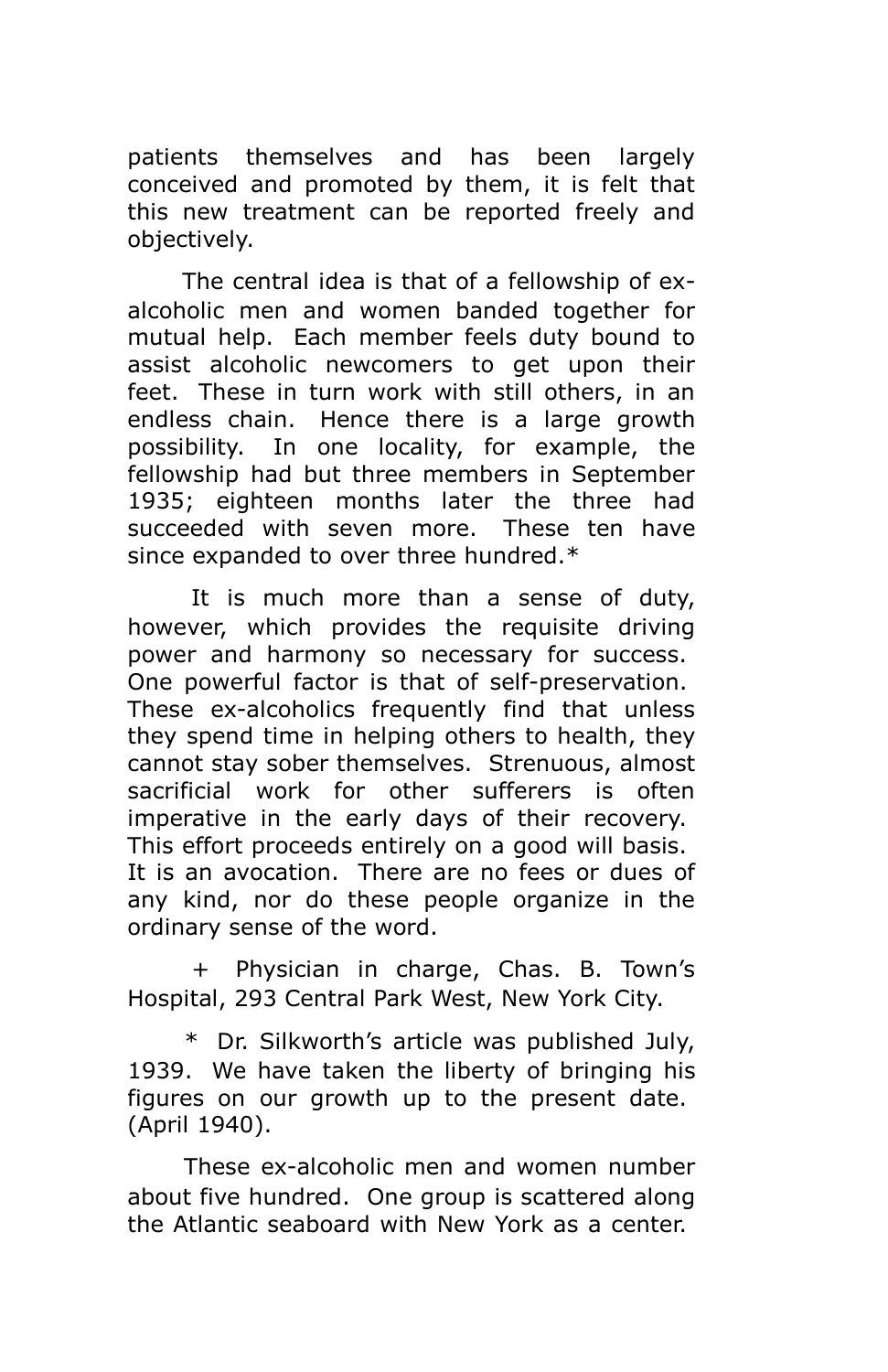Another, and somewhat larger body, is located in the Middle West. Many walks of life are represented, though business and professional types predominate. The unselfishness, the extremes to which these men and women go to help each other, the spirit of democracy, tolerance and sanity which prevails, are astonishing to those who know something of the alcoholic personality. But these observations do not adequately explain why so many gravely involved people are able to remain sober and face life again.

 The principal answer is: Each ex-alcoholic has had, and is able to maintain, a vital spiritual or "religious" experience. This so called "experience" is accompanied by marked changes in personality. There is always, in a successful case, a radical change in outlook, attitude and habits of thought, which sometimes occurs with amazing rapidity, and in nearly all cases these changes are evident within a few months often less.

 That the chronic alcoholic has sometimes recovered by religious means is a fact centuries old. But these recoveries have been sporadic, insufficient in numbers or impressiveness to make headway with the alcoholic problem as a whole.

 The conscious search of these ex-alcoholics for the right answer has enabled them to find an approach which has been effectual in something like half of all cases upon which it has been tried. This is a truly remarkable record when it is remembered that most of them were undoubtedly beyond the reach of other remedial measures.

 The essential features of this new approach, without psychological embellishment are:

1. The ex-alcoholics capitalize upon a fact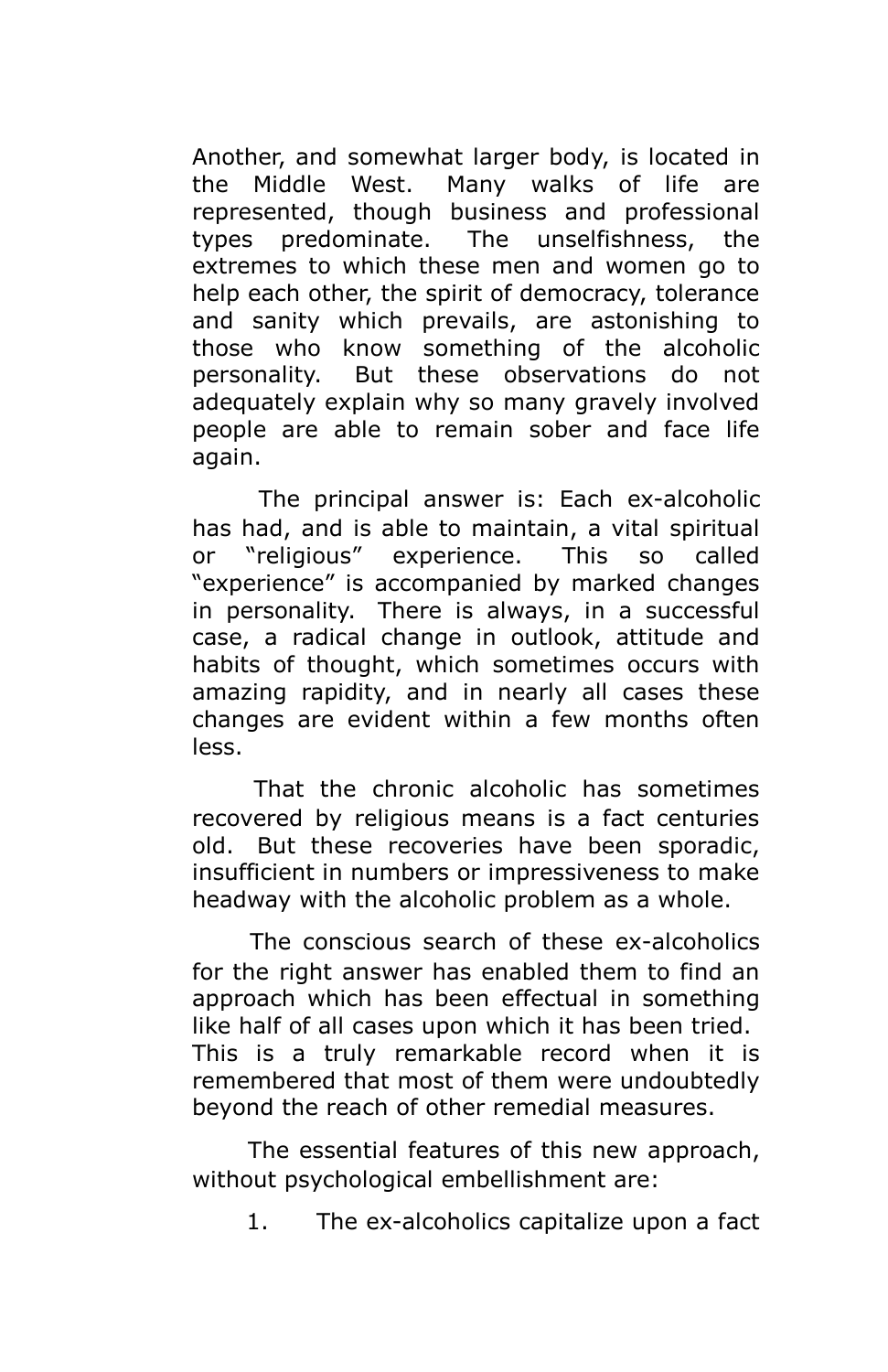which they have so well demonstrated, namely: that one alcoholic can secure the confidence of another in a way and to a degree almost impossible at attainment by a non-alcoholic outsider.

 2. After having fully identified themselves with their "prospect" by a recital of symptoms, behavior, anecdotes, etc., these men allow the patient to draw their own inference that if he is seriously alcoholic, there may be no hope for him save a spiritual experience. They cite their own cases and quote medical opinion to prove their point. If the patient insists he is not alcoholic to that degree, they recommend he try to stay sober in his own way. Usually, however, the patient agrees at once. If he does not, a few more painful relapses often convince him.

 3. Once the patient agrees that he is powerless, he finds himself in a serious dilemma. He sees clearly that he must have a spiritual experience or be destroyed by alcohol.

 4. This dilemma brings about a crisis in the patient's life. He finds himself in a situation which, he believes, cannot be untangled by human means. He has been placed in this position by another alcoholic who has recovered through a spiritual experience. This particular ability, which an alcoholic who has recovered exercises upon one who has not recovered, is the main secret of the unprecedented success which these men and women are having. They can penetrate and carry conviction where the physician or clergyman cannot. Under these conditions, the patient turns to religion with an entire willingness and readily accepts, without reservation, a simple religious proposal. He is then able to acquire much more than a set of religious beliefs; he undergoes the profound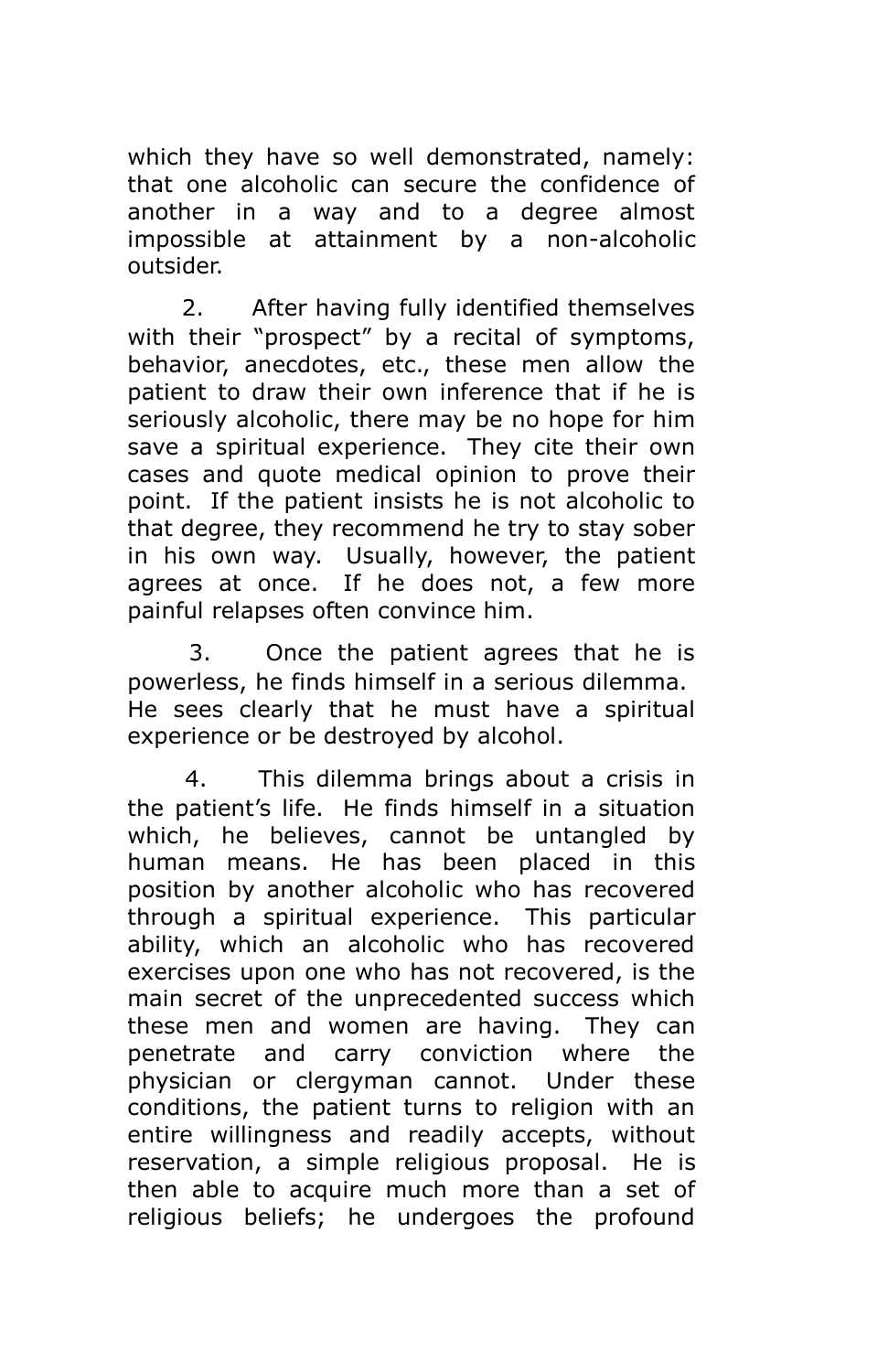mental and emotional change common to religious "experience." (See William James' *Varieties of Religious Experience).* Then, too, the patient's hope is renewed and his imagination is fired by the idea of membership in a group of exalcoholics where he will be enabled to save lives and homes of those who have suffered as he has suffered.

 5. The fellowship is entirely indifferent concerning the individual manner of spiritual approach so long as the patient is willing to turn his life and his problems over to the care and direction of his Creator. The patient may picture the Deity in any way he likes. No effort what ever is made to convert him to some particular faith or creed. Many creeds are represented among the group and the greatest harmony prevails. It is emphasized that the fellowship is non-sectarian and that the patient is entirely free to follow his own inclination. Not a trace of aggressive evangelism is exhibited.

 6. If the patient indicates a willingness to go on, a suggestion is made that he do certain things which are obviously good psychology, good morals and good religion, regardless of creed:

 a. That he make a moral appraisal of himself, confidentially discuss his findings with a competent person whom he trusts.

 b. That he try to adjust bad personal relationships, setting right, so far as possible, such wrongs as he may have done in the past.

 c. That he recommit himself daily, or hourly if need be, to God's care and direction, asking for strength.

d. That, if possible, he attend weekly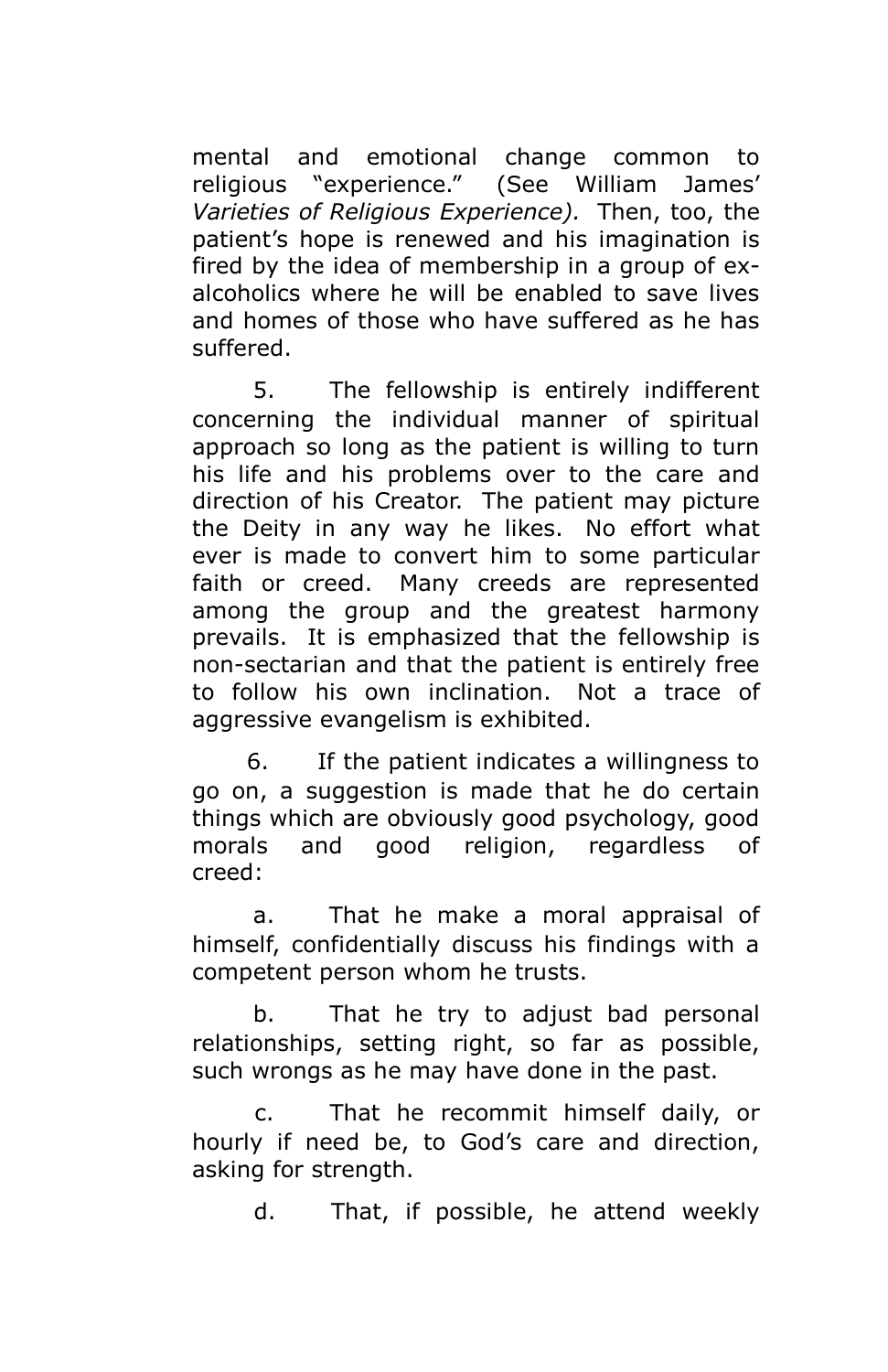meetings of the fellowship and actively lend a hand with alcoholic newcomers.

 This is the procedure in brief. The manner of presentation may vary considerably, depending upon the individual approached, but the essential ingredients of the process are always much the same. When presented by an ex-alcoholic, the power of this approach is remarkable. For a full appreciation one must have seen the work and must have known these patients before and after the change.

 Considering the presence of the religious factor, one might expect to find unhealthy emotionalism and prejudice. This is not the case however; on the contrary, there is an instant readiness to discard old methods for new ones which produce better results. For instance, it was early found that usually the weakest approach to an alcoholic is directly through his family or friends, especially if the patient is drinking heavily at the time. The ex-alcoholic frequently insists, therefore, that a physician first take the patient in hand, placing him in a hospital whenever possible. If proper hospitalization and medical care is not carried out, the patient faces the danger of delirium tremens, "wet brain" or other complications. After a few days' stay, during which time the patient has been thoroughly detoxicated, the physician brings up the question of permanent sobriety and, if the patient is interested, tactfully introduces a member of the ex-alcoholic group. By this time the prospect has self-control, can think straight, and the approach to him is made casually, with no intervention by his family or friends. More than half of this fellowship have been so treated. The group is unanimous in its belief that hospitalization is desirable, even imperative, in most cases.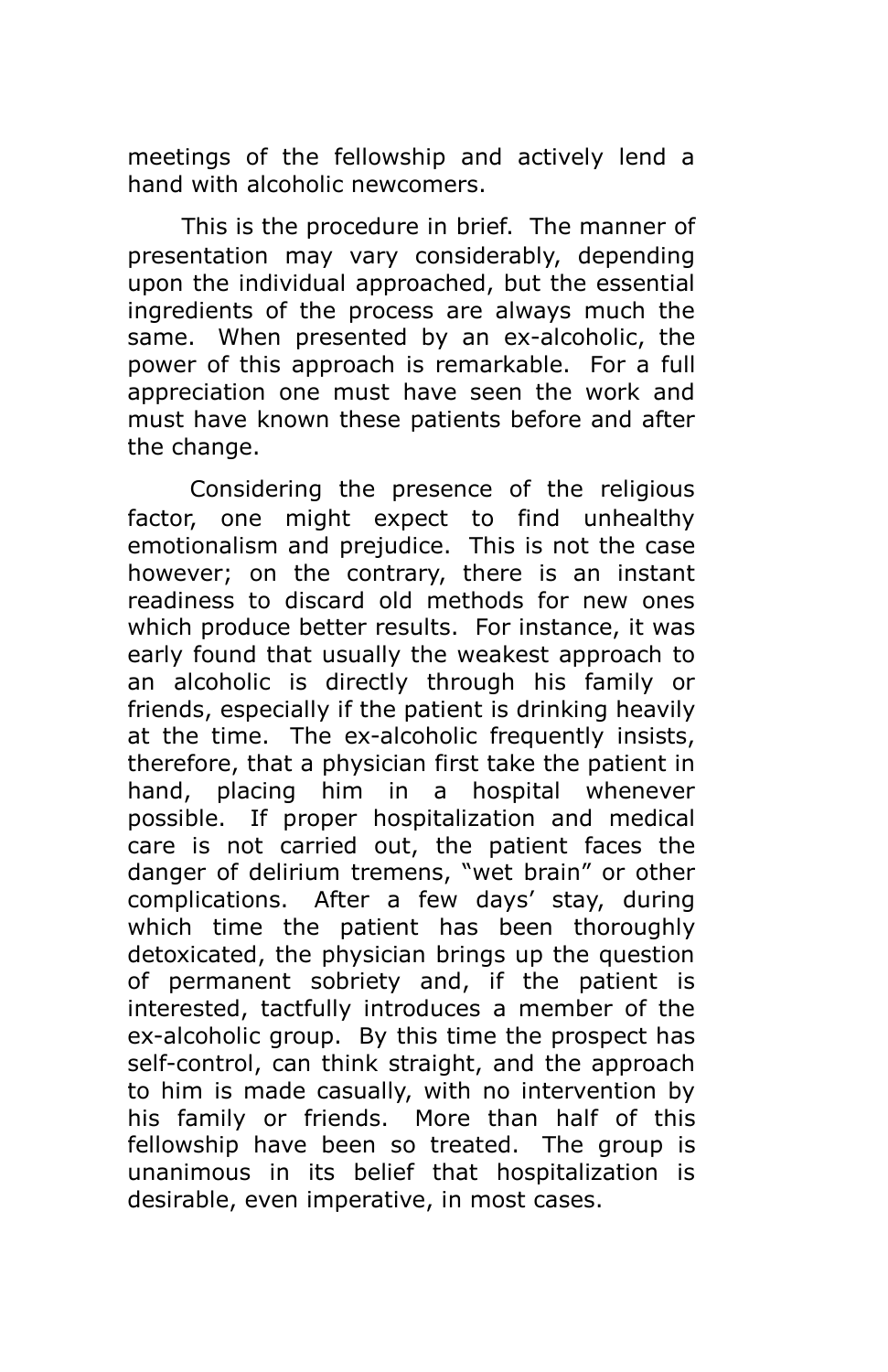What has happened to these men and women? For years, physicians have pursued methods which bear some similarity to these outlined above. An effort is made to procure a frank discussion with the patient, leading to selfunderstanding. It is indicated that he must make the necessary re-adjustment to his environment. His co-operation and confidence must be secured. The objectives are to bring about extraversion and to provide someone to whom the alcoholic can transfer his dilemma.

 In a large number of cases, this alcoholic group is now attaining these very objectives because their simple but powerful devices appear to cut deeper than do other methods of treatment for the following reasons:

 1. Because of their alcoholic experiences and successful recoveries they secure a high degree of confidence from their prospects.

 2. Because of this initial confidence, identical experience, and the fact that the discussion is pitched on moral and religious grounds, the patient tells his story and makes his self-appraisal with extreme thoroughness and honesty. He stops living alone and finds himself within reach of a fellowship with whom he can discuss his problems as they arise.

 3. Because of the ex-alcoholic brotherhood, the patient, too, is able to save other alcoholics from destruction. At one and the same time, the patient acquires an ideal, a hobby, a strenuous avocation, and a social life which he enjoys among other ex-alcoholics and their families. These factors make powerfully for his extraversion.

 4. Because of objects aplenty in whom to vest his confidence, the patient can turn to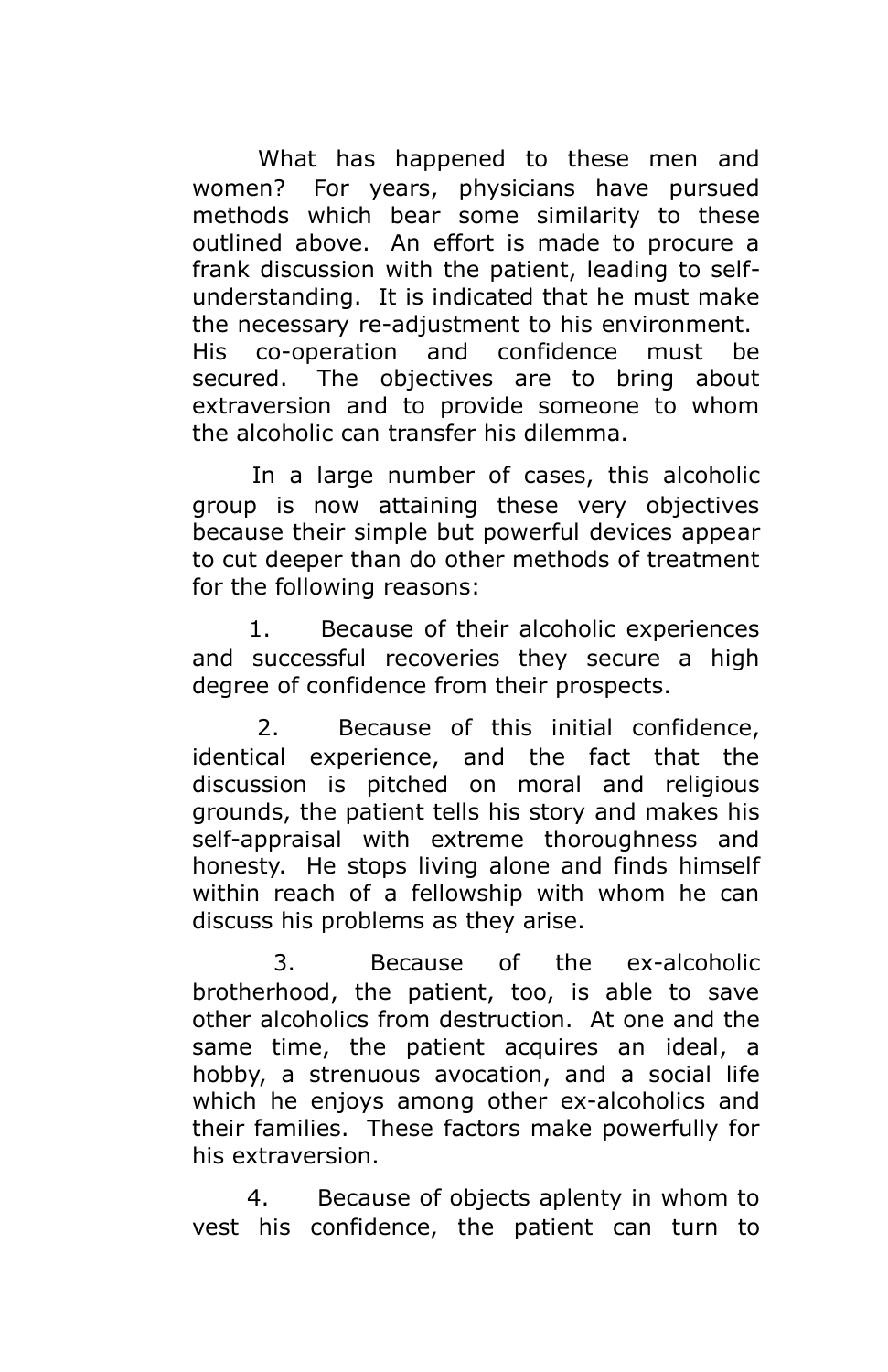individuals to whom he first gave his confidence, the ex-alcoholic group as a whole, or the Deity. It is paramount to note that the religious factor is all important even from the beginning. Newcomers have been unable to stay sober when they have tried the program minus the Deity.

 The mental attitude of these people toward alcohol is interesting. Most of them report that they are seldom tempted to drink. If tempted, their defense against the first drink is emphatic and adequate. To quote from one of their number, once a serious case at this hospital, but who has had no relapse since his "experience" five and one-half years ago: "Soon after I had my experience, I realized I had the answer to my problem. For about three years prior to December 1934 I had been taking two and sometimes three bottles of gin a day. Even in my brief periods of sobriety, my mind was much on liquor, especially if my thoughts turned toward home, where I had bottles hidden on every floor of the house. Soon after leaving the hospital, I commenced to work with other alcoholics. With reference to them, I thought much about alcohol, even to the point of carrying a bottle in my pocket to help them through sever hangovers. But from the moment of my first experience, the thought of taking a drink myself hardly ever occurred. I had the feeling of being in a position of neutrality. I was not fighting to stay on the water wagon. The problem was removed; it simply ceased to exist for me. This new state of mind came about in my case at once and automatically. About six weeks after leaving the hospital my wife asked me to fetch a small utensil which stood on a shelf in our kitchen. As I fumbled for it, my hand grasped a bottle, still partly full. With a start of surprise and gratitude, it flashed upon me that not once during the past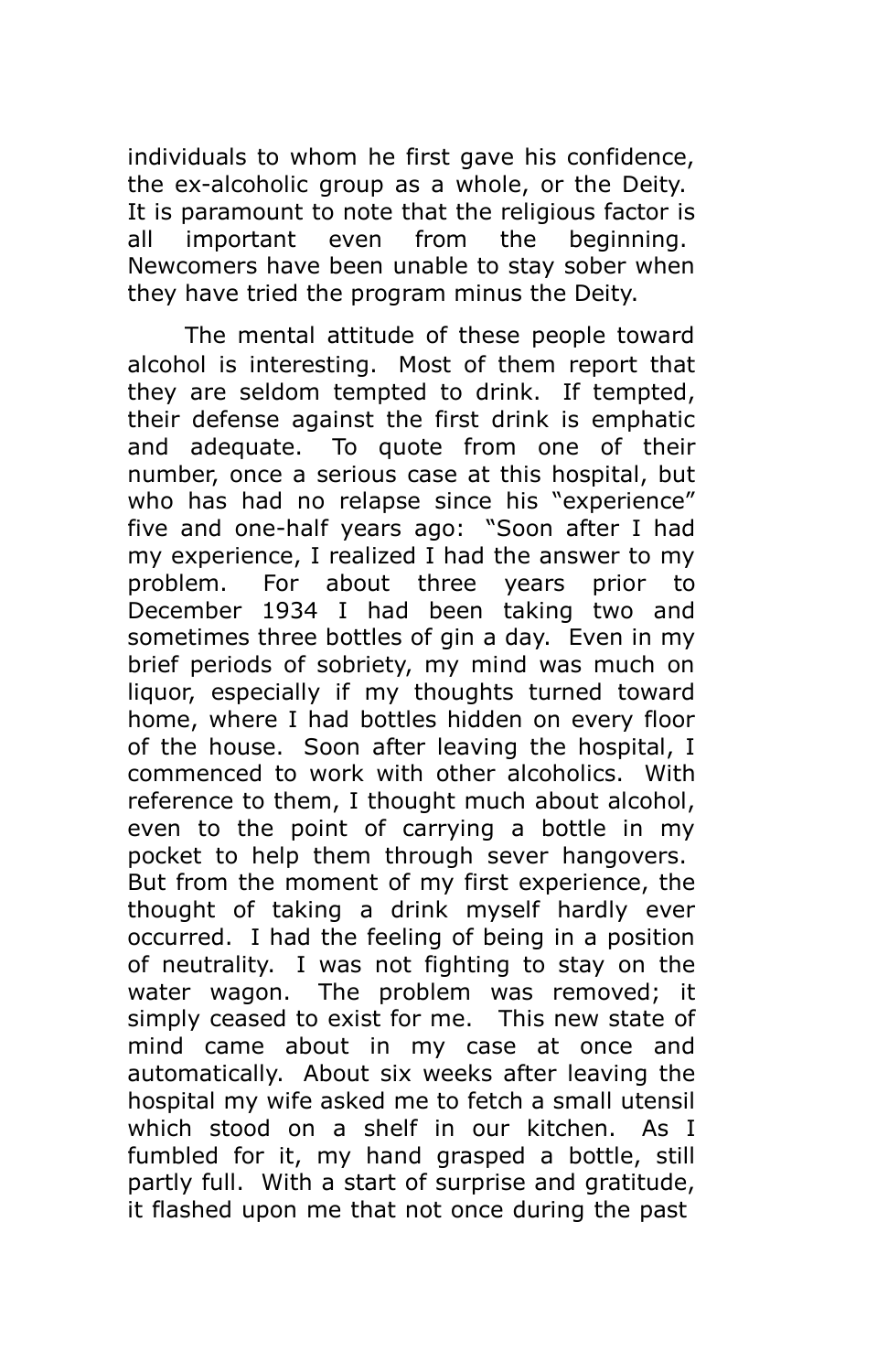weeks had the thought of liquor being in my home occurred to me. Considering the extent to which alcohol had dominated my thinking, I call this no less than a miracle. During the past four years of sobriety I have seriously considered drinking only a few times. On each occasion, my reaction was one of fear, followed by the reassurance which came with my new found ability to think the matter through, to work with another alcoholic, or to enter upon a brief period of prayer and meditation. I now have a defense against alcoholism which is positive so long as I keep myself spiritually fit and active, which I am only too glad to do."

 Another interesting example of reaction to temptation comes from a former patient, now sober four and one-half- years. Like most of these people, he was beyond the reach of psychiatric methods. He relates the following incident:

 "Though sober now for several years, I am still bothered by periods of deep depression and resentment. I live on a farm, and weeks sometimes pass in which I have no contact with the ex-alcoholic group. During one of my spells I became violently angry over a trifling domestic matter. I deliberately decided to get drunk, going so far as to stock my guest house with food, thinking to lock myself in when I had returned from town with a case of liquor. I got in my car and started down the drive, still furious. As I reached the gate I stopped the car, suddenly feeling unable to carry out my plan. I said to myself, 'At least I have to be honest with my wife.' I returned to the house and announced I was on my way to town to get drunk. She looked at me calmly, never saying a word. The absurdity of the whole thing burst upon me and I laughed. And so the matter passed. Yes, I now have a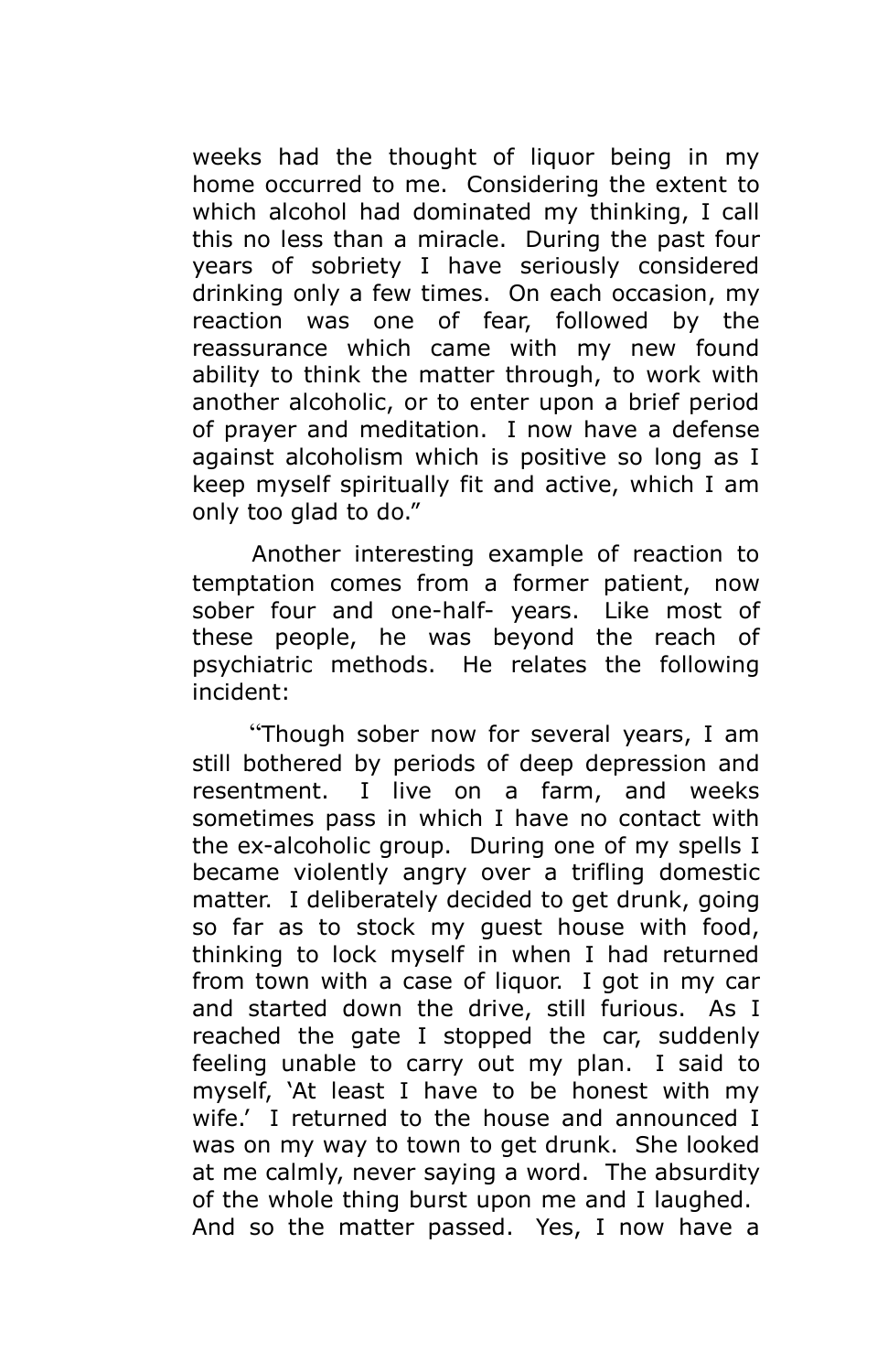defense that works. Prior to my spiritual experience I would never have reacted that way."

 The testimony of the membership as a whole sums up to this: For the most part, these men and women are now indifferent to alcohol, but even when the thought of taking a drink does come, they react sanely and vigorously.

The alcoholic fellowship hopes to extend its work to all parts of the country and to make its methods and answers known to every alcoholic who wishes to recover. As a first step, they have prepared a book called *Alcoholics Anonymous.* A large volume of 400 pages, it sets forth their methods and experience exhaustively, and with much clarity and force. The first half of the book is a text aimed to show an alcoholic the attitude he ought to take and precisely the steps he may follow to effect his own recovery. He then finds full directions for approaching and working with other alcoholics. Two chapters are devoted to family relations and one to employers for the guidance of those who surround the sick man. There is a powerful chapter addressed to the agnostic, as the majority of the present members were of that description. Of particular interest to the physician is the chapter on alcoholism dealing mostly with its mental phenomena, as these men see it.

 By contacting personally those who are getting results from the book these ex-alcoholics expect to establish new centers. Experience has shown that as soon as any community contains three or four active members, growth is inevitable, for the good reason that each member feels he must work with other alcoholics or perhaps perish himself.

Will the movement spread? Will many of